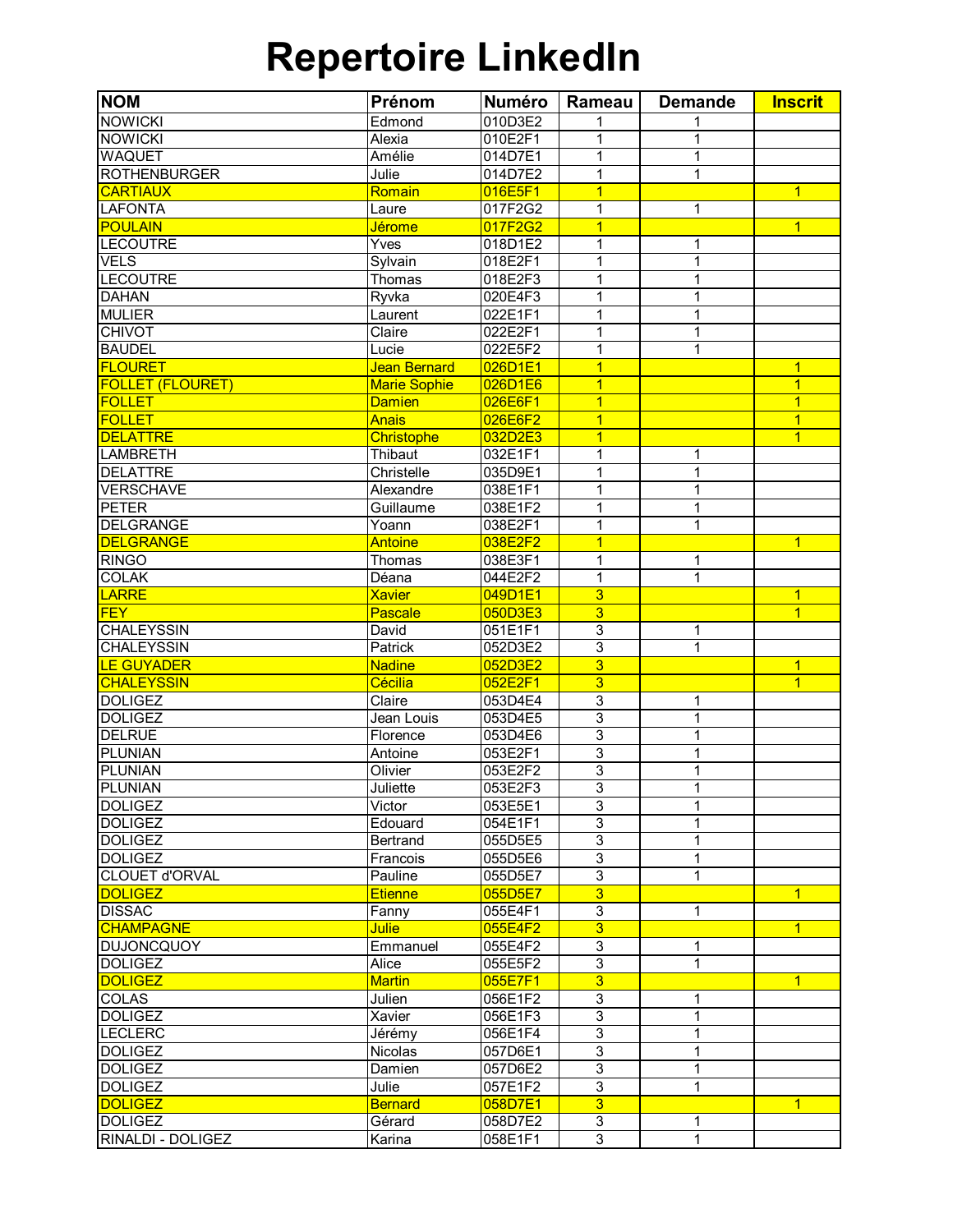| <b>SPRUIJTENBURG</b>      | Bas               | 058E1F1  | 3                         | 1            |                |
|---------------------------|-------------------|----------|---------------------------|--------------|----------------|
| <b>DORCH</b>              | Michaela          | 058E1F2  | 3                         | 1            |                |
| <b>HOUCKE</b>             | Alexandre         | 060D1E2  | 3                         | 1            |                |
| <b>RINGOT</b>             | Francesca         | 060E1F1  | $\overline{3}$            | 1            |                |
| <b>HOUCKE</b>             | Stanley           | 060E2F1  | $\overline{3}$            | 1            |                |
| <b>HINDERER</b>           | Thierry           | 061D2E2  | $\overline{3}$            | 1            |                |
| <b>HINDERER</b>           | <b>Myrian</b>     | 061E2F1  | $\overline{3}$            |              | $\mathbf{1}$   |
| <b>OUALI</b>              | <b>Samir</b>      | 061E2F1  | 3                         |              | $\overline{1}$ |
| <b>HINDERER</b>           | <b>Sarah</b>      | 061E2F2  | $\overline{3}$            |              | $\overline{1}$ |
|                           |                   |          | 3                         |              |                |
| <b>HINDERER</b>           | Imane             | 061E2F3  |                           | 1            |                |
| <b>HINDERER</b>           | Julien            | 062E1F1  | $\overline{3}$            | 1            |                |
| <b>CORALIE</b>            | Fabrice           | 062E1F2  | $\overline{3}$            | 1            |                |
| <b>CORVO</b>              | Sergio            | 064E2F2  | $\overline{3}$            | 1            |                |
| <b>PAQUET</b>             | Jennifer          | 064E2F2  | $\overline{3}$            | 1            |                |
| <b>LIADOUZE</b>           | Francois          | 065E1F2  | $\overline{3}$            | $\mathbf 1$  |                |
| <b>PAQUET</b>             | Anne Laure        | 065E1F2  | $\overline{3}$            | 1            |                |
| <b>PAQUET</b>             | Astid             | 065E1F3  | $\overline{3}$            | 1            |                |
| <b>OTTAWAY</b>            | Patrick           | 066D2E4  | $\overline{3}$            | 1            |                |
| <b>PAQUET</b>             | Erwan             | 066E3F1  | 3                         | 1            |                |
| <b>RINDERKNECH</b>        | Julie             | 066E4F2  | 3                         | 1            |                |
| <b>RINDERKNECH</b>        | Mathilde          | 066E4F3  | 3                         | 1            |                |
| <b>BALLERET</b>           | Benjamin          | 067E2F2  | 3                         | 1            |                |
| <b>FAUCONNET</b>          | Lola              | 068E1F1  | $\overline{3}$            | 1            |                |
| <b>BELIN di STEPHANO</b>  |                   |          | 3                         |              |                |
|                           | Aurélie           | 068E2F1  |                           | 1            |                |
| <b>VILLIE</b>             | Etienne           | 068E2F4  | $\overline{3}$            | 1            |                |
| AIMARD-CAMUS              | William           | 069D4E2  | 3                         | 1            |                |
| <b>FERNANDEZ (PAQUET)</b> | <b>Delphine</b>   | 069D4E1  | $\overline{3}$            |              | $\overline{1}$ |
| <b>FERNANDEZ</b>          | <b>Matéo</b>      | 069E1F1  | 3                         |              | $\overline{1}$ |
| <b>FERNANDEZ</b>          | Pablo             | 069E1F2  | $\overline{3}$            |              | $\overline{1}$ |
| AIMARD-CAMUS              | Léon              | 069E2F1  | 3                         | 1            |                |
| <b>AIMARD-CAMUS</b>       | <b>Marguerite</b> | 069E2F2  | $\overline{3}$            |              | $\overline{1}$ |
| <b>AIMARD-CAMUS</b>       | Ferdinand         | 069E2F3  | $\overline{3}$            |              | $\overline{1}$ |
| <b>SPITZER</b>            | Marie             | 071E1F2  | $\ensuremath{\mathsf{3}}$ | 1            |                |
| ANDRIANNE                 | Cécile            | 073D2E2  | 3                         | 1            |                |
| <b>BAVIERE</b>            | Svenja            | 075D2E1  | $\overline{3}$            |              | $\overline{1}$ |
| HAQUIN (BAVIERE)          | Frédérique        | 076D3E1  | 3                         | $\mathbf 1$  |                |
| <b>BAVIERE</b>            | <b>Emmanuel</b>   | 078D5E1  | $\overline{3}$            |              | $\overline{1}$ |
| <b>BAVIERE (EL GHOZ)</b>  | <b>Hala</b>       | 078D5E1  | 3                         | 1            |                |
| <b>BAVIERE</b>            | Léa               | 078E1F2  | $\overline{3}$            | 1            |                |
|                           |                   | 079D6E1  | $\overline{3}$            | 1            |                |
| <b>BAVIERE</b>            | Laurent           |          |                           |              |                |
| <b>BUTRUILLE</b>          | Jean Rémi         | 079D6E2  | 3                         | 1            |                |
| <b>BAVIERE</b>            | Cécile            | 079D6E3  | $\overline{3}$            | 1            |                |
| <b>CREMER</b>             | Jérome            | 079D6E3  | $\overline{3}$            | $\mathbf{1}$ |                |
| <b>BAVIERE</b>            | Eric              | 079D6E5  | 3                         | $\mathbf{1}$ |                |
| <b>GALOUP (BAVIERE)</b>   | <b>Caroline</b>   | 079D6E5  | $\overline{3}$            |              | $\overline{1}$ |
| <b>BAVIERE</b>            | Tristan           | 079D6E6  | 3                         | $\mathbf{1}$ |                |
| <b>GALLERNE (BAVIERE)</b> | Céline            | 079D6E6  | $\overline{3}$            |              | $\overline{1}$ |
| <b>BAVIERE</b>            | <b>Lucile</b>     | 079E1F1  | $\overline{3}$            |              | $\overline{1}$ |
| <b>BAVIERE</b>            | Alexandre         | 079E1F2  | 3                         | 1            |                |
| <b>BAVIERE</b>            | Thibaud           | 079E1F3  | 3                         | 1            |                |
| <b>BUTRUILLE</b>          | Alix              | 079E2F1  | 3                         | 1            |                |
| <b>BUTRUILLE</b>          | Solène            | 079E2F2  | 3                         | 1            |                |
| <b>BACLET</b>             | Damien            | 079E3F2  | 3                         | 1            |                |
| <b>BAVIERE</b>            | <b>Maxence</b>    | 079E4F1  | $\overline{3}$            |              | $\overline{1}$ |
| FRAYSSE (VITTU)           | Coralie           | 080D7E1  | 3                         | 1            |                |
|                           |                   |          | $\overline{3}$            |              |                |
| <b>MAIGRON</b>            | Olivier           | 081D8E1  |                           | 1            |                |
| <b>BAVIERE DILLIES</b>    | <b>Olivia</b>     | 081D8E2  | $\overline{3}$            |              | $\mathbf{1}$   |
| <b>BAVIERE</b>            | Cédric            | 082D10E1 | 3                         |              | $\overline{1}$ |
| <b>BAVIERE</b>            | Yann              | 083D10E2 | 3                         | 1            |                |
| <b>DUPUIS (BAVIERE)</b>   | Isabelle          | 083D10E2 | 3                         | 1            |                |
| <b>BAVIERE</b>            | Juliette          | 083D10E4 | 3                         | 1            |                |
| <b>DIERNAZ</b>            | Vincent           | 083D10E4 | 3                         | 1            |                |
| <b>BAVIERE</b>            | Julien            | 083E1F1  | 3                         | 1            |                |
| <b>BAVIERE</b>            |                   | 084D11E1 | $\overline{3}$            | 1            |                |
|                           | Pascal            |          |                           |              |                |
| <b>BAVIERE</b>            | <b>Henri</b>      | 084D11E3 | $\overline{3}$            |              | $\overline{1}$ |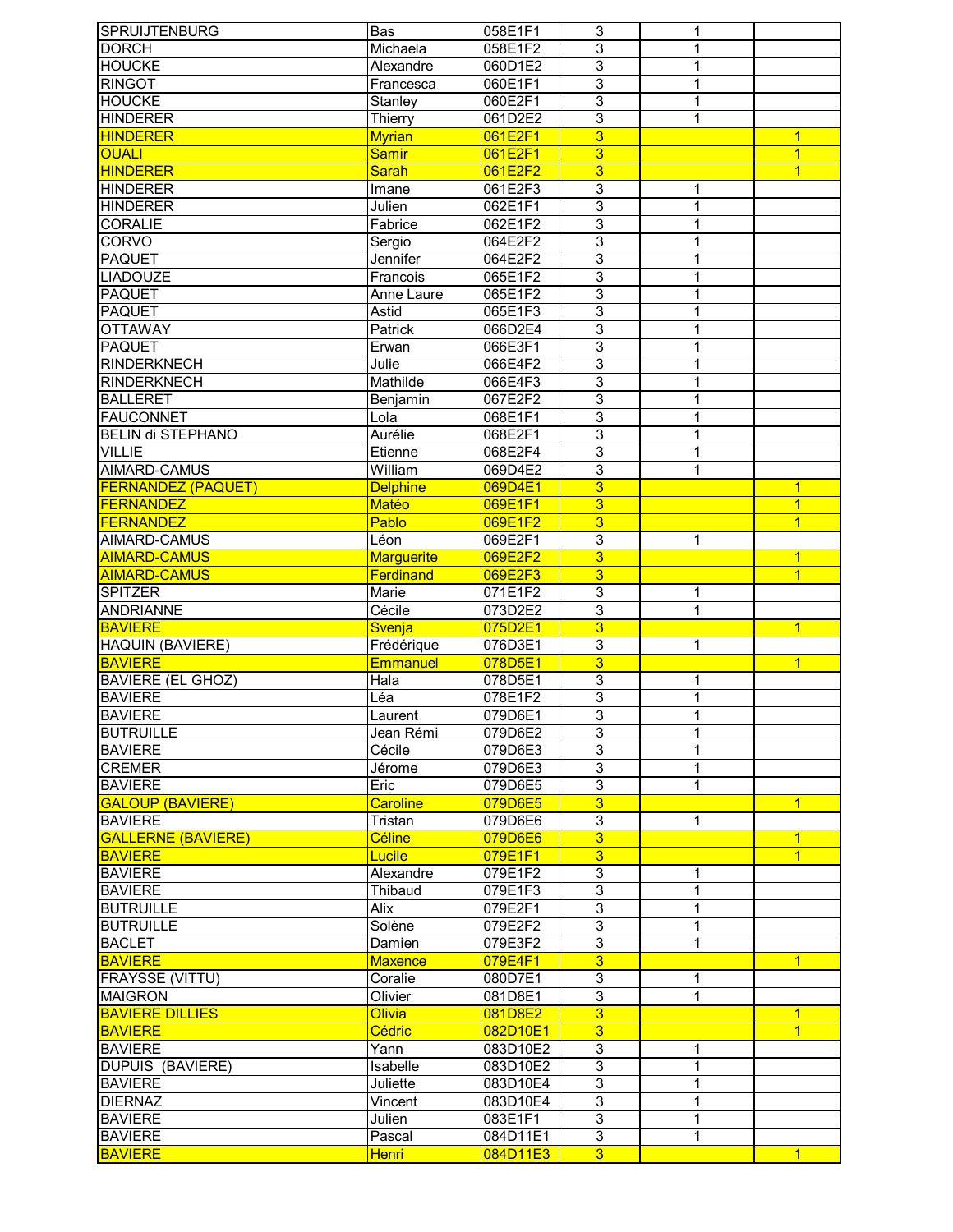| <b>BELLEVILLE (BAVIERE)</b> | Anne Marie             | 084D11E4 | 3                       | 1              |                |
|-----------------------------|------------------------|----------|-------------------------|----------------|----------------|
| <b>BAVIERE</b>              | <b>Francois</b>        | 085D12E1 | $\overline{3}$          |                | $\overline{1}$ |
| <b>BAVIERE</b>              | Mélanie                | 085D12E2 | 3                       | 1              |                |
| <b>BAVIERE</b>              | Claire                 | 085D12E3 | $\overline{3}$          | 1              |                |
| <b>DISSAUX</b>              | David                  | 085D12E3 | $\overline{3}$          | $\mathbf 1$    |                |
| <b>DELATTRE</b>             | Ludivine               | 091D2E2  | $\overline{4}$          |                | $\overline{1}$ |
| <b>LE TARDIF</b>            | Véronique              | 092D3E1  | 4                       | $\mathbf 1$    |                |
| <b>OGNIER</b>               | Sébastien              | 093D4E1  | 4                       | $\mathbf{1}$   |                |
| <b>BILLOT</b>               | <b>Aurélie</b>         | 093D4E2  | $\overline{4}$          |                | $\overline{1}$ |
| <b>OGNIER</b>               | Alice                  | 093D4E3  | 4                       | 1              |                |
| <b>REMOND</b>               | Xavier                 | 098D1E1  | 5                       | 1              |                |
| <b>SECLET</b>               | Mathieu                | 098E1F1  | 5                       | 1              |                |
| <b>REMOND</b>               | Margot                 | 098E1F1  | $\overline{\mathbf{5}}$ |                | $\overline{1}$ |
| <b>COURTIER</b>             |                        |          |                         |                |                |
|                             | Alexandre              | 099E1F1  | 5                       | $\mathbf 1$    |                |
| <b>COURTIER (LAMON)</b>     | <b>Tania</b>           | 099E1F1  | $\overline{5}$          |                | $\overline{1}$ |
| <b>JOUYET</b>               | Jérome                 | 099E1F2  | 5                       | 1              |                |
| <b>COURTIER</b>             | Isaure                 | 099E1F3  | 5                       | $\overline{1}$ |                |
| <b>HEDOUIN</b>              | <b>Martin</b>          | 099E1F3  | $\overline{5}$          |                | $\overline{1}$ |
| <b>COURTIER</b>             | <b>Baudouin</b>        | 099E1F4  | $\overline{5}$          |                | $\overline{1}$ |
| <b>COURTIER</b>             | Geoffroy               | 099E1F5  | 5                       |                | 1              |
| <b>MARTIN (COURTIER)</b>    | <b>Blandine</b>        | 099D2E2  | $\overline{5}$          |                | $\overline{1}$ |
| <b>MARTIN</b>               | <b>Alix</b>            | 099E2F2  | 5                       |                | $\overline{1}$ |
| <b>COURTIER</b>             | Louis                  | 099E3F1  | 5                       |                | $\overline{1}$ |
| <b>COURTIER</b>             | Manon                  | 099E3F2  | 5                       | $\mathbf 1$    |                |
| de VILLARD (PIOT)           | Eléonore               | 100D3E1  | $\overline{5}$          |                | $\overline{1}$ |
| <b>GIRARDOT</b>             | Stéphane               | 100D3E2  | 5                       | 1              |                |
| <b>PIOT</b>                 | <b>Charles Antoine</b> | 100D3E2  | 5                       | 1              |                |
| <b>PIOT</b>                 | Constance              | 100D3E2  | $\overline{5}$          |                | $\overline{1}$ |
| <b>DULAC</b>                | Hervé                  | 102D1E2  | $\overline{5}$          | 1              |                |
| <b>DULAC</b>                | <b>Olivier</b>         | 102D1E5  | $\overline{5}$          |                | $\overline{1}$ |
| <b>BARREAU</b>              | Laurent                | 102D1E6  | $\overline{5}$          | 1              |                |
| <b>DULAC</b>                | Isabelle               | 102D1E6  | $\overline{5}$          | $\overline{1}$ |                |
| <b>DULAC</b>                | Baptiste               | 102E2F2  | 5                       | 1              |                |
| <b>SAURAT</b>               | Rémi                   | 102E3F1  | 5                       | 1              |                |
| <b>SAURAT (DULAC)</b>       | <b>Célestine</b>       | 102E3F1  | $\overline{5}$          |                | $\overline{1}$ |
| <b>DULAC</b>                | William                | 102E4F1  | $\overline{5}$          |                | $\overline{1}$ |
| <b>DULAC</b>                | <b>Clémentine</b>      | 102E4F2  | $\overline{5}$          |                | $\overline{1}$ |
| <b>GENEAU de LAMARLIERE</b> | <b>Alice</b>           | 103E2F2  | $\overline{5}$          |                | $\overline{1}$ |
| <b>GENEAU de LAMARLIERE</b> |                        |          |                         |                |                |
| <b>GENEAU de LAMARLIERE</b> | Geoffroy               | 104D3E1  | 5<br>5                  | 1              |                |
|                             | Amaury                 | 104D3E2  |                         | 1              |                |
| <b>MILLIARD</b>             | Thierry                | 106D3E1  | 5                       | 1              |                |
| <b>ROSA</b>                 | Eric                   | 106D3E2  | 5                       | 1              |                |
| <b>STOCKER</b>              | Vincent                | 106D3E3  | 5                       | 1              |                |
| <b>GOSSE</b>                | Frédéric               | 107D4E2  | 5                       |                | $\overline{1}$ |
| <b>ROSTAGNY</b>             | Stéphanie              | 107D4E2  | 5                       | 1              |                |
| Van WANGHE                  | Franck                 | 107D4E3  | $\overline{5}$          | 1              |                |
| <b>CHATEIGNIER</b>          | Ludovic                | 107D4E4  | $\overline{5}$          | 1              |                |
| GOSSE                       | Anne Sophie            | 107D4E4  | 5                       | 1              |                |
| <b>LEVEL</b>                | Quentin                | 111E1F1  | $6\overline{6}$         |                | $\mathbf{1}$   |
| <b>LEVEL</b>                | Cybile                 | 115E3F1  | 6                       | 1              |                |
| <b>ROUTIER</b>              | Juliette               | 116E3F2  | $\overline{6}$          | 1              |                |
| <b>FOURDINIER</b>           | Thomas                 | 117E1F1  | 6                       | 1              |                |
| <b>FOURDINIER</b>           | <b>Bastien</b>         | 117E1F2  | $\overline{6}$          | 1              |                |
| <b>FOURDINIER</b>           | Hugo                   | 117E2F2  | $\overline{6}$          | 1              |                |
| <b>REGUEME</b>              | Amandine               | 120E1F1  | $\overline{6}$          | $\mathbf 1$    |                |
| <b>STEPHAN</b>              | Jean Alain             | 120E1F1  | $\overline{6}$          | 1              |                |
| <b>FLAHAUT</b>              | Loic                   | 120E1F3  | 6                       | $\mathbf{1}$   |                |
| <b>MACQUET</b>              | Léo                    | 120E2F2  | 6                       | $\mathbf{1}$   |                |
| <b>FLAHAUT</b>              | Fabrice                | 122D3E1  | $6\phantom{1}6$         |                | $\overline{1}$ |
| <b>SITARZ</b>               | <b>Nicolas</b>         | 122D3E5  | $6\overline{6}$         |                | $\overline{1}$ |
| <b>POUMAERE</b>             | Philippe               | 125D2E5  | 6                       | 1              |                |
| COCAUD                      | Marie Hélène           | 125E3F2  | 6                       | 1              |                |
| <b>BOUTROY</b>              | Antoine                | 125E3F3  | 6                       | 1              |                |
| <b>POUMAERE</b>             | Théophile              | 125E5F3  | 6                       | 1              |                |
| <b>DEPLANQUES</b>           | <b>Benjamin</b>        | 125E6F1  | $6\overline{6}$         |                | $\mathbf{1}$   |
|                             |                        |          |                         |                |                |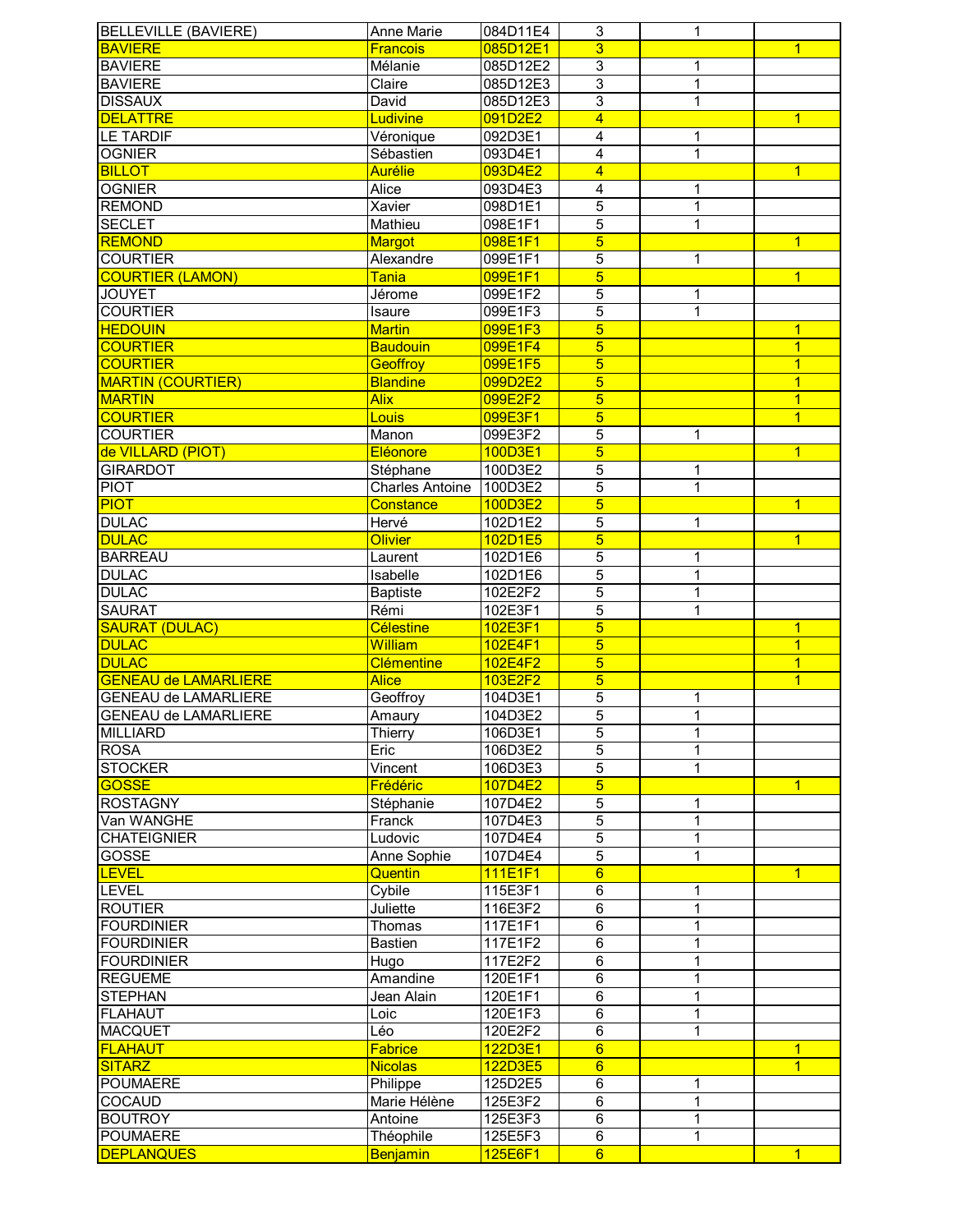| <b>LEFEBVRE</b>                 | Lucie                 | 125E6F2            | 6                       | 1              |                |
|---------------------------------|-----------------------|--------------------|-------------------------|----------------|----------------|
| <b>DERAY</b>                    | Jean                  | 125E7F1            | $\overline{6}$          | 1              |                |
| <b>LOBEAU</b>                   | Juliette              | 125E7F1            | 6                       | 1              |                |
| <b>DERAY</b>                    | <b>Jérome</b>         | 125E7F2            | 6                       |                | $\overline{1}$ |
| <b>BAR</b>                      | <b>Marie</b>          | 125E7F2            | $\overline{6}$          |                | $\overline{1}$ |
| <b>DERAY</b>                    | <b>Gautier</b>        | 125E7F3            | $6\phantom{1}6$         |                | $\overline{1}$ |
| <b>CROCHEZ</b>                  | Sandrine              | 128D3E1            | $\overline{6}$          | 1              |                |
| <b>CROCHEZ</b>                  | <b>Marielle</b>       |                    | $\overline{6}$          |                | $\overline{1}$ |
|                                 |                       | 128D3E2            |                         |                |                |
| <b>BRUN - BERTHET</b>           | Joris                 | 131D2E1            | $\,6$                   | 1              |                |
| <b>BOGALHO</b>                  | Antoine               | 132D3E1            | $6\phantom{a}$          |                | $\overline{1}$ |
| <b>BOGALHO</b>                  | Richard               | 132D3E2            | 6                       | 1              |                |
| <b>BOGALHO</b>                  | Mélanie               | 132D3E3            | 6                       | 1              |                |
| <b>GONCALVES</b>                | Paulo                 | 132D3E3            | 6                       | 1              |                |
| <b>DAVROU</b>                   | Jean Luc              | 135D2E2            | $\overline{7}$          |                | $\overline{1}$ |
| <b>DAVROU</b>                   | <b>Julien</b>         | 135E1F3            | $\overline{7}$          |                | $\overline{1}$ |
| <b>DAVROU</b>                   | Priscilla             | 135E2F1            | 7                       | 1              |                |
| <b>DAVROU</b>                   | <b>Mathieu</b>        | 135E2F2            | $\overline{7}$          |                | 1              |
| <b>PARISSAUX</b>                | <b>Xavier</b>         | 138E1F1            | $\overline{8}$          |                | $\overline{1}$ |
| <b>CALAIS</b>                   | <b>Nicolas</b>        | 138E1F2            | $\overline{8}$          |                | $\overline{1}$ |
| CALAIS                          | Grégoire              | 138E1F3            | 8                       | 1              |                |
| <b>TARDIEU</b>                  | Elise                 | 138E1F3            | 8                       | 1              |                |
|                                 |                       |                    |                         |                |                |
| <b>FISSET</b>                   | Guénola               | 138E3F1            | $\bf{8}$                |                | $\overline{1}$ |
| <b>FISSET</b>                   | Alix                  | 138E3F2            | 8                       | 1              |                |
| <b>JUSTEAU</b>                  | Augustin              | 138E3F2            | $\overline{8}$          | $\overline{1}$ |                |
| <b>FISSET</b>                   | <b>Hugues</b>         | 138E3F3            | $\overline{8}$          |                | $\overline{1}$ |
| <b>FISSET</b>                   | <b>Martin</b>         | 138E3F4            | $\overline{8}$          |                | $\overline{1}$ |
| <b>CHEVALIER</b>                | Thibault              | 139E2F2            | $\overline{8}$          |                | $\overline{1}$ |
| CHEVALIER (MOREL)               | Noémie                | 139E2F2            | $\overline{8}$          | 1              |                |
| <b>CHEVALIER</b>                | Romain                | 139E2F3            | $\overline{8}$          |                | $\overline{1}$ |
| <b>CALAIS</b>                   | <b>Matthieu</b>       | 140E1F1            | $\overline{8}$          |                | $\overline{1}$ |
| <b>LEGRAND (CALAIS)</b>         | <b>Margaux</b>        | 140E1F1            | $\overline{8}$          |                | $\overline{1}$ |
| <b>CALAIS</b>                   | <b>Pauline</b>        | 140E1F3            | $\overline{8}$          |                | $\overline{1}$ |
|                                 |                       |                    | $\overline{\mathbf{8}}$ |                |                |
| <b>BAES</b>                     | Nicolas               | 142E3F3            |                         | 1              |                |
| <b>DECLIPPELEIR</b>             | Aude                  | 142E3F3            | $\overline{8}$          | $\overline{1}$ |                |
| <b>BEHAGUE</b>                  | Sylvain               | 142E3F4            | 8                       | 1              |                |
| <b>VANNEUFVILLE</b>             | Augustin              | 142E5F1            | 8                       |                | $\overline{1}$ |
| <b>VANNEUFVILLE</b>             | Ignace                | 142E5F2            | $\overline{8}$          |                | $\mathbf{1}$   |
| <b>VANNEUFVILLE</b>             | Joseph                | 142E5F3            | $\overline{8}$          |                | $\overline{1}$ |
| <b>HONORE</b>                   | Jean Baptiste         | 143E1F1            | 8                       | 1              |                |
| <b>PETEROLFF</b>                | <b>Simon</b>          | 144E2F3            | 8                       |                | $\overline{1}$ |
| <b>PETEROLFF</b>                | <b>Martin</b>         | 144E2F4            | 8                       |                | $\overline{1}$ |
| <b>COTTIN (BACQUET)</b>         | <b>Inès</b>           | 146E1F1            | $\overline{8}$          |                | $\overline{1}$ |
| <b>HERBAUT</b>                  | Stéphanie             | 147E1F1            | $\overline{8}$          |                | $\overline{1}$ |
| <b>VINET</b>                    | Xavier                | 147E1F1            | 8                       | 1              |                |
| <b>HERBAUT</b>                  | <b>Caroline</b>       | 147E1F2            | $\overline{8}$          |                | $\mathbf{1}$   |
| <b>HUBAUT</b>                   | <b>Thomas</b>         | 147E1F2            | $\overline{8}$          |                | $\overline{1}$ |
|                                 | <b>Amélie</b>         |                    |                         |                |                |
| <b>DENEUVILLE (NOEL)</b>        |                       | 153D7E1            | $\overline{\mathbf{8}}$ |                | $\overline{1}$ |
| <b>LENGAGNE</b>                 | Hugues                | 156D1E5            | 9                       | 1              |                |
| <b>LENGAGNE</b>                 | Laétitia              | 156E4F1            | $\overline{9}$          |                | $\overline{1}$ |
| <b>LENGAGNE</b>                 | <b>Thomas</b>         | 156E4F3            | $\overline{9}$          |                | $\overline{1}$ |
| <b>LENGAGNE</b>                 | Amauri                | 156E7F1            | $\overline{9}$          | 1              |                |
| <b>LENGAGNE</b>                 | <b>Aurélie</b>        | 156E7F2            | 9                       |                | $\overline{1}$ |
| <b>LENGAGNE</b>                 | <b>Corentin</b>       | 156E8F2            | 9                       |                | $\overline{1}$ |
| <b>CALAIS</b>                   | Rémy                  | 163D1              | 9                       |                | $\overline{1}$ |
| CALAIS                          | Gaétan                | 163D1E1            | 9                       | 1              |                |
| <b>CALAIS</b>                   | Fabien                | 163D1E2            | $\overline{9}$          |                | $\overline{1}$ |
| CALAIS                          | Cyril                 | 163D1E3            | $\boldsymbol{9}$        | 1              |                |
| CALAIS (BEVIN)                  | Jessica               | 163D1E4            | $\overline{9}$          | 1              |                |
| <b>CALAIS</b>                   |                       |                    | $\overline{9}$          |                | $\overline{1}$ |
|                                 | <b>Dimitri</b>        | 163D1E5            |                         |                |                |
| CALAIS                          | Matthias              | 163E1F1            | $\boldsymbol{9}$        | 1              |                |
| <b>CALAIS</b>                   | Théo                  | 163E1F2            | $\overline{9}$          |                | $\overline{1}$ |
| <b>CALAIS</b>                   | <b>Baptiste</b>       | 163E1F3            | 9                       | 1              |                |
|                                 |                       |                    | 9                       |                | $\overline{1}$ |
| <b>CALAIS</b>                   | <b>Juliette</b>       | 163E3F1            |                         |                |                |
| <b>CALAIS</b><br><b>GUILLOT</b> | <b>Eliott</b><br>Eric | 163E3F2<br>164D2E2 | 9<br>9                  | 1              | $\mathbf{1}$   |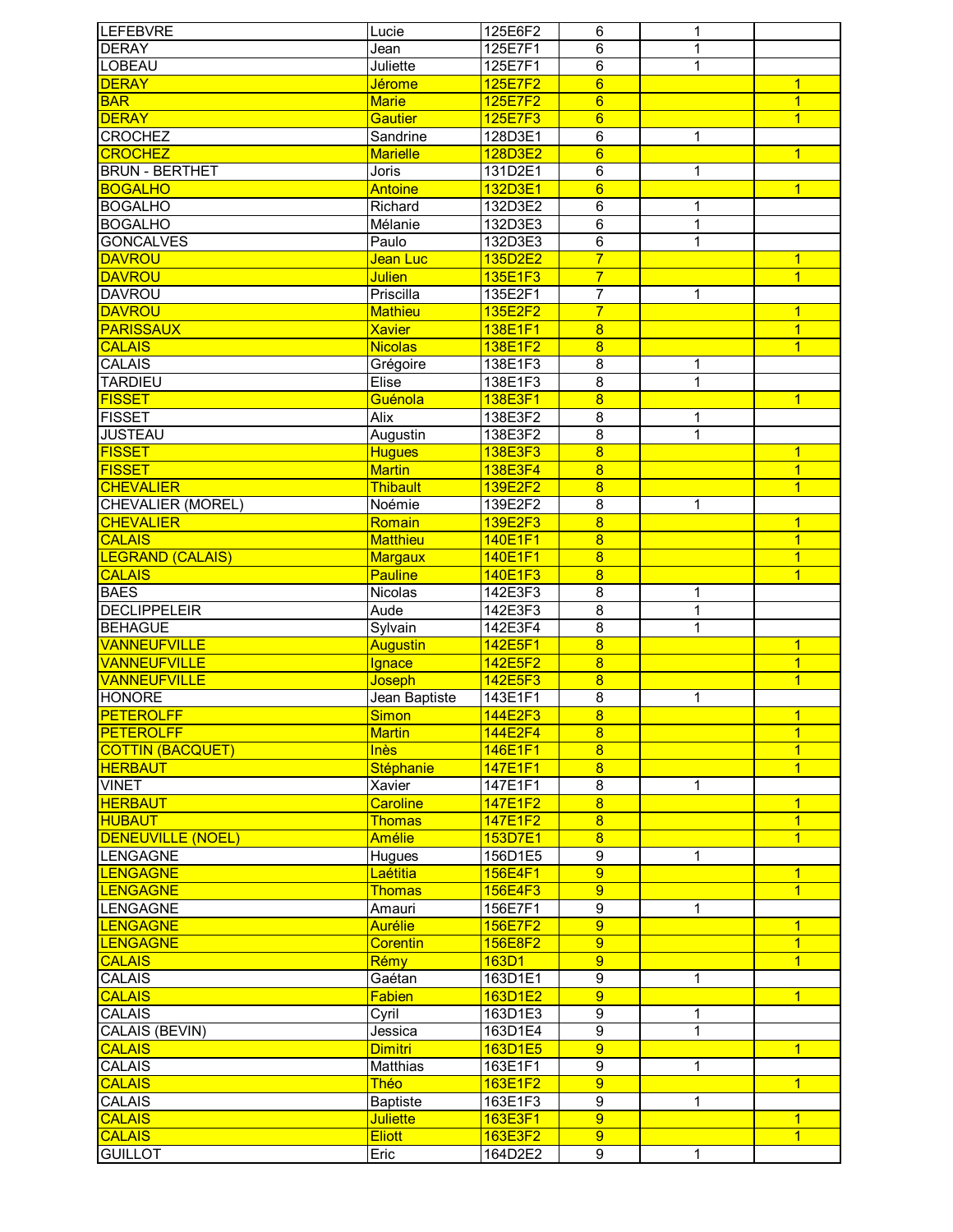| <b>MENU</b>                 | <b>Bertrand</b>       | 164D2E3      | 9                |              | $\overline{1}$ |
|-----------------------------|-----------------------|--------------|------------------|--------------|----------------|
| <b>LAUNOIS</b>              | Jean Baptiste         | 164E1F1      | 9                |              | $\overline{1}$ |
| CHAGNEAU                    | Louis                 | 165E1F1      | $\overline{9}$   | 1            |                |
| <b>PENELON</b>              | Violaine              | 166E2F2      | $\overline{9}$   | 1            |                |
| <b>CUVILLIER</b>            | Romane                | 166E3F2      | $\overline{9}$   | 1            |                |
| <b>CALAIS</b>               | Félicité              | 169D9E1      | $\overline{9}$   | 1            |                |
| <b>JOUGLET</b>              | Etienne               | 169D9E1      | $\boldsymbol{9}$ | 1            |                |
| <b>VANDECASTEELE</b>        | Eric                  | 169D9E2      | $\overline{9}$   |              | $\overline{1}$ |
| <b>AUSTRIA</b>              | Claro                 | 170D1E1      | $\boldsymbol{9}$ | 1            |                |
| <b>GUERROUI</b>             | Adam                  | 170E2F1      | 9                | 1            |                |
| <b>DUSSART</b>              | <b>Alban</b>          | 170E3F1      | $\overline{9}$   |              | $\overline{1}$ |
| <b>CALAIS</b>               | Nicolas               | 172D3E2      | $\overline{9}$   | 1            |                |
| <b>CALAIS</b>               | <b>Marie Clotilde</b> | 173D4E1      | $\overline{9}$   |              | $\overline{1}$ |
| <b>EPARDEAU</b>             | Patrick               | 173D4E1      | $\overline{9}$   | 1            |                |
|                             |                       | 173D4E2      | $\overline{9}$   |              | $\overline{1}$ |
| <b>VARACHAUD (CALAIS)</b>   | Stéphanie             |              |                  |              |                |
| <b>VARACHAUD (NEUBAUER)</b> | <b>Claire Marie</b>   | 173E2F1      | $\overline{9}$   |              | $\overline{1}$ |
| <b>CALAIS</b>               | Laétitia              | 173D4E3      | $\overline{9}$   |              | $\overline{1}$ |
| <b>MILLER (CALAIS)</b>      | <b>Camille</b>        | 173D4E4      | $\overline{9}$   |              | $\overline{1}$ |
| <b>MILLER</b>               | Adrien                | 173D4E4      | $\overline{9}$   | $\mathbf{1}$ |                |
| <b>VARACHAUD</b>            | <b>Sophie</b>         | 173E2F2      | $\overline{9}$   |              | $\overline{1}$ |
| <b>MERRONY</b>              | Lindsay               | 174D6E1      | $\overline{9}$   | $\mathbf{1}$ |                |
| <b>HELIE</b>                | <b>Hugues</b>         | 174D6E3      | 9                |              | $\overline{1}$ |
| <b>HELIE</b>                | Julien                | 174D6E4      | $\boldsymbol{9}$ | 1            |                |
| <b>HELIE (PANG)</b>         | Connie                | 174D6E4      | $\overline{9}$   | 1            |                |
| <b>MERRONY</b>              | Henri                 | 174E1F1      | $\overline{9}$   | 1            |                |
| <b>CALAIS</b>               | <b>Anne-Lucie</b>     | 175D7E1      | $\overline{9}$   |              | $\overline{1}$ |
| <b>GOUNON</b>               | Yann                  | 175D8E4      | 9                |              | $\overline{1}$ |
| <b>CALAIS</b>               | Christophe            | 176D8E2      | 9                |              | $\overline{1}$ |
| <b>MATEVOSYAN</b>           | Liza                  | 176D8E2      | 9                | 1            |                |
| <b>PALAVIOUX</b>            | Antoine               | 176D8E3      | $\overline{9}$   | 1            |                |
| <b>CALAIS</b>               | <b>Marthe</b>         | 176D8E4      | 9                |              | $\overline{1}$ |
| CALAIS                      | Pierre Eloi           | 177D10E6     | $\boldsymbol{9}$ | 1            |                |
| <b>BALDI</b>                | Franck                | 179D12E3     | $\boldsymbol{9}$ | 1            |                |
| CALAIS                      | Caroline              | 180D13E1     | $\overline{9}$   | 1            |                |
| <b>CALAIS</b>               | Benjamin              | 180D13E2     | $\overline{9}$   | 1            |                |
| <b>CALAIS</b>               | Noémie                | 180D13E3     | $\overline{9}$   | 1            |                |
| <b>CALAIS</b>               | Laurent               | 181D14E1     | $\overline{9}$   |              | $\overline{1}$ |
| <b>CALAIS</b>               | Ségolène              | 182D8E3      | $\overline{9}$   |              | $\overline{1}$ |
| <b>DEDGJONI</b>             | <b>Arian</b>          | 183E6F1      | 9                |              | $\overline{1}$ |
| <b>CALAIS</b>               |                       | 185D4E2      | $\overline{9}$   |              | $\overline{1}$ |
|                             | <b>Julien</b>         |              |                  |              |                |
| CALAIS (GOMEZ)              | Diana                 | 185D4E2      | $\boldsymbol{9}$ | 1            |                |
| CALAIS                      | Benjamin              | 185D4E3      | $\overline{9}$   | $\mathbf 1$  |                |
| <b>ALLARD</b>               | Florence              | 186D5E1      | $\overline{9}$   | $\mathbf 1$  |                |
| CALAIS                      | Edouard               | 186D5E2      | 9                | $\mathbf{1}$ |                |
| <b>MAILLARD (CALAIS)</b>    | Françoise             | 190D1        | 9                |              | $\overline{1}$ |
| <b>LEBON</b>                | Emmanuelle            | 191D2E1      | $\boldsymbol{9}$ | $\mathbf 1$  |                |
| <b>LONGERINAS</b>           | Frédéric              | 191D2E3      | $\boldsymbol{9}$ | 1            |                |
| <b>SKUTNIK</b>              | Jean Baptiste         | 191E1F1      | 9                |              | $\overline{1}$ |
| <b>SKUTNIK</b>              | Camille               | 191E1F2      | $\overline{9}$   |              | $\overline{1}$ |
| <b>BOUVET</b>               | Rachel                | 192D3 Allies | 9                | 1            |                |
| <b>CHAGNAUD</b>             | <b>Thomas</b>         | 192D3E1      | $\overline{9}$   |              | $\overline{1}$ |
| <b>ANGER</b>                | Thierry               | 193D4E1      | 9                | 1            |                |
| <b>CALAIS</b>               | <b>Nicolas</b>        | 193D4E3      | 9                |              | $\overline{1}$ |
| <b>VERRIEST</b>             | Emmeline              | 193D4E3      | 9                | $\mathbf 1$  |                |
| <b>RICHEZ</b>               | <b>Daniel</b>         | 197D2E1      | 10               |              | $\overline{1}$ |
| <b>RICHEZ</b>               | Paul                  | 197E1F1      | 10               | 1            |                |
| <b>RICHEZ</b>               | Arthur                | 197E1F2      | 10               | 1            |                |
| <b>HABOURDIN (RICHEZ)</b>   | <b>Marion</b>         | 200D6E3      | 10               |              | $\overline{1}$ |
| <b>DELHOVE</b>              | Pierre Marie          | 201D7E1      | 10               | 1            |                |
| <b>DELHOVE</b>              | Bénédicte             | 201D7E2      | 10               | 1            |                |
| <b>COLLET</b>               | Olivier               | 204D2E1      | $\overline{10}$  | 1            |                |
| <b>COLLET (LEFEBVRE)</b>    | Laurence              | 204D2E1      | $\overline{10}$  | 1            |                |
| <b>COLLET</b>               | <b>Hugues</b>         | 204D2E2      | 10               |              | $\overline{1}$ |
| <b>COLLET (GRICOURT)</b>    | Valérie               | 204D2E2      | 10               | 1            |                |
| <b>COLLET</b>               |                       |              |                  |              |                |
|                             | <b>Séverine</b>       | 204D2E3      | 10               |              | $\overline{1}$ |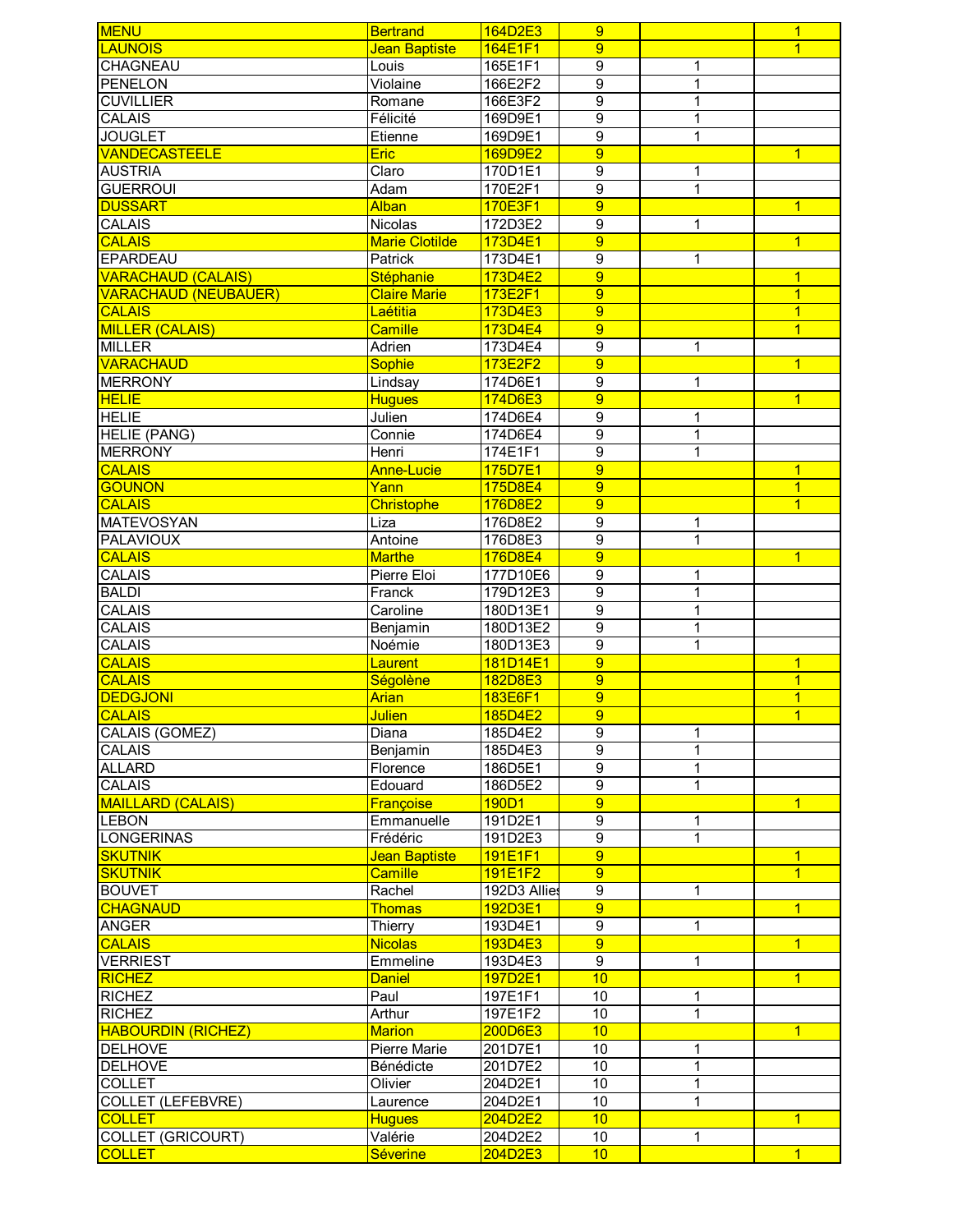| <b>COLLET</b>                               | Maxime              | 204E1F1            | 10                    | $\mathbf{1}$ |                |
|---------------------------------------------|---------------------|--------------------|-----------------------|--------------|----------------|
| <b>COLLET</b>                               | Victor              | 204E1F2            | 10                    |              | $\overline{1}$ |
| <b>COLLET</b>                               | Tom                 | 204E1F3            | $\overline{10}$       | $\mathbf{1}$ |                |
| <b>MARTIN</b>                               | <b>Tanguy</b>       | 205E1F2            | 10                    |              | $\overline{1}$ |
| <b>THIRIET</b>                              | Sébastien           | 206D4E1            | 10                    |              | $\overline{1}$ |
| <b>THIRIET (CHU)</b>                        | Jacqueline          | 206D4E1            | 10                    |              | $\overline{1}$ |
| <b>BALAYSSAC</b>                            |                     |                    | 11                    |              |                |
|                                             | Stéphane            | 211D4E1            |                       | 1            |                |
| LEYLAVERGNE                                 | Nathan              | 212E1F1            | 11                    | $\mathbf{1}$ |                |
| <b>SOUPPART</b>                             | Gaelle              | 213D6E1            | $\overline{11}$       | $\mathbf{1}$ |                |
| <b>MARTIN (BOULINGUEZ)</b>                  | Clotilde            | 215D1E1            | 11                    | $\mathbf{1}$ |                |
| LE BRUN                                     | Loic                | 215D1E2            | $\overline{11}$       | 1            |                |
| <b>LE BRUN</b>                              | Ludivine            | 215D1E2            | $\overline{11}$       | 1            |                |
| <b>BOULINGUEZ</b>                           | Rodolphe            | 215D1E3            | 11                    | 1            |                |
| <b>BOULINGUEZ (MAUPEU)</b>                  | Julie               | 215D1E3            | $\overline{11}$       | 1            |                |
| <b>BOULINGUEZ</b>                           | Joséphine           | 215D1E4            | 11                    |              | $\overline{1}$ |
| <b>MARTIN</b>                               | Clarisse            | 215E1F1            | 11                    | 1            |                |
| <b>BOULINGUEZ</b>                           | <b>Alexandre</b>    | 216D2E2            | 11                    |              | $\overline{1}$ |
| RIGAUD (BOULINGUEZ)                         | Sophie              | 216D2E3            | $\overline{11}$       | 1            |                |
| <b>LATIF</b>                                |                     |                    | 11                    |              | $\overline{1}$ |
|                                             | Peggy               | 218D1E1            |                       |              |                |
| <b>LATIF (KHARBOUCH)</b>                    | Sabah               | 218D1E2            | 11                    |              | $\overline{1}$ |
| <b>RIQUET (LATIF)</b>                       | <b>Claire</b>       | 218D1E3            | 11                    |              | $\overline{1}$ |
| LATIF                                       | Anne                | 218D1E4            | 11                    | 1            |                |
| <b>DILLIES</b>                              | <b>Benoit</b>       | 220D1E1            | 11                    |              | $\overline{1}$ |
| <b>DILLIES</b>                              | Samuel              | 220E1F1            | $\overline{11}$       | $\mathbf 1$  |                |
| <b>DILLIES</b>                              | <b>Etienne</b>      | 220E1F2            | 11                    |              | $\overline{1}$ |
| <b>LEGRAIN</b>                              | Agnès               | 221D2E1            | 11                    | 1            |                |
| <b>TURLURE</b>                              | <b>Mathieu</b>      | 221D2E1            | 11                    |              | $\overline{1}$ |
| <b>LEGRAIN</b>                              | <b>Jérome</b>       | 221D2E2            | 11                    |              | $\overline{1}$ |
| <b>LEGRAIN</b>                              | <b>Basilisse</b>    | 221E2F1            | 11                    |              | $\overline{1}$ |
| <b>LEGRAIN</b>                              | <b>Claire</b>       | 221D2E3            | 11                    |              | $\overline{1}$ |
|                                             |                     |                    |                       |              |                |
| <b>CAURETTE</b>                             | Pierre Alexis       | 223D4E2            | 11                    | 1            |                |
| <b>DOUTRIAUX</b>                            | Alix                | 223D4E2            | $\overline{11}$       | $\mathbf 1$  |                |
|                                             |                     |                    |                       |              |                |
| <b>TERRIER</b>                              | Xavier              | 224D4E5            | 11                    | $\mathbf{1}$ |                |
| <b>COUX</b>                                 | <b>Marie Noelle</b> | 224D5E1            | 11                    |              | $\overline{1}$ |
| <b>HERNANDEZ</b>                            | Luis                | 227D2E1            | 11                    | $\mathbf 1$  |                |
| <b>SALEMBIER</b>                            | Ludovic             | 231D3E3            | $\overline{11}$       | $\mathbf 1$  |                |
| <b>BEUGIN</b>                               | Laurent             | 233D1E1            | $\overline{11}$       | 1            |                |
|                                             | <b>Emilie</b>       |                    |                       |              |                |
| <b>LAGORSSE</b>                             |                     | 233D1E1            | 11                    |              | $\overline{1}$ |
| <b>GONDOLO</b>                              | Anne                | 236D1E1            | 12                    | 1            |                |
| OLORY-TOGBE                                 | Leila               | 236D1E2            | 12                    |              | $\mathbf{1}$   |
| <b>CANY</b>                                 | Olivier             | 236D1E3            | 12                    | 1            |                |
| <b>GONDOLO</b>                              | Hélène              | 236D1E3            | 12                    | 1            |                |
| <b>LEMAIRE</b>                              | Alice               | 236E1F1            | $\overline{12}$       | 1            |                |
| <b>GONDOLO</b>                              | <b>Timothée</b>     | 236E2F1            | 12                    |              | $\overline{1}$ |
| <b>CALAIS</b>                               | Matthieu            | 237D2E1            | 12                    | 1            |                |
| <b>AFIF</b>                                 | <b>Nadir</b>        | 239D6E3            | 12                    |              | $\overline{1}$ |
| <b>CALAIS</b>                               | Clément             | 240D7E1            | 12                    | $\mathbf{1}$ |                |
| <b>CAYEUX</b>                               | <b>Marlène</b>      | 241D8E2            | 12                    |              | $\mathbf{1}$   |
| <b>PANAU</b>                                | <b>Alexandre</b>    | 242D1E1            | 12                    |              | $\overline{1}$ |
|                                             | <b>Olivier</b>      |                    | 12                    |              | $\overline{1}$ |
| <b>CALAIS</b>                               |                     | 244D1E1            |                       |              |                |
| <b>HARZEL</b>                               | Jocelyn             | 244D1E3            | 12                    | 1            |                |
| <b>CALAIS</b>                               | <b>Xavier</b>       | 245D2E2            | $\overline{12}$       |              | $\overline{1}$ |
| CALAIS (FEICHTINGER)                        | Daniela             | 245D2E2            | 12                    | 1            |                |
| <b>GROUSSIN</b>                             | Odile               | 246D8              | 12                    | 1            |                |
| <b>BAGHERI BONJAR</b>                       | Ariana              | 246D8E1            | 12                    | 1            |                |
| <b>GROUSSIN</b>                             | Olivier             | 246D9              | 12                    | 1            |                |
| <b>GROUSSIN (YOUSFI)</b>                    | <b>Nadia</b>        | 246D9              | 12                    |              | $\overline{1}$ |
| <b>SCHEMITTE (LE NOA)</b>                   | Frédérique          | 248D2E1            | 12                    |              | $\overline{1}$ |
| VOLLMY (GAY)                                | Sophie              | 249D3E1            | 12                    | 1            |                |
| <b>SAUTHIER</b>                             | Patrick             | 249D3E2            | 12                    | 1            |                |
| <b>FROESCH</b>                              | Patric              | 249D3E3            | 12                    | 1            |                |
| <b>GROUSSIN</b>                             | Thomas              | 250D4E1            | 12                    | 1            |                |
|                                             | Vanessa             |                    | 12                    | 1            |                |
| <b>GROUSSIN (PACHECO)</b>                   |                     | 250D4E1            |                       |              |                |
| <b>GROUSSIN</b><br><b>GROUSSIN (MAURIN)</b> | <b>Yves</b><br>Lisa | 250D4E2<br>250D4E2 | 12<br>12 <sup>°</sup> | 1            | $\overline{1}$ |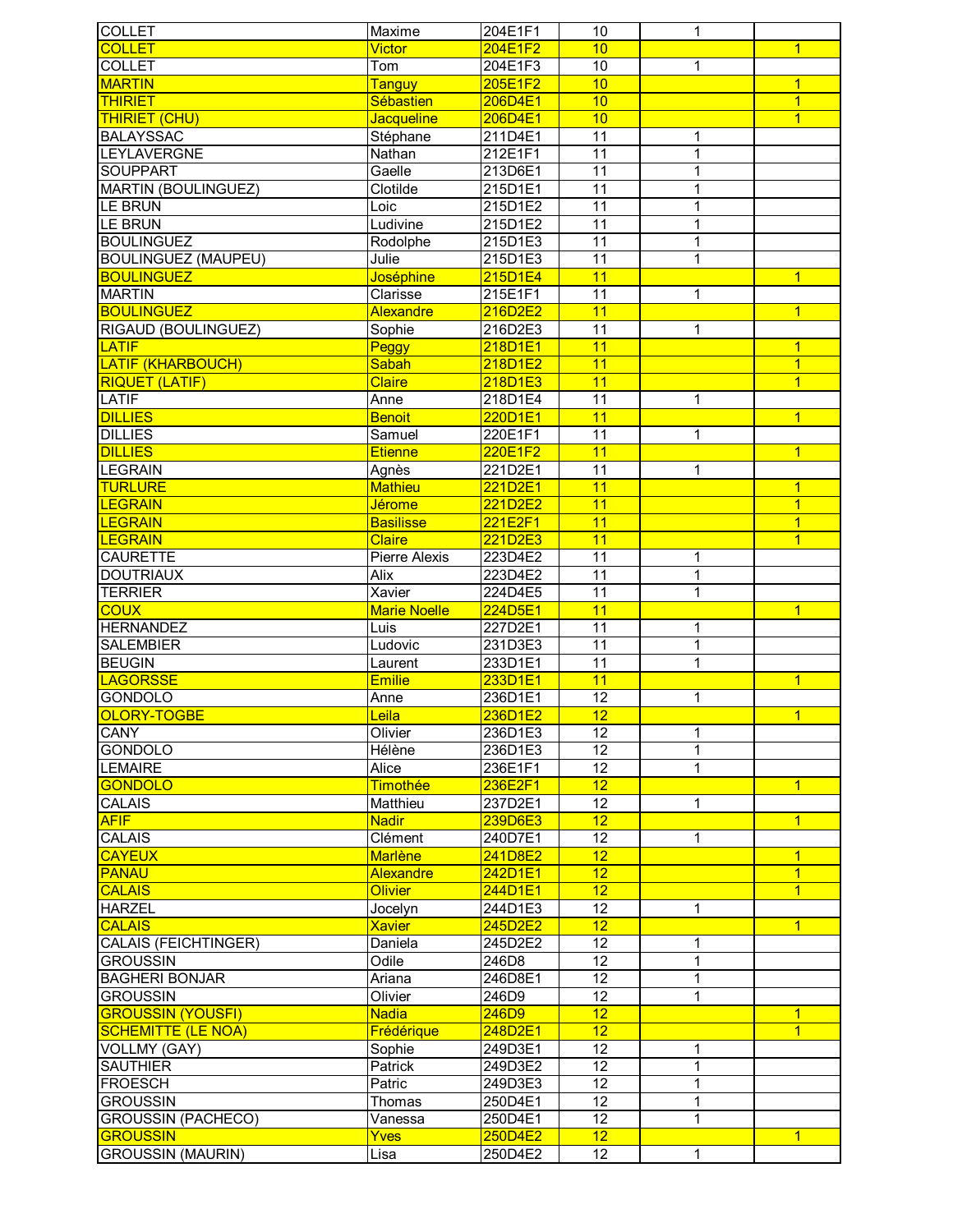| <b>CHOQUIER</b>            | Julie             | 251D5E1 | 12              | 1              |                |
|----------------------------|-------------------|---------|-----------------|----------------|----------------|
| <b>CHOQUIER</b>            | Chloé             | 251D5E2 | $\overline{12}$ | 1              |                |
| <b>CALAIS</b>              | Vincent           | 254D4   | 12              | 1              |                |
| <b>CALAIS (HAHM)</b>       | Myung-Hwa         | 254D4   | $\overline{12}$ | 1              |                |
| <b>CALAIS</b>              | Jérémie           | 254D4E1 | $\overline{12}$ | 1              |                |
| <b>CALAIS</b>              | <b>Michael</b>    | 254D4E2 | 12              |                | $\mathbf{1}$   |
| <b>CALLIATI</b>            | Edouard           | 255D1E1 | 12              |                | $\overline{1}$ |
| <b>ALFONSI</b>             | Laétitia          | 256D2E1 | 12              |                | $\overline{1}$ |
| <b>DELAHAYE</b>            | <b>Thibaut</b>    | 256D2E1 | 12              |                | $\overline{1}$ |
| <b>DELAHAYE</b>            | <b>Chantal</b>    | 256D2E2 | $\overline{12}$ |                | $\overline{1}$ |
| <b>JANOVSKI</b>            | Dominique         | 256D2E3 | 12              | 1              |                |
| <b>DANY</b>                | <b>Bruno</b>      | 256D2E4 | 12              |                | $\overline{1}$ |
| DANY (DELAHAYE)            | Aurélie           | 256D2E4 | 12              | 1              |                |
| <b>DELAHAYE</b>            | Auriana           | 256E1F1 | $\overline{12}$ |                | $\overline{1}$ |
|                            |                   |         |                 |                |                |
| <b>DELAHAYE</b>            | Andréa            | 256E1F2 | 12              |                | $\overline{1}$ |
| <b>DEFOSSEZ</b>            | Xavier            | 257D5E2 | 12              | 1              |                |
| <b>DEFOSSEZ</b>            | <b>David</b>      | 257D5E3 | $\overline{12}$ |                | 1              |
| <b>DEFOSSEZ (CARME)</b>    | Laurence          | 257D5E3 | 12              |                | $\overline{1}$ |
| <b>DEFOSSEZ</b>            | <b>Etienne</b>    | 257D5E4 | 12              |                | $\overline{1}$ |
| <b>LELEUX</b>              | Ugo               | 263D4E2 | 12              |                | $\overline{1}$ |
| <b>POLAERT</b>             | Laurent           | 263D6   | 12              | 1              |                |
| <b>POLAERT</b>             | César             | 263D6E1 | 12              | 1              |                |
| <b>POLAERT</b>             | Arnaud            | 264D1E1 | 12              | 1              |                |
| <b>POLAERT</b>             | Guillaume         | 264D1E2 | $\overline{12}$ | 1              |                |
| POLAERT (OUVRARD)          | Amandine          | 264D1E2 | $\overline{12}$ | $\overline{1}$ |                |
| <b>POLAERT</b>             | <b>Hugues</b>     | 264D1E3 | $\overline{12}$ |                | $\overline{1}$ |
| <b>HARO</b>                |                   | 265D2E3 | $\overline{12}$ | $\overline{1}$ |                |
|                            | Samuel            |         |                 |                |                |
| <b>POLAERT</b>             | Louis             | 265D2E5 | 12              |                | $\overline{1}$ |
| POLAERT (SCHROEMBGES)      | Maria             | 265D2E5 | $\overline{12}$ | 1              |                |
| <b>CROISET</b>             | Jérémie           | 266D3E1 | $\overline{12}$ | 1              |                |
| <b>CROISET (MOAL)</b>      | <b>Audrey</b>     | 266D3E1 | $\overline{12}$ |                | $\overline{1}$ |
| <b>CROISET</b>             | <b>Vincent</b>    | 266D3E4 | 12              |                | $\overline{1}$ |
| <b>CALAIS</b>              | <b>Benoit</b>     | 268D1   | 12              |                | $\overline{1}$ |
| CALAIS                     | Valentin          | 268D1E1 | 12              | 1              |                |
| <b>CALAIS</b>              | <b>Marguerite</b> | 268D1E4 | $\overline{12}$ |                | $\overline{1}$ |
| <b>CALAIS</b>              | Guillaume         | 268D4   | $\overline{12}$ | 1              |                |
| <b>CALAIS (YAGER)</b>      | <b>Manon</b>      | 268D4E2 | 12              |                | $\overline{1}$ |
| <b>CALAIS</b>              | <b>Marianne</b>   | 269D3E1 | 12              |                | $\overline{1}$ |
| <b>SAKJI</b>               | <b>Sarah</b>      | 269D4E1 | 12              |                | $\overline{1}$ |
| <b>HEULIN</b>              | Jean Marie        | 270D2   | $\overline{12}$ | 1              |                |
| <b>ROCTON</b>              | Julien            | 270D2E1 | 12              | 1              |                |
|                            |                   |         | $\overline{12}$ |                |                |
| <b>ROCTON (HEULIN)</b>     | Camille           | 270D2E1 |                 |                | $\overline{1}$ |
| <b>LECOMTE (HEULIN)</b>    | <b>Odile</b>      | 270D2E2 | 12              |                | $\overline{1}$ |
| <b>HEULIN</b>              | Julien            | 270D2E3 | 12              | 1              |                |
| <b>LEROUX</b>              | <b>Martin</b>     | 270D2E4 | 12              |                | $\overline{1}$ |
| LEROUX (HEULIN)            | Lucile            | 270D2E4 | 12              | 1              |                |
| <b>ARNAUTOU</b>            | Jean Michel       | 272D4   | 12              | 1              |                |
| <b>LE BIHAN (ARNAUTOU)</b> | Céline            | 272D4E1 | 12              |                | $\overline{1}$ |
| WOZNIESKO                  | Robin             | 272D5E1 | 12              | 1              |                |
| <b>JANIN</b>               | Gwendoline        | 272D8E1 | $\overline{12}$ | 1              |                |
| <b>JANIN</b>               | <b>Franck</b>     | 272D8E2 | 12              |                | $\overline{1}$ |
| <b>JANIN</b>               | Fabienne          | 272D8E3 | $\overline{12}$ |                | $\overline{1}$ |
| <b>STOVEN</b>              | <b>Christophe</b> | 280D6E1 | 13              |                | $\overline{1}$ |
| <b>MERCIER</b>             | <b>Bertrand</b>   | 281D1E2 | 13              |                | $\overline{1}$ |
| <b>MERCIER (BERNARD)</b>   | Sigrid            | 281D1E2 | 13              | 1              |                |
| <b>FREDEFON</b>            | Benoit            | 282D2E1 | $\overline{13}$ | 1              |                |
| <b>FREDEFON (BEVORT)</b>   |                   |         |                 |                |                |
|                            | Julie             | 282D2E1 | 13              | 1              |                |
| <b>FREDEFON (GIORGI)</b>   | Florence          | 282D2E2 | 13              | 1              |                |
| DARGELOS (REIX)            | Cécile            | 283D3E1 | 13              | 1              |                |
| <b>MAZIERE</b>             | Eric              | 283D3E2 | 13              | $\mathbf{1}$   |                |
| <b>STOVEN</b>              | Alexandra         | 288D2E1 | 13              | 1              |                |
| <b>STOVEN</b>              | Julien            | 288D2E2 | 13              | 1              |                |
| <b>RUSSO</b>               |                   |         | 13              |                |                |
|                            | Laurent           | 289D2E1 |                 | 1              |                |
| <b>STOVEN</b>              | <b>Bruno</b>      | 291D1   | 13              |                | 1              |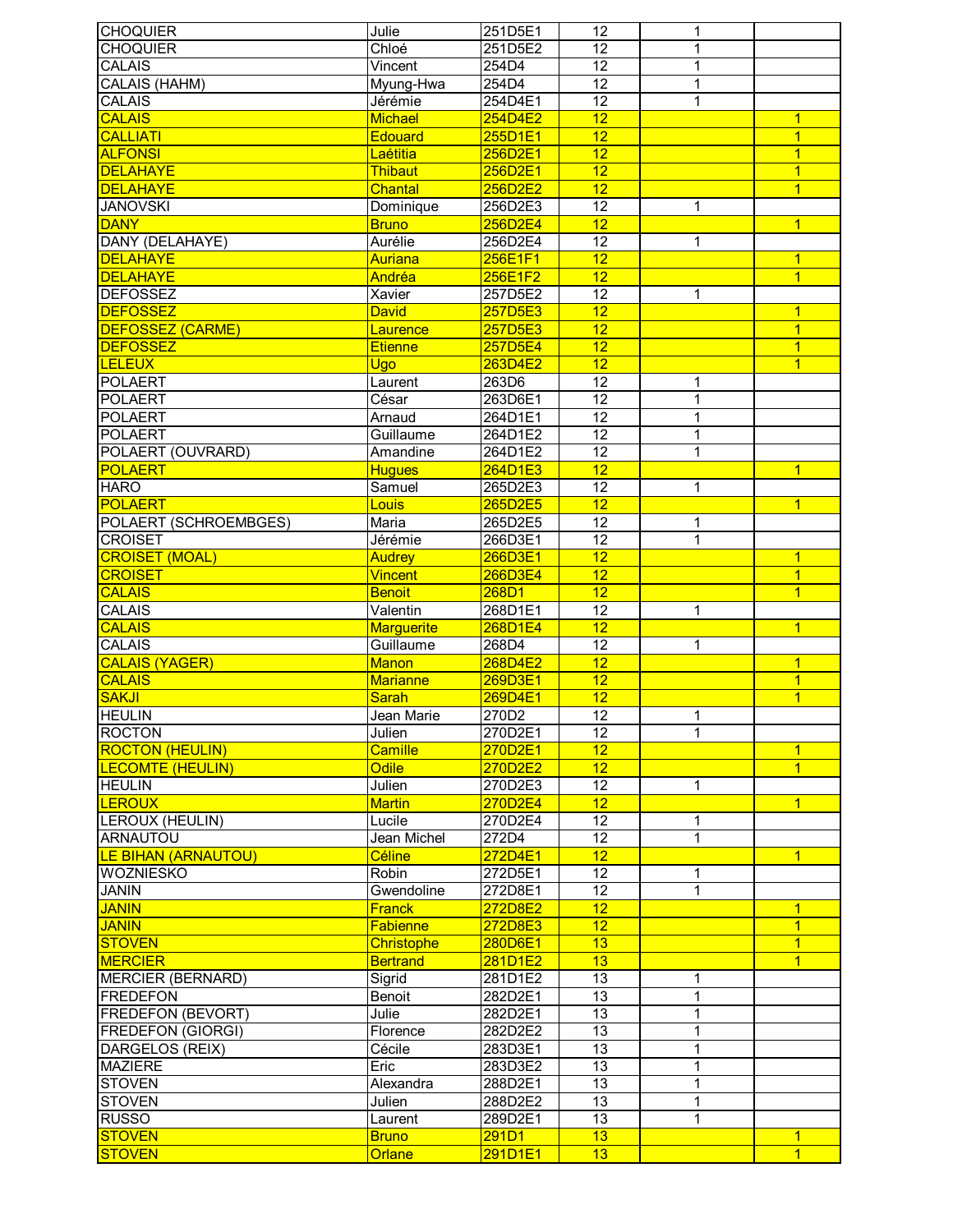| <b>ROBIN</b>                  | <b>Bertille</b>  | 291D2E1 | 13              |                | $\overline{1}$ |
|-------------------------------|------------------|---------|-----------------|----------------|----------------|
| <b>ROBIN</b>                  | Justine          | 291D2E2 | 13              | 1              |                |
| <b>ROBIN</b>                  | Geneviève        | 291D2E3 | $\overline{13}$ | $\overline{1}$ |                |
| <b>MASSON</b>                 | Delphine         | 294D1E2 | $\overline{13}$ | 1              |                |
| <b>CARLIER (BARDE)</b>        | Séverine         | 298D1E1 | $\overline{13}$ | 1              |                |
| <b>BOUCHER</b>                | Pierre           | 302D4E1 | $\overline{14}$ | 1              |                |
| <b>BLANCHARD</b>              | Philippe         | 303D1E2 | 14              |                | $\overline{1}$ |
| <b>NORMAND</b>                | <b>Etienne</b>   | 303D1E3 | 14              |                | $\overline{1}$ |
| NORMAND (VIANA)               | Liliana          | 303D1E3 | 14              | 1              |                |
| <b>DILLIES</b>                | Pierre           | 304D2E1 | 14              | $\mathbf 1$    |                |
| <b>DILLIES</b>                | Hubert           | 304D2E2 | 14              | $\overline{1}$ |                |
| <b>WAUTIER (DILLIES)</b>      | <b>Charlotte</b> | 304D2E3 | 14              |                | $\overline{1}$ |
| <b>DEBOISSY</b>               | Luc              | 305D5   | 14              | 1              |                |
| <b>DEBOISSY</b>               | Hélène           | 305D5E1 | 14              | $\overline{1}$ |                |
| <b>ESTEVE</b>                 | <b>Albert</b>    | 306D8E1 | 14              |                | $\overline{1}$ |
| <b>LEFER</b>                  | Jean Baptiste    | 306D8E3 | $\overline{14}$ | $\mathbf 1$    |                |
| de BUTLER d'ORMOND            | Stéphane         | 307D1E1 | 14              |                | $\overline{1}$ |
| <b>PAYELLEVILLE</b>           | Sophie           | 307D1E1 | $\overline{14}$ | $\mathbf 1$    |                |
| <b>CZWOJDZINSKI</b>           | Théo             | 307E1F1 | $\overline{14}$ | $\mathbf{1}$   |                |
| de BUTLER d'ORMOND            | Mathilde         | 307E1F0 | 14              | $\mathbf{1}$   |                |
| de BUTLER d'ORMOND            | <b>Pauline</b>   | 307E1F0 | 14              |                | $\overline{1}$ |
| <b>GALLIX</b>                 | <b>Thomas</b>    | 308D2E3 | 14              |                | $\overline{1}$ |
| <b>PAYELLEVILLE</b>           | Louise           | 308D2E3 | 14              |                | $\overline{1}$ |
| PAYELLEVILLE                  | Nathalie         | 309D3E2 | 14              | 1              |                |
| <b>PAYELLEVILLE</b>           | Fanny            | 309D3E3 | 14              |                | $\overline{1}$ |
| $\overline{PY}$               | Jean Damien      | 309D3E3 | 14              | 1              |                |
| <b>DANIEL</b>                 | Typhaine         | 310D4E1 | $\overline{14}$ | 1              |                |
| <b>DANIEL</b>                 | Tugdual          | 310D4E2 | 14              |                | $\overline{1}$ |
| <b>DANIEL</b>                 | <b>Corentin</b>  | 310D4E3 | 14              |                | $\overline{1}$ |
| <b>PLAYEZ</b>                 | Thibaut          | 311D5E1 | 14              | 1              |                |
| <b>PAYELLEVILLE</b>           | <b>Marc</b>      | 312D7   | 14              |                | $\overline{1}$ |
| <b>PAYELLEVILLE</b>           | Yoann            | 312D7E1 | 14              |                | $\overline{1}$ |
| <b>BÈLE</b>                   | Thomas           | 312D7E2 | 14              | 1              |                |
| <b>BÈLE (PAYELLEVILLE)</b>    | Maïté            | 312D7E2 | 14              |                | $\overline{1}$ |
| <b>DEMOL</b>                  | <b>Thomas</b>    | 313D3E1 | 14              |                | $\overline{1}$ |
| <b>STOVEN</b>                 | Anne             | 313D3E1 | $\overline{14}$ | 1              |                |
| <b>STOVEN</b>                 | Paul Henry       | 313D4E1 | 14              | $\overline{1}$ |                |
| <b>STOVEN</b>                 | Frédéric         | 313D4E2 | 14              |                | $\overline{1}$ |
| <b>STOVEN</b>                 | Charles          | 314D1E1 | 14              | 1              |                |
| <b>STOVEN</b>                 | Pierre           | 314D1E3 | $\overline{14}$ | 1              |                |
| <b>STOVEN</b>                 | <b>Henri</b>     | 314E1F2 | 14              |                | $\overline{1}$ |
| <b>DEBAECKER</b>              | Guillaume        | 315D2E2 | 14              | 1              |                |
| <b>STOVEN</b>                 | Pascale          | 316D4   | $\overline{14}$ | $\overline{1}$ |                |
| <b>HUCHETTE</b>               | Amandine         | 317D2E1 | 14              | $\mathbf{1}$   |                |
| <b>STOVEN</b>                 | Frédéric         | 317D2E1 | 14              |                | $\overline{1}$ |
| SOURAQUI                      | <b>Nicolas</b>   | 317D2E2 | 14              | $\mathbf{1}$   |                |
| <b>STOVEN</b>                 | <b>Aurélie</b>   | 317D2E2 | 14              |                | $\overline{1}$ |
| <b>STOVEN</b>                 | Gilles           | 317D2E3 | 14              | 1              |                |
| <b>STOVEN</b>                 | Gabrielle        | 317D2E4 | 14              | 1              |                |
| <b>EVRARD</b>                 | <b>Alice</b>     | 318D3E1 | 14              |                | $\overline{1}$ |
| <b>EVRARD</b>                 | Nathalie         | 318D3E1 | 14              | 1              |                |
| <b>ORTNER</b>                 | Sascha           | 318D3E1 | 14              | 1              |                |
| <b>EVRARD</b>                 | Dorothée         | 318D3E2 | 14              | 1              |                |
| <b>BERVAS</b>                 | Erwan            | 318D3E4 | 14              | 1              |                |
| <b>CHOMBART</b>               | Kévin            | 324D5E1 | 15              |                | $\overline{1}$ |
| <b>GARANT - LETHEUX</b>       | Frédéric         | 327D3E1 | 15              | 1              |                |
| <b>POINTEAU</b>               | Jérome           | 327D3E3 | 15              | $\mathbf 1$    |                |
| <b>JOUIN</b>                  | Romane           | 327E2F2 | 15              |                | $\overline{1}$ |
| <b>CHERIF</b>                 | Laurent          | 329D6E2 | 15              | 1              |                |
| <b>MOLIA</b>                  | Géraldine        | 330D2E1 | 15              | 1              |                |
| de THOMAS de LABARTHE         | <b>Charles</b>   | 330D2E2 | 15              |                | $\overline{1}$ |
| de THOMAS de LABARTHE (MOLIA) | <b>Pascaline</b> | 330D2E2 | 15              |                | $\overline{1}$ |
| <b>REBEYROTTE</b>             | Philippe         | 331D3E1 | 15              | 1              |                |
| <b>DRIEUX</b>                 | <b>Caroline</b>  | 331D3E2 | 15              |                | $\overline{1}$ |
| <b>RENTY</b>                  | Guillaume        | 333D1E1 | 15              | 1              |                |
|                               |                  |         |                 |                |                |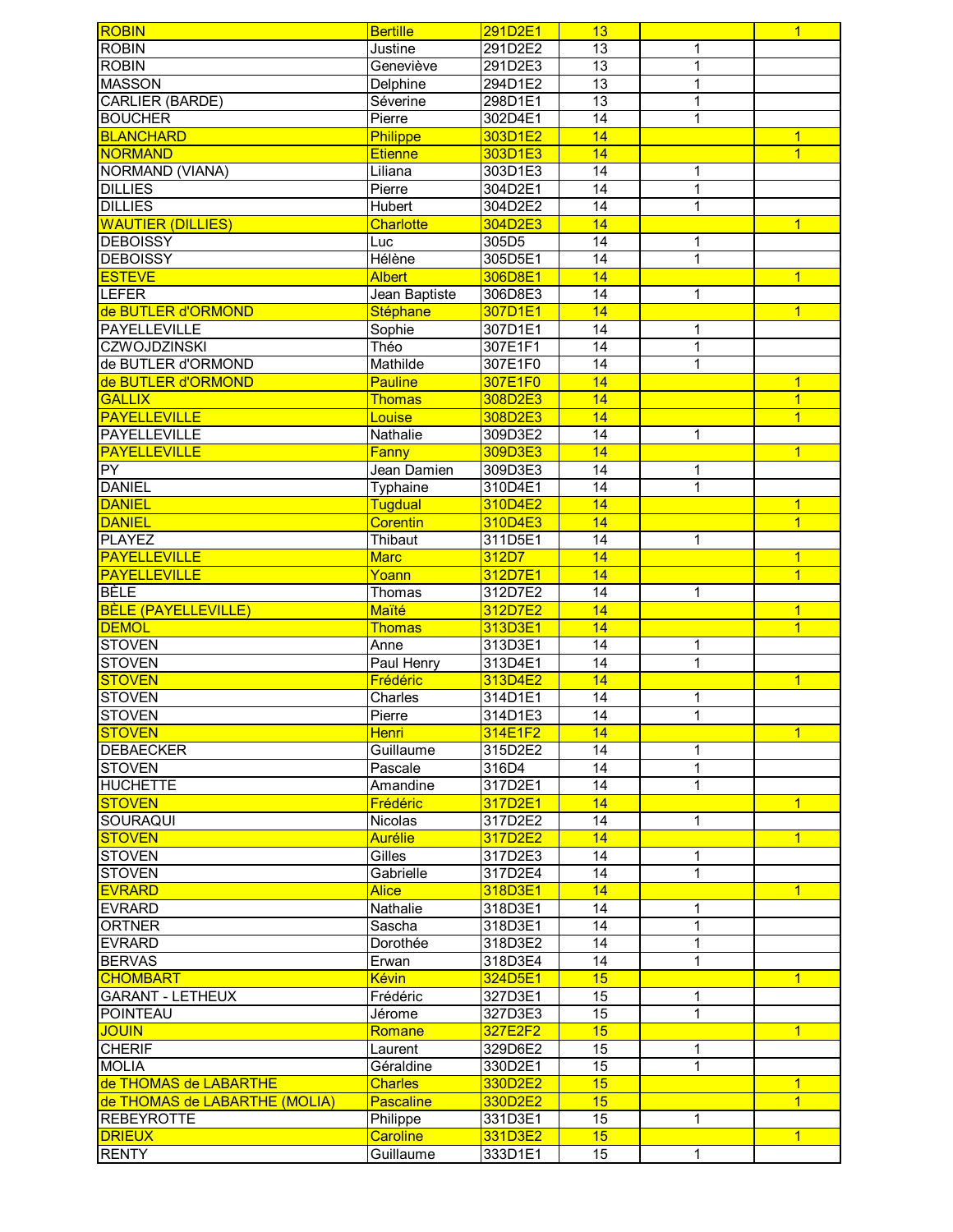| LEMARCHAND-VOISIN               | Séverine              | 333D1E2   | 15              | 1            |                |
|---------------------------------|-----------------------|-----------|-----------------|--------------|----------------|
| <b>RENTY</b>                    | Nicolas               | 333D1E2   | 15              | 1            |                |
| <b>GOTCHAC</b>                  | Francois              | 334D2E1   | $\overline{15}$ | 1            |                |
| <b>GOTCHAC</b>                  | Charles               | 334D2E1F1 | $\overline{15}$ | 1            |                |
| <b>GOTCHAC</b>                  | Antoine               | 334D2E1F2 | $\overline{15}$ | 1            |                |
| <b>GOTCHAC</b>                  | Martin                | 334D2E1F3 | 15              | 1            |                |
| <b>BAKES</b>                    | Jérome                | 334D2E2   | 15              | 1            |                |
| <b>BAKES (GRISLAIN)</b>         | Ségolène              | 334D2E2   | 15              |              | $\overline{1}$ |
| <b>GRISLAIN (FERRAND)</b>       | Maël                  | 334D2E3   | 15              | 1            |                |
| <b>AIXALA</b>                   | Clément               | 334D2E5   | 15              |              | $\overline{1}$ |
| <b>AIXALA (GRISLAIN)</b>        | <b>Marie</b>          | 334D2E5   | 15              |              | $\overline{1}$ |
| <b>GRISLAIN</b>                 | <b>Pierre Olivier</b> |           | 15              | 1            |                |
|                                 |                       | 334D2E6   |                 |              |                |
| <b>GRISLAIN (DUSART)</b>        | Eloise                | 334D2E6   | 15              | 1            |                |
| <b>CHOMBART</b>                 | Michel                | 335D3     | $\overline{15}$ | 1            |                |
| <b>LEGENNE</b>                  | <b>Benoit</b>         | 336D4E1   | $\overline{15}$ | 1            |                |
| <b>GRISLAIN</b>                 | Sébastien             | 337D5E1   | 15              |              | $\overline{1}$ |
| <b>GRISLAIN</b>                 | <b>Julien</b>         | 337D5E3   | 15              |              | $\overline{1}$ |
| <b>LECONTE (RIVES-LANGE)</b>    | Claire                | 340D2E2   | 15              | 1            |                |
| <b>MAILLARD (MEHENNI)</b>       | <b>Oulfa</b>          | 341D3E1   | 15              |              | $\overline{1}$ |
| <b>GRAND HUMBERT</b>            | Ghislain              | 344D2E1   | 15              | 1            |                |
| <b>COURT</b>                    | Guillaume             | 347D1E1   | 15              | 1            |                |
| COURT (IMBERT)                  | Kristel               | 347D1E1   | 15              | 1            |                |
| <b>LEMOINE</b>                  | <b>Corinne</b>        | 352D2E2   | 15              |              | $\overline{1}$ |
| <b>GANTIER</b>                  | Chloé                 | 354D5E1   | 15              |              | $\overline{1}$ |
| <b>PINÇON</b>                   | Jean Baptiste         | 355D1E1   | $\overline{15}$ | $\mathbf 1$  |                |
| <b>PINÇON (GANTIER)</b>         | <b>Caroline</b>       | 355D1E1   | 15              |              | $\overline{1}$ |
| <b>GANTIER</b>                  | Marie                 | 355D1E2   | 15              | 1            |                |
| <b>GANTIER</b>                  | Christophe            | 356D2E1   | $\overline{15}$ | 1            |                |
| <b>MAUDOIGT</b>                 | <b>Vincent</b>        | 357D4E1   | 15              |              | $\overline{1}$ |
| <b>VERDOJA (MAUDOIGT)</b>       | <b>Julie</b>          | 357D4E1   | 15              |              | $\overline{1}$ |
| VERDOJA                         | Benoit                | 357D4E2   | 15              | 1            |                |
| <b>BAYLE-PUCHEU</b>             |                       |           | 15              |              |                |
|                                 | Marie                 | 359D1E2   |                 | $\mathbf 1$  |                |
| <b>LARREY</b>                   | Sébastien             | 359D1E2   | $\overline{15}$ | 1            |                |
| <b>BAYLE PUCHEU</b>             | Pierre                | 359D1E3   | 15              | 1            |                |
| <b>LION</b>                     | Gabrielle             | 362D1E3   | 15              | 1            |                |
| <b>BUGEAUD</b>                  | Clarisse              | 365D2E1   | 16              | 1            |                |
| <b>STOVEN</b>                   | Benoit                | 365D2E1   | 16              |              |                |
| <b>STOVEN</b>                   | Vincent               | 365D2E2   | 16              | 1            |                |
| <b>DESJONQUERES</b>             | Claire                | 366D3E1   | 16              |              |                |
| <b>WEDRYCHOWSKI</b>             | Hugues                | 366D3E1   | $\overline{16}$ | 1            |                |
| <b>WEDRYCHOWSKI</b>             | François              | 366D3E2   | 16              | 1            |                |
| <b>STOVEN</b>                   | Charlotte             | 367D4E2   | 16              | 1            |                |
| <b>BLANCHE</b>                  | Sébastien             | 367D4E3   | 16              | 1            |                |
| <b>WEDRYCHOWSKI</b>             | Laurent               | 368D5E1   | 16              | 1            |                |
| <b>WEDRYCHOWSKI</b>             | Sébastien             | 368D5E3   | 16              | 1            |                |
| <b>WEDRYCHOWSKI (BARTHALON)</b> | Anne Charlotte        | 368D5E3   | 16              | 1            |                |
| <b>WEDRYCHOWSKI</b>             | Cyrille               | 368D5E4   | 16              | 1            |                |
| <b>PADOVANI</b>                 | Béatrice              | 369D6E1   | 16              | $\mathbf 1$  |                |
| <b>PADOVANI</b>                 | Geoffroy              | 369D6E2   | $\overline{16}$ | 1            |                |
| <b>STOVEN</b>                   | Francois Xavier       | 372D1E1   | 16              | 1            |                |
| <b>STOVEN</b>                   | Emmanuelle            | 372D1E2   | $\overline{16}$ | 1            |                |
| <b>AVRIL</b>                    | David                 | 374D1     | 16              | $\mathbf{1}$ |                |
| <b>STOVEN</b>                   | Antoine               | 374D2     | 16              |              | $\overline{1}$ |
| <b>LEFEUVRE</b>                 | <b>Benoit</b>         | 375D1     | 16              |              | $\mathbf{1}$   |
| <b>ANDRE (STOVEN)</b>           | <b>Aurélie</b>        | 375D4     | 16              |              | $\overline{1}$ |
| <b>SOUZA</b>                    | <b>Mathilde</b>       | 377D8E2   | 17              |              | $\overline{1}$ |
| <b>FOURLINNIE</b>               | Ludovic               | 378D2E2   | 17              |              | $\overline{1}$ |
| <b>FOURLINNIE</b>               | Gaspard               | 378E2F1   | 17              |              | $\overline{1}$ |
| <b>LEDRICH</b>                  | Lionel                |           | 17              | 1            |                |
|                                 |                       | 378D2E4   | 17              |              |                |
| VANCO                           | Jean Baptiste         | 378D2E4   |                 | 1            |                |
| <b>PINCHON</b>                  | <b>Bertille</b>       | 378E1F1   | 17              | 1            |                |
| <b>PINCHON</b>                  | Noé                   | 378E1F2   | 17              | 1            |                |
| <b>VANCO</b>                    | <b>Ania</b>           | 378E4F1   | 17              |              | $\overline{1}$ |
| <b>BILLARD</b>                  | Véronique             | 379D5E1   | 17              | 1            |                |
| <b>BOGHOSSIAN</b>               | Sammy                 | 379D5E2   | 17              | 1            |                |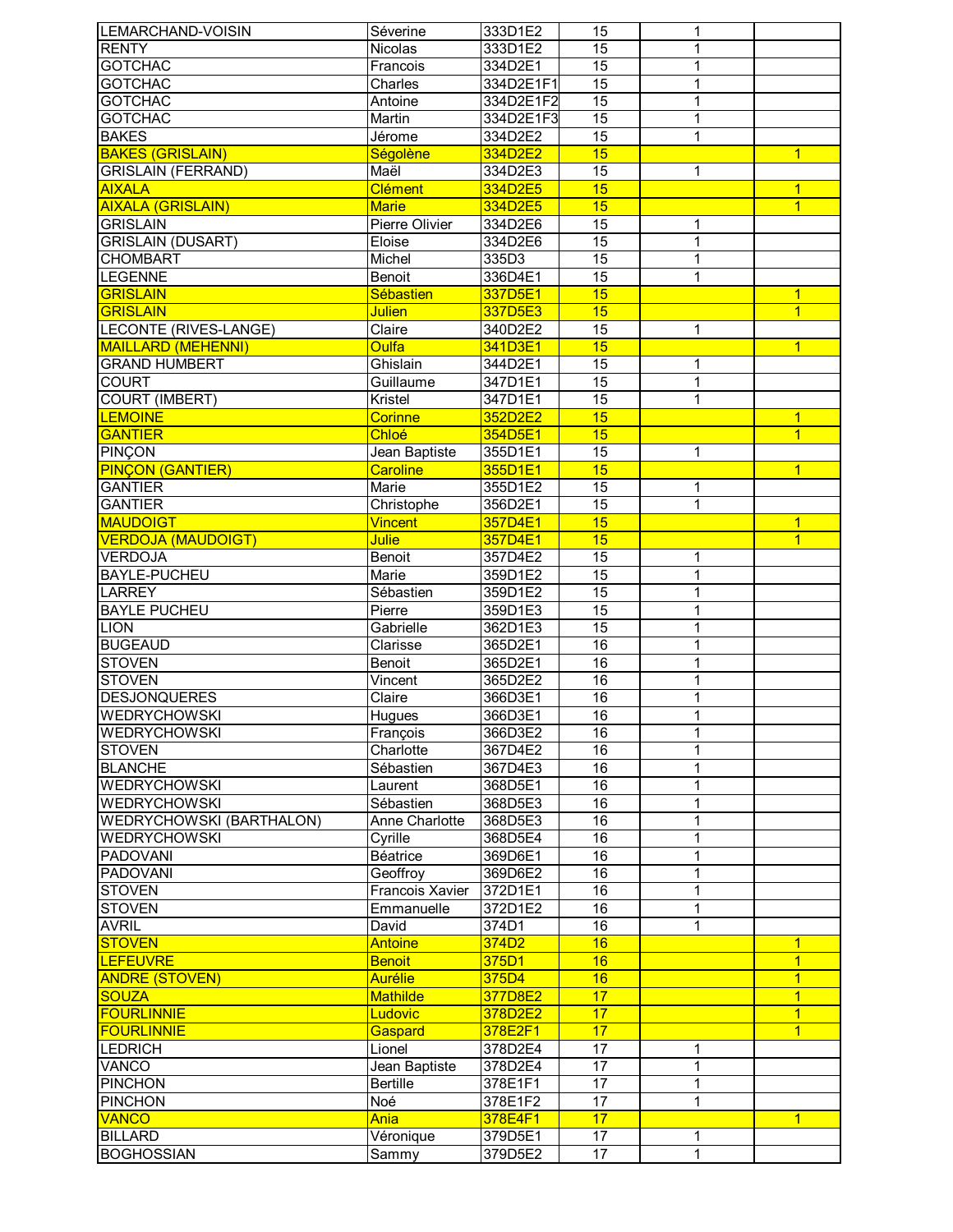| <b>MILON</b>                       | Sandrine          | 383D3E1            | 17              | 1            |                |
|------------------------------------|-------------------|--------------------|-----------------|--------------|----------------|
| <b>ARAME</b>                       | Rémi              | 393D1              | 18              | 1            |                |
| <b>ARAME (ROELANDTS)</b>           | <b>Anne Marie</b> | 393D1              | 18              |              | $\mathbf{1}$   |
| <b>ARAME</b>                       | <b>Clément</b>    | 393D1E1            | 18              |              | $\overline{1}$ |
| <b>ARAME</b>                       | Mathilde          | 393D1E2            | 18              | 1            |                |
| <b>ROELANDTS</b>                   | Edith             | 393D2              | $\overline{18}$ | 1            |                |
| <b>ROELANDTS</b>                   | <b>Philippe</b>   | 393D3              | 18              |              | $\overline{1}$ |
| <b>ROELANDTS</b>                   | Marie             | 393D3E2            | 18              |              |                |
|                                    |                   |                    |                 | 1            |                |
| <b>LECLERCQ</b>                    | Céline            | 394D4E3            | 18              | 1            |                |
| <b>LECLERCQ</b>                    | <b>Vianney</b>    | 394D4E4            | 18              |              | $\overline{1}$ |
| <b>PAUGNAT</b>                     | Guillaume         | 395D1E1            | 18              | 1            |                |
| <b>DESODT</b>                      | <b>Dominique</b>  | 397D6              | 18              |              | $\overline{1}$ |
| <b>DESODT</b>                      | <b>Julien</b>     | 397D6E1            | 18              |              | $\overline{1}$ |
| <b>BAILLIEUL</b>                   | <b>Thierry</b>    | 398D1E1            | 18              |              | $\overline{1}$ |
| <b>DORMIEU</b>                     | Laurent           | 399D2E1            | 18              |              | $\overline{1}$ |
| <b>DESODT</b>                      | <b>Thomas</b>     | 400D3E1            | 18              |              | $\overline{1}$ |
| <b>DESODT (GUPTA)</b>              | Charu             | 400D3E1            | 18              |              | $\overline{1}$ |
| <b>DESODT (GAUTHIER)</b>           | <b>Emmanuelle</b> | 400D3E2            | 18              |              | $\overline{1}$ |
| <b>MARGERIT</b>                    | Benoit            | 400D3E3            | 18              | 1            |                |
| <b>DESODT</b>                      | Philippe          | 401D4              | 18              | $\mathbf{1}$ |                |
| <b>DESODT</b>                      | <b>Emilie</b>     | 401D4E1            | 18              |              | $\overline{1}$ |
| <b>DESODT</b>                      |                   |                    |                 |              |                |
|                                    | Thibaud           | 401D4E2            | 18              | 1            |                |
| <b>DESODT (SAULEDA BROSSA)</b>     | Agnès             | 401D4E2            | 18              | $\mathbf{1}$ |                |
| <b>DESODT</b>                      | Sylvain           | 401D4E3            | $\overline{18}$ | 1            |                |
| DE JONCKHEERE                      | Gérard            | 402D2              | $\overline{18}$ | 1            |                |
| <b>EUDE</b>                        | Jean Sébastien    | 402D2E1            | 18              |              | $\overline{1}$ |
| <b>EUDE (DE JONCKHEERE)</b>        | <b>Claire</b>     | 402D2E1            | 18              |              | $\overline{1}$ |
| DE JONCKHEERE                      | <b>Emeline</b>    | 402D2E2            | 18              |              | $\overline{1}$ |
| DE JONCKHEERE                      | <b>Nicolas</b>    | 402D2E2            | 18              |              | $\overline{1}$ |
| <b>PARENT</b>                      | <b>Pierre</b>     | 404D3E1            | 18              |              | $\overline{1}$ |
| PARENT (DVORSAK)                   | Sandra            | 404D3E1            | 18              | 1            |                |
| <b>BRULIN</b>                      | Marion            | 406D1E1            | 18              | 1            |                |
| <b>BRULIN</b>                      | Anne              | 406D1E2            | 18              | 1            |                |
|                                    |                   |                    |                 |              |                |
|                                    |                   |                    |                 |              |                |
| <b>DECOBERT</b>                    | Jean Pascal       | 406D3              | 18              |              | $\overline{1}$ |
| <b>DECOBERT</b>                    | Juliette          | 406D3E1            | 18              | 1            |                |
| <b>PETITPREZ</b>                   | Philippe          | 407D2              | $\overline{18}$ | $\mathbf 1$  |                |
| <b>PETITPREZ</b>                   | Julien            | 407D2E1            | $\overline{18}$ | 1            |                |
| <b>DEVADDERE</b>                   | Lucas             | 407D4E1            | 18              | 1            |                |
| <b>DEVADDERE</b>                   | Léo               | 407D4E3            | $\overline{18}$ | 1            |                |
| <b>LEZIER (DESODT)</b>             | Isabelle          | 407D5              | $\overline{18}$ | 1            |                |
| <b>DESODT</b>                      | Bernard           | 408D3              | 18              | $\mathbf{1}$ |                |
| <b>REYDET</b>                      | Gonzague          | 413D2E1            | $\overline{20}$ |              | $\mathbf{1}$   |
| <b>REYDET</b>                      | <b>Hélène</b>     | 413D3E1            | 20              |              | $\overline{1}$ |
|                                    |                   |                    |                 |              |                |
| <b>PIRIOU (REYDET)</b>             | <b>Bénédicte</b>  | 413D4              | 20              |              | $\overline{1}$ |
| <b>PIRIOU</b>                      | <b>Benoit</b>     | 413D4E1            | 20              |              | $\overline{1}$ |
| BELLEFEUILLE (CHARBONNEAU)         | Annie             | 416D1E1            | 20              | 1            |                |
| <b>DEVESSE</b>                     | Yohann            | 417D2E1            | 20              | 1            |                |
| <b>DELZENNE</b>                    | Yannick           | 418D2E1            | 20              | 1            |                |
| <b>DEVAUX</b>                      | Frédéric          | 419D1E1            | 20              | 1            |                |
| <b>DEVAUX (GOURLIN)</b>            | Emmanuelle        | 419D1E1            | 20              | 1            |                |
| <b>BACLE</b>                       | Dominique         | 422D2              | 21              | 1            |                |
| <b>BACLE (ASAI)</b>                | Hiromi            | 422D2              | 21              | 1            |                |
| <b>BACLE</b>                       | Elsa              | 422D2E1            | 21              | 1            |                |
| <b>BACLE</b>                       | Jonathan          | 422D2E1            | 21              | 1            |                |
| <b>BACLE</b>                       | Thimothée         | 422D2E3            | 21              | 1            |                |
| <b>BACLE</b>                       | Annabel           | 422D5E1            | 21              | 1            |                |
|                                    |                   |                    |                 | 1            |                |
| <b>BACLE</b>                       | Lucas             | 422D5E2            | 21              |              |                |
| <b>MENEGOZ</b>                     | Martin            | 423D4E1            | 21              | 1            |                |
| <b>ALLATIF</b>                     | Omran             | 423D4E2            | 21              | 1            |                |
| <b>MENEGOZ</b>                     | Manon             | 423D4E2            | 21              | 1            |                |
| <b>BACLE</b>                       | Lelia             | 424D4E2            | $\overline{21}$ | 1            |                |
| <b>BACLE</b>                       | Jean Yves         | 424D5              | $\overline{21}$ | 1            |                |
| <b>ROUX (KERDRAON)</b>             | Laura             | 424D6E1            | $\overline{21}$ |              | $\overline{1}$ |
| <b>KERDRAON</b><br><b>KERDRAON</b> | Marie<br>Camille  | 424D6E2<br>424D6E3 | 21<br>21        | 1<br>1       |                |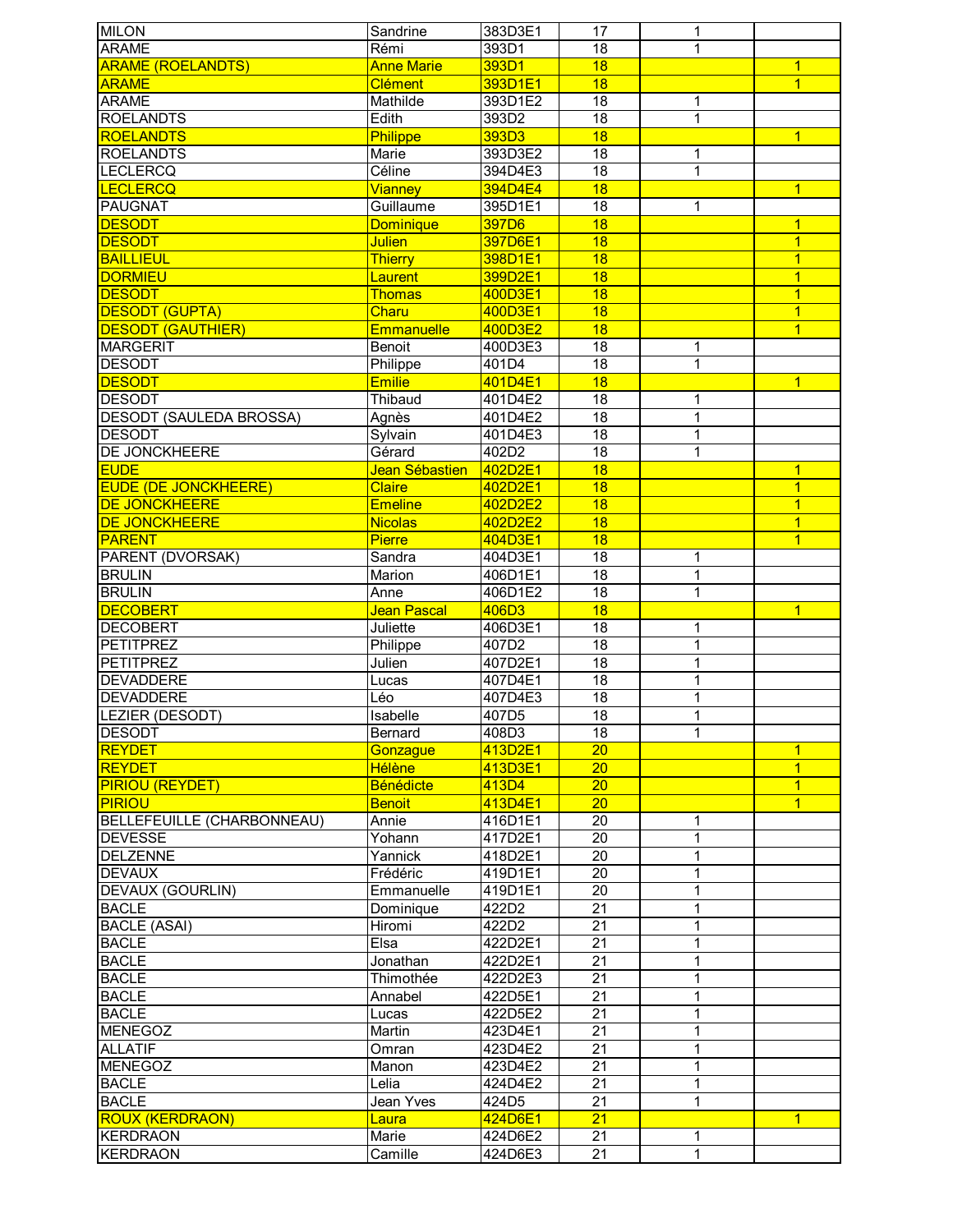| <b>BACLE</b>                      | Bernard            | 424D7              | 21              | 1                 |                |
|-----------------------------------|--------------------|--------------------|-----------------|-------------------|----------------|
| <b>BACLE</b>                      | Jean Claude        | 424D8              | $\overline{21}$ | 1                 |                |
| <b>BACLE</b>                      | Antoine            | 424D8E1            | $\overline{21}$ | $\mathbf{1}$      |                |
| <b>BACLE</b>                      | Caroline           | 425D1E2            | $\overline{21}$ | 1                 |                |
| <b>BACLE</b>                      | Sébastien          | 426D2E1            | $\overline{21}$ | 1                 |                |
| <b>BACLE (PORTER)</b>             | Barbara            | 426D2E1            | $\overline{21}$ | 1                 |                |
| <b>BACLE</b>                      | Arnauld            | 427D2              | 21              | 1                 |                |
| <b>BACLE</b>                      | Martin             | 427D2E2            | 21              | $\mathbf{1}$      |                |
| <b>HOEL</b>                       | Michel             | 427D4              | 21              | 1                 |                |
| <b>HOEL</b>                       | Tristan            | 427D4E1            | $\overline{21}$ | 1                 |                |
| <b>HOEL</b>                       | Florian            | 427D4E2            | 21              | 1                 |                |
|                                   | Aurélien           | 427D4E4            | $\overline{21}$ |                   |                |
| <b>HOEL</b>                       |                    |                    |                 | 1                 |                |
| <b>DONNEZ</b>                     | Xavier             | 427D5              | 21              | 1                 |                |
| <b>CHENEL</b>                     | Audrey             | 427D5E1            | 21              | 1                 |                |
| <b>DONNEZ</b>                     | <b>Mathias</b>     | 427D5E1            | 21              |                   | $\overline{1}$ |
| <b>DONNEZ</b>                     | Céline             | 427D5E3            | $\overline{21}$ |                   | $\overline{1}$ |
| <b>DONNEZ</b>                     | Mélanie            | 427D5E4            | $\overline{21}$ |                   | $\overline{1}$ |
| LE CORNEC                         | Margaux            | 427D6E1            | 21              | 1                 |                |
| LE CORNEC                         | Clara              | 427D6E2            | 21              | 1                 |                |
| <b>BACLE</b>                      | Véronique          | 428D1              | 21              | 1                 |                |
| <b>VASSEUR</b>                    | Simon              | 428D1E1            | 21              | 1                 |                |
| <b>BACLE</b>                      | <b>Astrid</b>      | 429D3E1            | 21              |                   | $\overline{1}$ |
| <b>BACLE</b>                      | <b>Clément</b>     | 429D3E2            | 21              |                   | $\overline{1}$ |
| <b>MORIN</b>                      | Eric               | 431D1E1            | $\overline{21}$ | 1                 |                |
| <b>LEROUX</b>                     | Elsa               | 431D1E2            | $\overline{21}$ | $\mathbf 1$       |                |
| <b>LEROUX</b>                     | Camille            | 431D1E3            | $\overline{21}$ | 1                 |                |
| <b>LEROUX (POUTEAU)</b>           | Emilie             | 431D1E3            | $\overline{21}$ | 1                 |                |
| <b>HEINISCH</b>                   | <b>Maxime</b>      | 432D2E1            | $\overline{21}$ |                   | $\overline{1}$ |
| <b>HEINISCH (de SAINT PERIER)</b> | Anne               | 432D2E4            | $\overline{21}$ |                   | $\overline{1}$ |
| <b>DECARME</b>                    | Gildas             | 433D3E3            | $\overline{21}$ | 1                 |                |
| <b>DECARME (HEINISCH)</b>         | Cécile             | 433D3E3            | $\overline{21}$ |                   |                |
| <b>BACLE</b>                      |                    |                    | 21              | 1                 |                |
|                                   | Emmanuel           | 434D5              | 21              | 1<br>$\mathbf{1}$ |                |
| <b>GIRARD - DESBOIS</b>           | Lila               | 434D5E0            | $\overline{21}$ |                   | $\overline{1}$ |
| <b>BACLE</b>                      | Paul               | 434D5E1            |                 |                   |                |
| <b>BACLE</b>                      | Fabienne           | 435D1              | 21              | $\mathbf 1$       |                |
| <b>VANTORRE</b><br><b>WONG</b>    | Francois           | 437D4E2            | $\overline{21}$ | 1                 |                |
|                                   | Anaïs              | 437D4E2            | $\overline{21}$ |                   | $\overline{1}$ |
| <b>HEINISCH</b>                   | <b>Bruno</b>       | 438D1              | 21              | 1                 |                |
| <b>HEINISCH</b>                   | Claire             | 438D1E1            | $\overline{21}$ | 1                 |                |
| <b>DUFOUIL</b>                    | Mikael             | 438D1E2            |                 |                   |                |
| <b>HEINISCH</b>                   |                    |                    | 21              | 1                 |                |
|                                   | Aude               | 438D1E2            | 21              | 1                 |                |
| <b>HEINISCH</b>                   | Pascal             | 438D1E3            | 21              |                   | $\overline{1}$ |
| <b>DUPONT</b>                     | Fanny              | 438D4E1            | 21              | $\mathbf{1}$      |                |
| <b>CONDOMINES</b>                 | <b>Elodie</b>      | 445D6E2            | $\overline{22}$ |                   | $\overline{1}$ |
| <b>FOLY</b>                       | Julien             | 450D3E1            | 22              | 1                 |                |
| <b>BONIFACE</b>                   | Loic               | 450D4E2            | 22              | 1                 |                |
| <b>LEGRAND</b>                    | <b>Emmanuel</b>    | 452D1E1            | 22              |                   | $\overline{1}$ |
| <b>BONIFACE</b>                   | Rémy               | 454D4E2            | 22              | 1                 |                |
| <b>BONIFACE</b>                   | Margaux            | 454D4E3            | $\overline{22}$ | $\mathbf 1$       |                |
| <b>GIBART</b>                     | Karim              | 454D5              | $\overline{22}$ | $\mathbf 1$       |                |
| <b>GIBART</b>                     | <b>Baptiste</b>    | 454D5E2            | $\overline{22}$ | $\mathbf 1$       |                |
| <b>BONIFACE</b>                   | Léa                | 454D9E1            | $\overline{22}$ | 1                 |                |
| <b>BONIFACE</b>                   | Benjamin           | 455D1E4            | 22              |                   | $\overline{1}$ |
| QUENU                             | Sébastien          | 462D1E1            | $\overline{23}$ |                   | $\overline{1}$ |
| QUENU                             | Pauline            | 463D1E2            | 23              | 1                 |                |
| QUENU                             |                    |                    |                 |                   |                |
|                                   | Lucie              | 463D1E3            | 23              | 1                 |                |
| HEYMAN (QUENU)                    | Cécile             | 464D2              | 23              | $\mathbf 1$       |                |
| <b>HEYMAN</b>                     | <b>Etienne</b>     | 464D2E1            | 23              |                   | $\overline{1}$ |
| CLEENEWERCK (QUENU)               | Isabelle           | 464D3              | 23              | $\mathbf 1$       |                |
| QUENU                             | Manon              | 466D1E1            | 23              | 1                 |                |
| QUENU                             | <b>Pierre</b>      | 466D2              | $\overline{23}$ |                   | $\overline{1}$ |
| QUENU                             | Marie              | 466D2E1            | 23              | 1                 |                |
| <b>QUENU</b>                      | <b>Mathilde</b>    | 466D2E2            | 23              |                   | $\overline{1}$ |
| QUENU<br><b>FERRER</b>            | Louison<br>Anthony | 466D2E3<br>468D5E1 | 23<br>24        | 1<br>1            |                |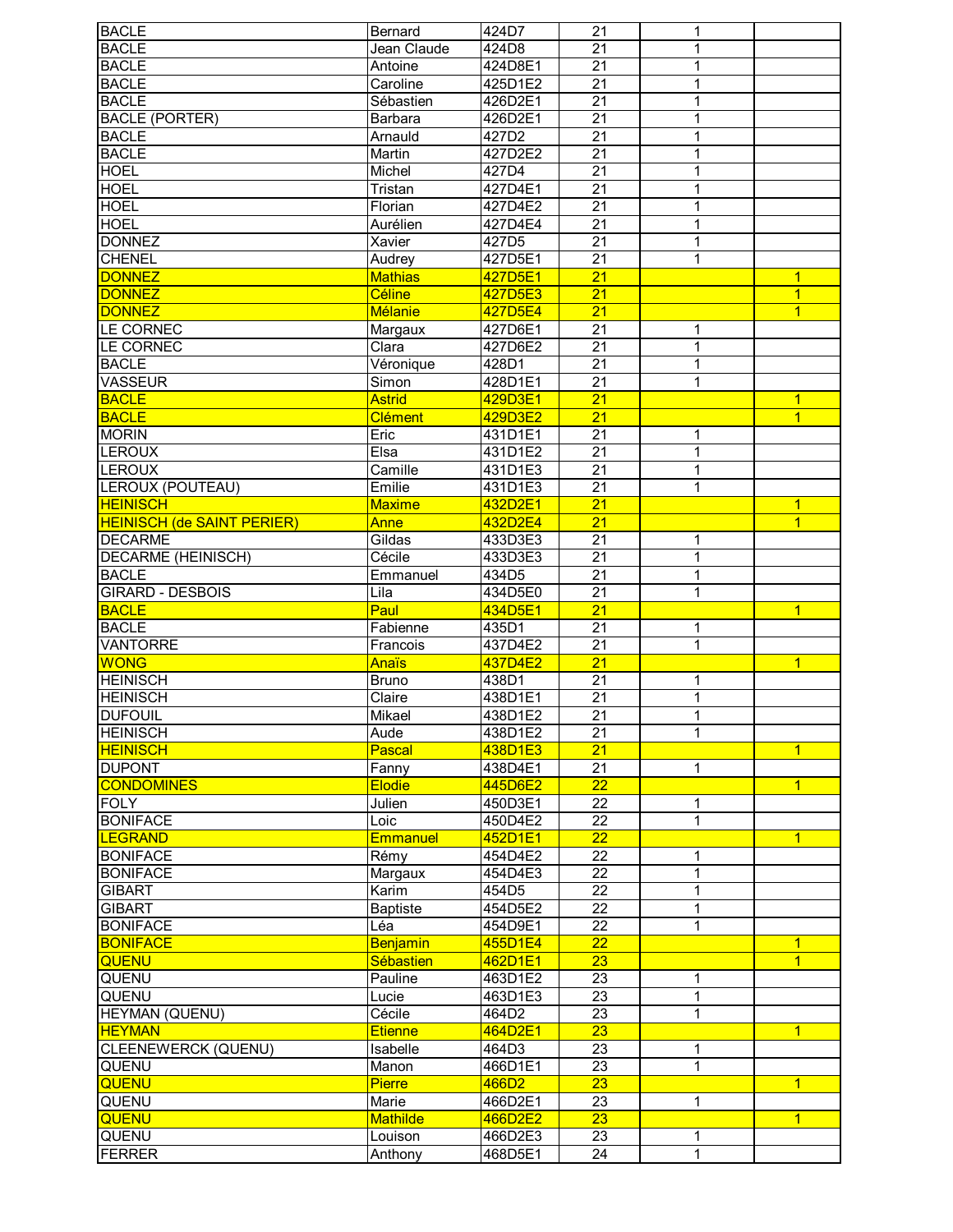| <b>FERRER (LEFEBVRE)</b>             | Hélène             | 468D5E1 | 24              | 1              |                |
|--------------------------------------|--------------------|---------|-----------------|----------------|----------------|
| <b>SORGUE</b>                        | Luc                | 469D1E1 | $\overline{24}$ |                | $\overline{1}$ |
| <b>SORGUE (PEYRAUD)</b>              | Laurence           | 469D1E1 | 24              | 1              |                |
| <b>PAYELLEVILLE</b>                  | <b>Nicolas</b>     | 470D2E2 | $\overline{24}$ | 1              |                |
| PAYELLEVILLE (LANDEMAINE)            | Aurore             | 470D2E2 | $\overline{24}$ | 1              |                |
| <b>PAYELLEVILLE</b>                  | Amaury             | 470D4E1 | $\overline{24}$ |                | $\mathbf{1}$   |
| <b>PAYELLEVILLE</b>                  | <b>Julie</b>       | 472D5E1 | $\overline{24}$ |                | $\overline{1}$ |
| PAYELLEVILLE                         | Claire             | 472D5E2 | 24              | 1              |                |
| PAYELLEVILLE                         | Alix               | 472D5E3 | $\overline{24}$ | 1              |                |
| <b>MORELLE</b>                       | Guillaume          | 473D1E2 | 24              | 1              |                |
| <b>MORELLE (AMBROSINO di MICCIO)</b> | <b>Marine</b>      | 473D1E2 | $\overline{24}$ |                | $\overline{1}$ |
| <b>OUM OUM</b>                       | Jean Pierre        | 475D6   | $\overline{24}$ | 1              |                |
| QUENU                                | Denis              | 478D3   | $\overline{26}$ | 1              |                |
| QUENU                                | Romain             | 478D3E1 | $\overline{26}$ | 1              |                |
| QUENU                                | <b>Marion</b>      | 478D3E3 | 26              |                | $\overline{1}$ |
| QUENU                                | Céline             | 478D4E2 | $\overline{26}$ |                | $\overline{1}$ |
| QUENU                                | <b>Simon</b>       | 478D4E4 | $\overline{26}$ |                | $\overline{1}$ |
| <b>LOSSENT</b>                       | Gautier            | 480D6E1 | 26              | $\mathbf 1$    |                |
| <b>ANOT</b>                          | Gaétan             | 480D6E3 | 26              | 1              |                |
| LOUVET                               | Philippe           | 481D7   | 26              | 1              |                |
| <b>GENEAU de LAMARLIERE</b>          | Isabelle           | 489D1   | 27              | 1              |                |
| <b>GENEAU de LAMARLIERE</b>          | Louis              | 489D4E1 | 27              | 1              |                |
| <b>BENBRAHIM</b>                     | Yassine            | 490D1E1 | 27              | 1              |                |
| <b>FAUCON</b>                        | <b>Stéphane</b>    | 490D2E2 | $\overline{27}$ |                | $\overline{1}$ |
|                                      |                    |         |                 |                |                |
| <b>FAUCON (BOIRIE)</b>               | Sonia              | 490D2E2 | 27              | 1              |                |
| <b>CONTI</b>                         | Samuel             | 490D3E1 | $\overline{27}$ | $\overline{1}$ |                |
| <b>FLEURY</b>                        | Hélène             | 491D1E2 | 27              | 1              |                |
| <b>GENEAU de LAMARLIERE</b>          | <b>Blandine</b>    | 491D4   | $\overline{27}$ |                | $\overline{1}$ |
| <b>GENEAU de LAMARLIERE</b>          | Jérome             | 491D4   | 27              | 1              |                |
| <b>HERBETTE (DUFOUR)</b>             | <b>Anne Sophie</b> | 494D1E1 | $\overline{27}$ |                | $\overline{1}$ |
| <b>LEROY</b>                         | Christian          | 498D1   | 28              |                | $\overline{1}$ |
| <b>LEROY (CAUCHOIS)</b>              | Christelle         | 498D1   | 28              | 1              |                |
|                                      |                    |         |                 |                |                |
| <b>PERRIN</b>                        | <b>Xavier</b>      | 499D4   | 28              |                | $\overline{1}$ |
| <b>RIPOLL</b>                        | <b>Baptiste</b>    | 502D1E1 | 29              | $\mathbf 1$    |                |
| <b>RIPOLL</b>                        | Hortense           | 502D1E2 | 29              | 1              |                |
| <b>RIPOLL</b>                        | Vianney            | 502D1E3 | $\overline{29}$ |                | $\overline{1}$ |
| <b>CROUZET</b>                       | Xavier             | 502D2   | 29              | 1              |                |
| <b>AUBER</b>                         | <b>Stanislas</b>   | 503D1   | 29              | 1              |                |
| <b>FISHBEIN</b>                      | <b>Brian</b>       | 503D1E1 | $\overline{29}$ | 1              |                |
| <b>AUBER</b>                         | Christophe         | 503D1E2 | 29              | 1              |                |
| <b>AUBER</b>                         | Toscane            | 503D4E1 | 29              | 1              |                |
| <b>AUBER</b>                         | Théodore           | 503D4E2 | $\overline{29}$ | 1              |                |
| <b>CREPIN</b>                        | Ludovic            | 509D2E1 | 30              | $\mathbf 1$    |                |
| <b>CREPIN (SARFATI)</b>              | Virginie           | 509D2E1 | 30              | 1              |                |
| <b>MELLIN</b>                        | Dominique          | 517D3   | 30              | $\mathbf 1$    |                |
| <b>MELLIN</b>                        | Antoine            | 517D3E2 | $30\,$          | 1              |                |
| <b>MELLIN</b>                        | Aurélien           | 517D3E4 | 30              | 1              |                |
| <b>MELLIN</b>                        | <b>Juliette</b>    | 517D4E1 | 30              |                | $\overline{1}$ |
| <b>MELLIN</b>                        | Anne Sophie        | 519D2E2 | 30              | 1              |                |
| VAN den HEEDE                        | Nicolas            | 524D2E1 | 31              | 1              |                |
| <b>GENEAU de LAMARLIERE</b>          | Céline             | 524D2E2 | 31              | 1              |                |
| <b>CANDELIER</b>                     | Hervé              | 525D1E1 | 31              | 1              |                |
| <b>GENEAU de LAMARLIERE</b>          | <b>Hubert</b>      | 531D1   | 32              |                | $\overline{1}$ |
| <b>GENEAU de LAMARLIERE</b>          | Sylvain            | 531D1E1 | 32              | 1              |                |
| <b>LACAULE</b>                       | Cécile             | 531D1E2 | 32              |                | $\overline{1}$ |
| <b>GENEAU de LAMARLIERE</b>          | <b>Thierry</b>     | 531D2   | 32              |                | $\mathbf{1}$   |
| <b>GENEAU de LAMARLIERE</b>          | Gaylord            | 531D2E1 | 32              |                | $\overline{1}$ |
| <b>IACIU</b>                         | Sarah              | 531D2E1 | 32              | 1              |                |
| <b>GENEAU de LAMARLIERE</b>          | Maud               | 531D2E5 | 32              | 1              |                |
| <b>GENEAU de LAMARLIERE</b>          | Clara              | 531D3E2 | 32              |                | $\overline{1}$ |
| <b>PAINDAVOINE</b>                   | Marie              | 533D1E1 | $\overline{32}$ | 1              |                |
| <b>GENEAU de LAMARLIERE</b>          | François           | 533D1E3 | $\overline{32}$ | 1              |                |
| JACQUES LE SEIGNEUR                  | Laure              | 533D1E3 | $\overline{32}$ | 1              |                |
| <b>GRANDSIRE</b>                     | <b>Anne</b>        | 538E2F2 | 33              |                | $\mathbf{1}$   |
| <b>GRANDSIRE</b>                     | Clarisse           | 538E2F3 | 33              | 1              |                |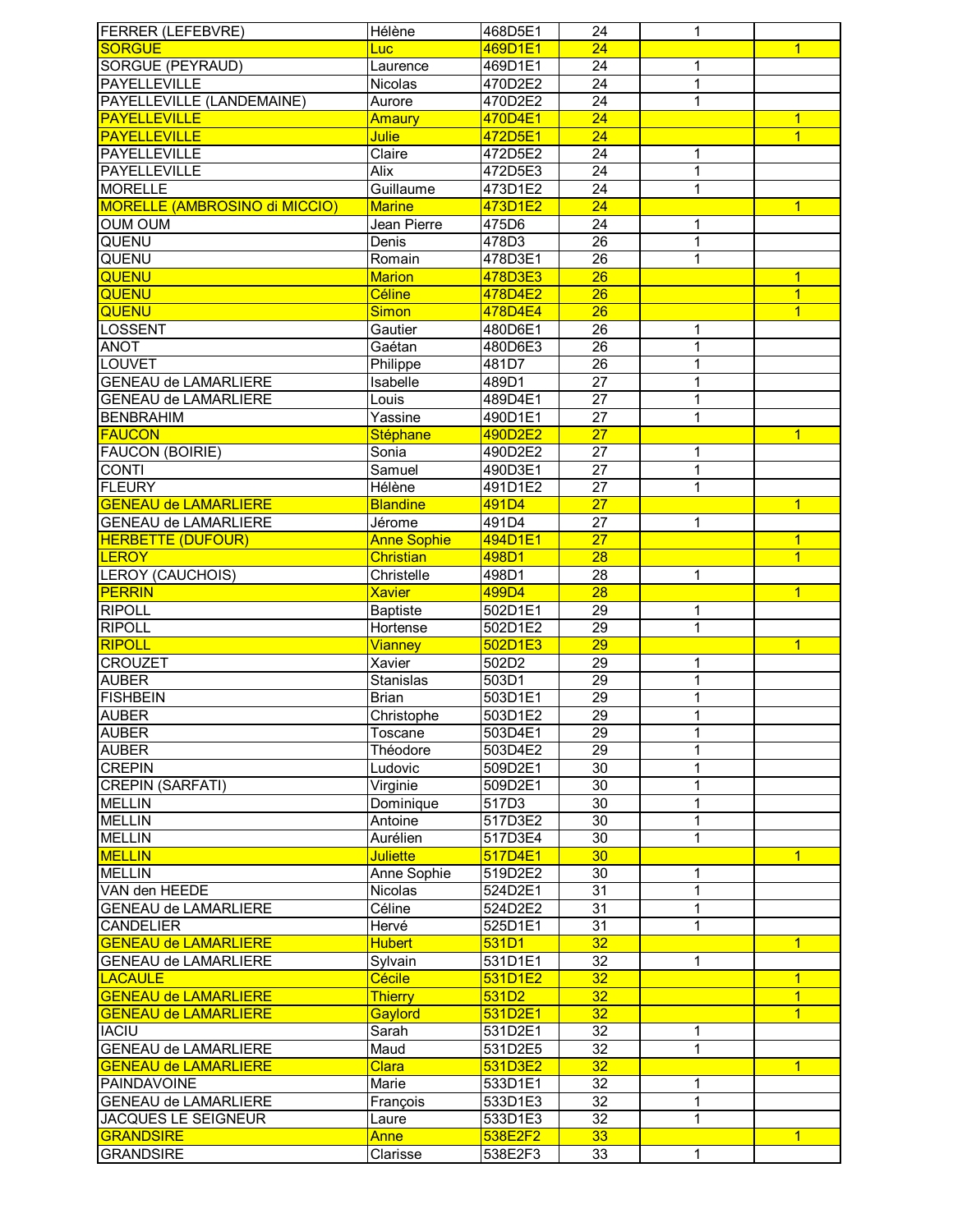| <b>DAMAY</b>                 | Martin             | 539D2E2  | 33              | 1            |                         |
|------------------------------|--------------------|----------|-----------------|--------------|-------------------------|
| <b>DAMAY</b>                 | Claire             | 539E1F1  | $\overline{33}$ | 1            |                         |
| <b>DAMAY</b>                 | <b>Amandine</b>    | 539E3F3  | 33              |              | $\overline{1}$          |
| <b>WATTELET</b>              | Titouan            | 539E4F1  | 33              | 1            |                         |
| <b>CUNY</b>                  | Philippe           | 540D3E1  | 33              |              | $\overline{1}$          |
| <b>DEQUIEDT</b>              | Vianney            | 541D4E2  | 33              | 1            |                         |
| <b>MICHALON</b>              | Magali             | 541D4E2  | 33              | 1            |                         |
| <b>DAMAY</b>                 | Clémence           | 542E2F2  | 33              | $\mathbf 1$  |                         |
| <b>KLINKERS</b>              | Geoffroy           | 542E2F2  | 33              | $\mathbf{1}$ |                         |
| <b>DAMAY</b>                 |                    |          | 33              |              |                         |
|                              | Gabriel            | 542E2F3  |                 | $\mathbf 1$  |                         |
| <b>DAMAY</b>                 | <b>Théodore</b>    | 542E2F4  | 33              |              | $\overline{1}$          |
| <b>DAMAY</b>                 | Marie              | 542E5F1  | 33              | 1            |                         |
| <b>DAMAY</b>                 | Lucile             | 542E5F2  | $\overline{33}$ | 1            |                         |
| <b>DEQUIEDT</b>              | Hugues             | 543D7E2  | 33              | $\mathbf 1$  |                         |
| <b>SOUVERAIN</b>             | Tanja              | 543D7E2  | 33              | $\mathbf 1$  |                         |
| <b>DEPAOLA</b>               | Ron                | 545D10E1 | 33              | $\mathbf 1$  |                         |
| <b>HORDEQUIN</b>             | Stéphanie          | 545D10E1 | 33              |              | $\overline{1}$          |
| <b>DUVAL</b>                 | <b>Francois</b>    | 545D10E2 | 33              |              | $\overline{1}$          |
| <b>BOYER</b>                 | Alexandre          | 545D10E3 | 33              | 1            |                         |
| <b>BOYER (HORDEQUIN)</b>     | Anne               | 545D10E3 | 33              | $\mathbf{1}$ |                         |
| <b>DAMAY</b>                 | Jean               | 546D11E3 | 33              | $\mathbf{1}$ |                         |
| <b>DAMAY</b>                 | Chloé              | 546E1F1  | 33              |              | 1                       |
| <b>DAMAY</b>                 | <b>Juliette</b>    | 546E1F2  | 33              |              | $\overline{1}$          |
|                              |                    |          |                 |              |                         |
| <b>DAMAY</b>                 | Félix              | 546E1F3  | 33              |              | $\overline{1}$          |
| <b>DONNET</b>                | Philippe           | 548D1E2  | 33              | 1            |                         |
| <b>GENEAU de LAMARLIERE</b>  | Béatrice           | 548D1E2  | $\overline{33}$ | 1            |                         |
| <b>GENEAU de LAMARLIERE</b>  | Myriam             | 548D1E3  | 33              | 1            |                         |
| <b>MARINIG</b>               | Philippe           | 548D1E3  | $\overline{33}$ | 1            |                         |
| <b>DONNET</b>                | <b>Marie</b>       | 548E2F1  | 33              |              | $\overline{\mathbf{1}}$ |
| <b>DONNET</b>                | Laétitia           | 548E2F2  | 33              |              | $\overline{1}$          |
| <b>DONNET</b>                | Louis              | 548E2F3  | 33              |              | $\overline{1}$          |
| <b>MARINIG</b>               | Louise             | 548E3F1  | 33              | 1            |                         |
| <b>DEMOCRATE</b>             | <b>Sylvain</b>     | 549D2E1  | 33              |              | $\overline{1}$          |
| <b>GENEAU de LAMARLIERE</b>  | Elisabeth          | 549D2E1  | 33              | $\mathbf 1$  |                         |
| <b>HUGON de MASGONTIER</b>   | <b>Arnaud</b>      | 549D2E3  | 33              |              | $\overline{1}$          |
| <b>GENEAU de LAMARLIERE</b>  | Léonard            | 549D2E4  | 33              |              | $\overline{1}$          |
|                              |                    |          |                 |              |                         |
| <b>RENOUL</b>                | Sophie             | 549D2E4  | 33              | 1            |                         |
| <b>GEVERS (BONIN)</b>        | Colette            | 551D4E1  | $\overline{33}$ | 1            |                         |
| <b>GEVERS</b>                | <b>Arnaud</b>      | 551D4E2  | 33              |              | $\overline{1}$          |
| <b>GEVERS (ANDREEVA)</b>     | Radostina          | 551D4E2  | 33              | 1            |                         |
| <b>GEVERS</b>                | Quentin            | 551E1F1  | 33              | 1            |                         |
| <b>SOLART</b>                | Igor               | 552D5E2  | $\overline{33}$ | 1            |                         |
| SOLART (FERRE)               | Natacha            | 552D5E2  | 33              | 1            |                         |
| <b>POTIN</b>                 | Hervé              | 553D7    | 33              | 1            |                         |
| <b>FLEURY</b>                | Jean               | 554D1E1  | 33              | $\mathbf{1}$ |                         |
| <b>OSSTYN</b>                | <b>Camille</b>     | 554E2F1  | 33              |              | $\overline{1}$          |
| <b>OSSTYN</b>                | <b>Juliette</b>    | 554E2F2  | 33              |              | $\overline{1}$          |
| <b>OSSTYN</b>                | Arthur             | 554E2F3  | 33              | 1            |                         |
| <b>GENEAU de LAMARLIERE</b>  | <b>Anne</b>        | 555D2E2  | 33              |              | $\overline{1}$          |
| <b>GENEAU de LAMARLIERE</b>  | Cyril              | 555D2E5  | 33              |              | $\overline{1}$          |
|                              |                    |          |                 |              |                         |
| GENEAU de LAMARLIERE (BRUNE) | Hélène             | 555D2E5  | 33              | 1            |                         |
| <b>BRISEMEUR</b>             | Ségolène           | 555E2F1  | 33              |              | $\overline{1}$          |
| <b>BRISEMEUR</b>             | <b>Charlotte</b>   | 555E2F2  | 33              |              | $\overline{1}$          |
| <b>GENEAU de LAMARLIERE</b>  | <b>Emmanuel</b>    | 557D4E4  | 33              |              | $\overline{1}$          |
| GENEAU de LAMARLIERE (GEST)  | Cécile             | 557D4E4  | 33              | 1            |                         |
| <b>VEYSSIERE</b>             | Jérémie            | 558E1F1  | 33              |              | $\overline{1}$          |
| <b>TESTUT</b>                | Olivier            | 559D6E1  | 33              | 1            |                         |
| <b>GENEAU de LAMARLIERE</b>  | Sophie             | 559D6E3  | 33              | 1            |                         |
| <b>MESNARD</b>               | Xavier             | 559D6E3  | 33              | 1            |                         |
| <b>GALAIS</b>                | Armelle            | 560D4E1  | 33              | 1            |                         |
| <b>GALAIS</b>                | Marie Aude         | 560D4E2  | 33              | 1            |                         |
| <b>GALAIS</b>                | <b>Anne Sophie</b> | 560D4E4  | 33              |              | $\overline{1}$          |
| <b>DEQUIEDT</b>              | Lucie              | 560D6E3  | 33              |              | $\overline{1}$          |
| <b>CLARAC</b>                | Emeline            | 560D7E3  | 33              | 1            |                         |
| <b>FUDAL</b>                 |                    | 560D7E3  | 33              | $\mathbf{1}$ |                         |
|                              | Paul               |          |                 |              |                         |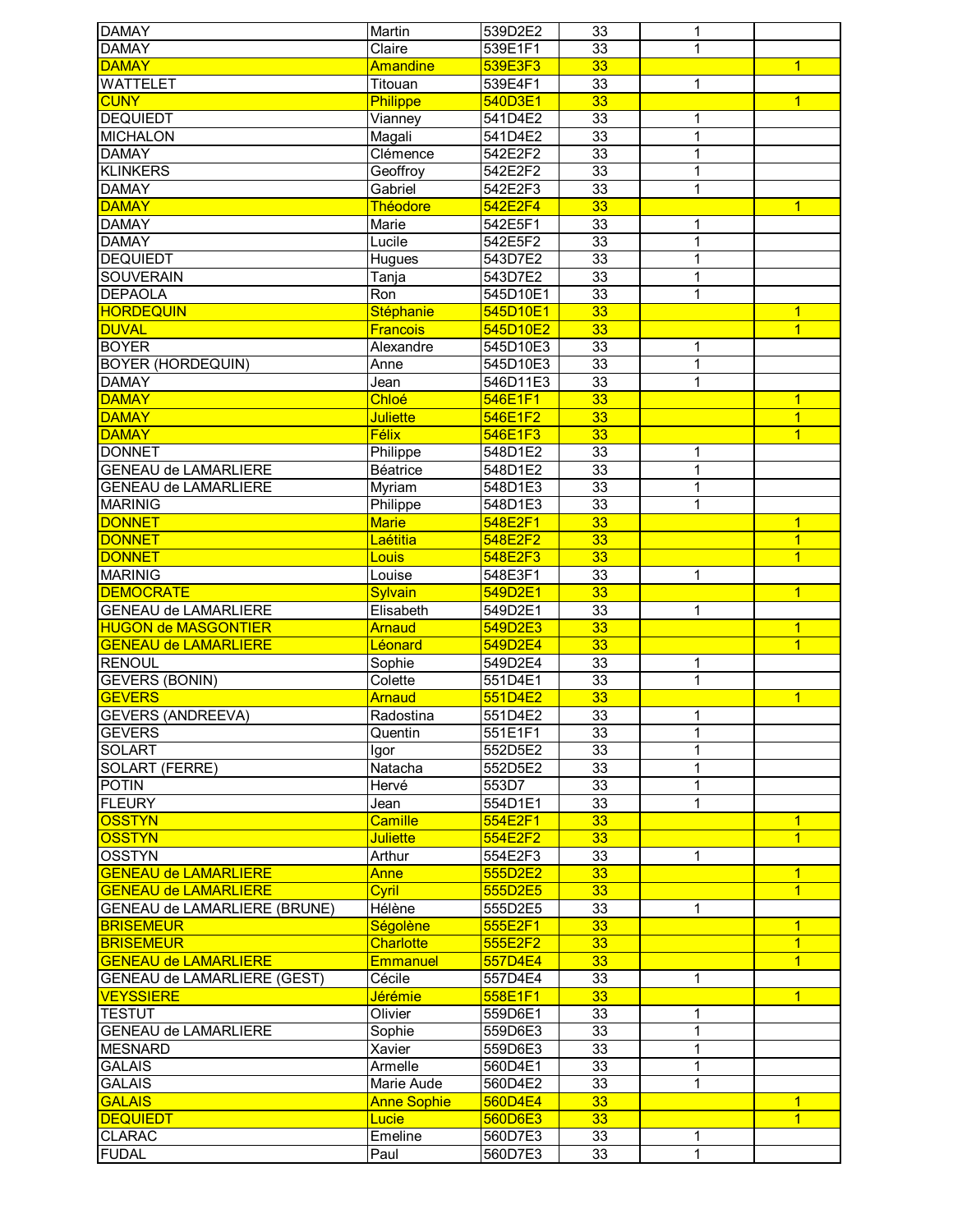| <b>GAULT</b>                | <b>Elodie</b>         | 560D8E2 | 33              |              | $\overline{1}$ |
|-----------------------------|-----------------------|---------|-----------------|--------------|----------------|
| <b>GAULT</b>                | Laurine               | 560D8E3 | 33              | 1            |                |
| <b>GENEAU de LAMARLIERE</b> | <b>Karine</b>         | 561D1E3 | 33              |              | $\overline{1}$ |
| <b>GENEAU de LAMARLIERE</b> | Matthieu              | 562D2E1 | 33              | 1            |                |
| <b>FRANCILLARD</b>          | Pascal                | 563D3E6 | 33              | 1            |                |
| <b>FORT</b>                 | Yoan                  | 563E1F1 | 33              | 1            |                |
| <b>GENEAU de LAMARLIERE</b> | <b>Sophie</b>         | 564D5E1 | 33              |              | $\mathbf{1}$   |
|                             |                       |         | 33              |              | $\overline{1}$ |
| <b>GENEAU de LAMARLIERE</b> | <b>Nicolas</b>        | 564D5E3 |                 |              |                |
| <b>DEMOURY</b>              | Claire                | 566D1E4 | 33              | 1            |                |
| <b>SCHAEFFER</b>            | Jérome                | 567D2E1 | 33              | 1            |                |
| <b>DEQUIEDT</b>             | Eliane                | 567D2E1 | 33              | $\mathbf{1}$ |                |
| <b>DEQUIEDT</b>             | Rebecca               | 567D2E3 | 33              |              | $\overline{1}$ |
| <b>DEQUIEDT</b>             | Jérémie               | 567D2E4 | 33              | 1            |                |
| <b>GENEAU de LAMARLIERE</b> | <b>Marine</b>         | 568D3E3 | 33              |              | $\overline{1}$ |
| <b>IDEE</b>                 | Aline                 | 568D5E2 | 33              | $\mathbf 1$  |                |
| <b>IDEE</b>                 | Alexis                | 568D5E3 | $\overline{33}$ | 1            |                |
| <b>LEDUCQ</b>               | Paul                  | 569D6E1 | 33              | $\mathbf 1$  |                |
| <b>DERAEVE</b>              | Elise                 | 569D6E2 | 33              | 1            |                |
| SOUDAY (DERAEVE)            | Ines                  | 569D6E3 | 33              | $\mathbf{1}$ |                |
| <b>GENEAU de LAMARLIERE</b> | Pauline               | 570D3E2 |                 | $\mathbf 1$  |                |
|                             |                       |         | 33              |              |                |
| <b>GENEAU de LAMARLIERE</b> | Hubert                | 570D5   | 33              | 1            |                |
| <b>GENEAU de LAMARLIERE</b> | <b>Valentin</b>       | 570D6E1 | 33              |              | $\overline{1}$ |
| <b>GENEAU de LAMARLIERE</b> | <b>Marie</b>          | 570D6E2 | 33              |              | $\overline{1}$ |
| <b>HOLLY</b>                | Damien                | 572D2E1 | 33              | 1            |                |
| <b>HOLLY (BERGE)</b>        | <b>Florence</b>       | 572D2E1 | 33              |              | $\overline{1}$ |
| <b>BERGE</b>                | <b>Anne Laure</b>     | 572D2E3 | 33              |              | $\overline{1}$ |
| <b>MAILLARD</b>             | Jean Christophe       | 576D1E2 | 34              |              | $\overline{1}$ |
| de PRAT                     | <b>Bertrand</b>       | 576D1E4 | 34              |              | $\overline{1}$ |
| <b>WAYMEL</b>               | Clémence              | 576E1F1 | 34              | 1            |                |
| <b>LIETAR</b>               | <b>Maxence</b>        | 576E1F1 | 34              |              | $\overline{1}$ |
| <b>WAYMEL</b>               | <b>Valentine</b>      | 576E1F2 | 34              |              | $\overline{1}$ |
|                             |                       |         |                 |              |                |
| <b>WAYMEL</b>               | Augustin              | 576E1F3 | 34              |              | $\overline{1}$ |
| <b>MAILLARD</b>             | Adrien                | 576E2F1 | 34              | 1            |                |
| <b>MAILLARD</b>             | <b>Gautier</b>        | 576E2F2 | 34              |              | $\overline{1}$ |
| <b>MAILLARD</b>             | <b>Etienne</b>        | 577D2E2 | 34              |              | $\overline{1}$ |
| <b>MAILLARD</b>             | <b>François</b>       | 577D2E3 | 34              |              | $\overline{1}$ |
| <b>MAILLARD</b>             | <b>Ines</b>           | 577E2F1 | 34              |              | $\overline{1}$ |
| <b>MAILLARD</b>             | Constance             | 577E2F2 | $\overline{34}$ |              | $\overline{1}$ |
| <b>DUTERAGE</b>             | <b>Benoit</b>         | 578D3E1 | 34              | 1            |                |
| <b>DUTERAGE</b>             | Thomas                | 578D3E2 | $\overline{34}$ | 1            |                |
| <b>DUTERAGE (BLANC)</b>     | Marie Adélaide        | 578D3E2 | 34              | 1            |                |
| <b>MADEC</b>                | lann                  | 579D1E1 | $\overline{34}$ | 1            |                |
| <b>AMIET</b>                | <b>Benoit</b>         | 579D1E2 | $\overline{34}$ | $\mathbf{1}$ |                |
|                             |                       |         |                 |              |                |
| <b>COUSTAURY</b>            | Nicolas               | 580D2E2 | 34              | $\mathbf{1}$ |                |
| <b>BODART</b>               | <b>Eric</b>           | 583D1E2 | 35              |              | $\overline{1}$ |
| <b>BODART</b>               | Eric                  | 583D1E2 | 35              |              | $\overline{1}$ |
| <b>BODART</b>               | Vincent               | 583D1E3 | 35              | 1            |                |
| <b>ZENINARI</b>             | <b>Jérome</b>         | 583D1E5 | 35              |              | $\overline{1}$ |
| <b>ZENINARI (BODART)</b>    | <b>Marie Aline</b>    | 583D1E5 | 35              |              | $\overline{1}$ |
| <b>BODART</b>               | Louis                 | 583E2F1 | 35              | 1            |                |
| <b>BODART</b>               | <b>Henri</b>          | 583E2F2 | 35              |              | $\mathbf{1}$   |
| <b>POMMART</b>              | <b>Olivier</b>        | 585D4E1 | 35              |              | $\overline{1}$ |
| LELEU                       | Fabien                | 586D5E2 | 35              | 1            |                |
| <b>LELEU</b>                | <b>Coralie</b>        | 586E2F1 | 35              |              | $\overline{1}$ |
| <b>LELEU</b>                | <b>Claire</b>         | 586E2F2 | 35              |              | $\mathbf{1}$   |
| <b>BODART</b>               | <b>Pierre Etienne</b> |         | 35              |              | $\overline{1}$ |
|                             |                       | 587D6E1 |                 |              |                |
| DENEUVILLE (DEMELIN)        | Dorothée              | 591D3E3 | 35              | 1            |                |
| <b>DENEUVILLE</b>           | Marine                | 591E1F2 | 35              | 1            |                |
| <b>LEMAIRE</b>              | Christophe            | 592D4E2 | 35              | 1            |                |
| <b>COLLIEZ</b>              | Emmanuelle            | 596D2E1 | 35              | 1            |                |
| <b>POMART</b>               | Pascal                | 596D2E1 | 35              |              | $\overline{1}$ |
| <b>POMART</b>               | <b>Juliette</b>       | 596E1F1 | 35              |              | $\overline{1}$ |
| <b>WATEL</b>                | <b>Julien</b>         | 596E2F1 | 35              |              | $\overline{1}$ |
| <b>WATEL</b>                | Samuel                | 596E2F2 | 35              | 1            |                |
| DI NATALE                   | Paolo                 | 599D5E2 | 35              | $\mathbf 1$  |                |
|                             |                       |         |                 |              |                |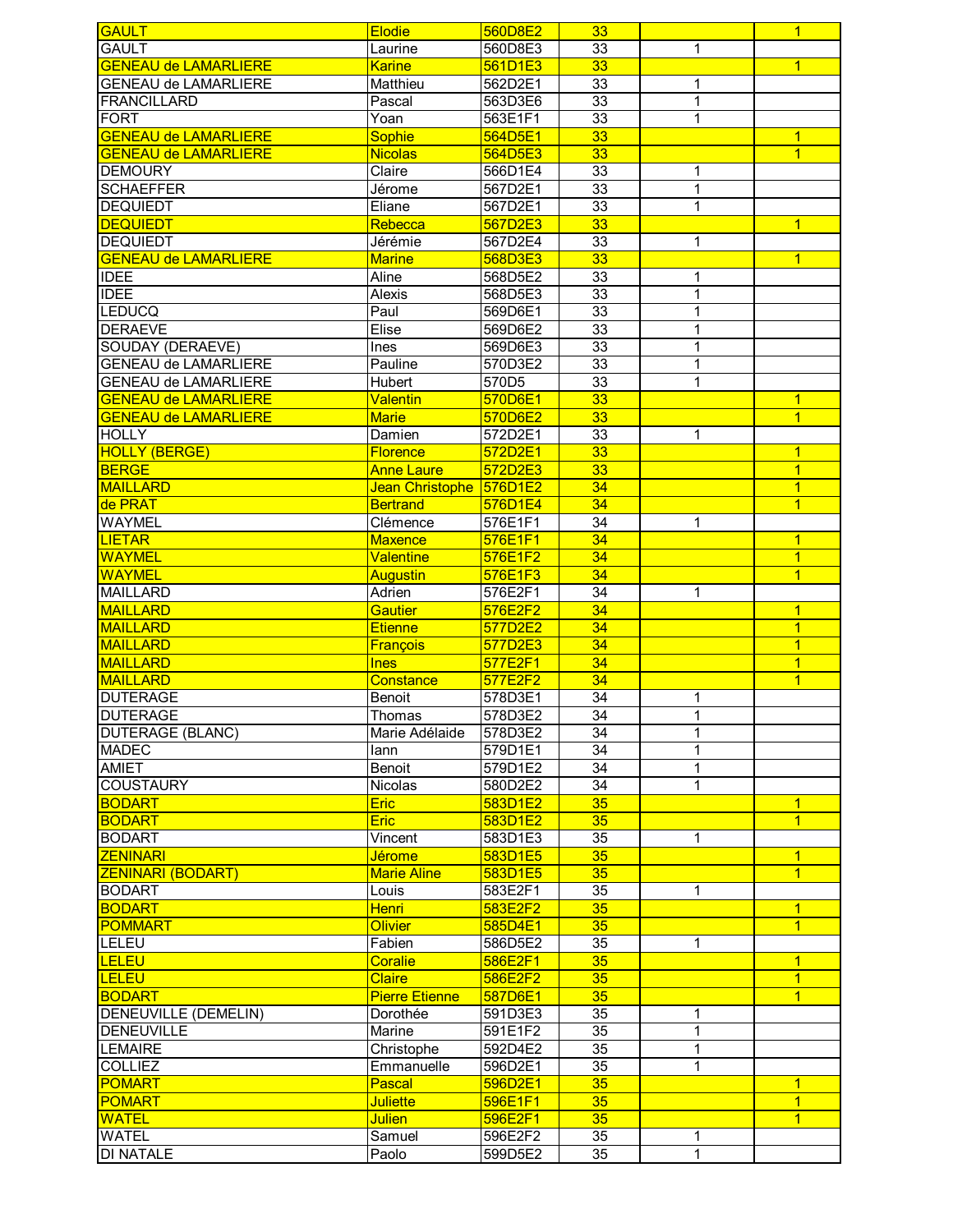| <b>DI NATALE (MOREL)</b>                       | <b>Virginie</b>      | 599D5E2            | 35              |                     | $\mathbf{1}$                     |
|------------------------------------------------|----------------------|--------------------|-----------------|---------------------|----------------------------------|
| <b>MORVILLEZ (DUPONTREUE)</b>                  | Céline               | 600D7E2            | 35              |                     | $\overline{1}$                   |
| <b>PFEND</b>                                   | Aurélia              | 602D3E2            | $\overline{35}$ | 1                   |                                  |
| <b>BODART</b>                                  | Jean                 | 603D2              | 35              |                     | $\overline{1}$                   |
| <b>BODART</b>                                  | Samuel               | 603D2E1            | $\overline{35}$ | 1                   |                                  |
| <b>BODART</b>                                  | <b>Benjamin</b>      | 604D5E3            | 35              |                     | $\overline{1}$                   |
| <b>CHARDAYRE</b>                               | Camille              | 606D4E2            | 36              |                     | $\overline{1}$                   |
| CHARDAYRE                                      | Romain               | 606D4E3            | 36              | 1                   |                                  |
| <b>MUCHERY</b>                                 | Benoit               | 607D2E3            | 36              | $\mathbf{1}$        |                                  |
| <b>AUVRAY</b>                                  | Olivier              | 608D6E2            | 36              | 1                   |                                  |
| AMMELOOT                                       | Pierre               | 608D6E3            | $\overline{36}$ | 1                   |                                  |
| <b>KOCKEN</b>                                  | Stan                 | 608D7E1            | 36              | 1                   |                                  |
| <b>KOCKEN</b>                                  | Anthony              | 608D7E2            | $\overline{36}$ | 1                   |                                  |
| <b>LEONARD</b>                                 | <b>Olivier</b>       | 609D1E1            | 36              |                     | $\overline{1}$                   |
| <b>GANDARA</b>                                 | Karim                | 609D1E2            | 36              | 1                   |                                  |
| <b>LEONARD</b>                                 | <b>Anne Laure</b>    | 609D1E2            | 36              |                     | $\overline{1}$                   |
| <b>GENEAU de LAMARLIERE</b>                    | Mélanie              | 611D3E2            | 36              | 1                   |                                  |
| <b>GENEAU de LAMARLIERE</b>                    | Loic                 | 612D5E1            | 36              |                     | $\overline{1}$                   |
| GENEAU de LAMARLIERE (DEFAY)                   | Audrey               | 612D5E1            | 36              | 1                   |                                  |
| <b>GENEAU de LAMARLIERE</b>                    | Elise                | 612D5E3            | 36              | 1                   |                                  |
| <b>GILLOT</b>                                  | Aurélien             | 613D1E02           | 36              | 1                   |                                  |
| <b>DEMARS</b>                                  | <b>Florent</b>       | 613D5E2            | 36              |                     | $\overline{1}$                   |
| <b>GENEAU de LAMARLIERE</b>                    | Anne                 | 613D6              | 36              | 1                   |                                  |
| <b>BOURLETTE</b>                               | Céline               | 614D2E1            | 36              | $\mathbf 1$         |                                  |
| <b>GENEAU de LAMARLIERE</b>                    | Stéphane             | 614D2E1            | 36              | 1                   |                                  |
| <b>GENEAU de LAMARLIERE</b>                    | Sophie               | 614D2E2            | $\overline{36}$ | 1                   |                                  |
| <b>GENEAU de LAMARLIERE</b>                    | Soazic               | 614D2E3            | $\overline{36}$ | 1                   |                                  |
| <b>RICHEVAL</b>                                | Camille              | 615D3E3            | $\overline{36}$ | 1                   |                                  |
| <b>GENEAU de LAMARLIERE</b>                    | Caroline             | 616D4E1            | $\overline{36}$ | 1                   |                                  |
| <b>GIBOIRE</b>                                 | Gwenael              | 616D4E1            | 36              |                     | $\overline{1}$                   |
| <b>GENEAU de LAMARLIERE</b>                    | Charlotte            | 616D4E2            | $\overline{36}$ | 1                   |                                  |
| <b>VAN PEPERSTRAETE</b>                        | Christine            | 617D7              | 36              | $\mathbf 1$         |                                  |
| <b>BRUGIONI</b>                                | Ingrid               | 617D8              | $\overline{36}$ | 1                   |                                  |
| <b>GENEAU de LAMARLIERE</b>                    | François             | 617D8E2            | 36              |                     | $\overline{1}$                   |
| <b>DEJEAN</b>                                  | Suzanne              | 618D3E2            | 36              | 1                   |                                  |
| <b>GENEAU de LAMARLIERE</b>                    | Alice                | 618D5E1            | $\overline{36}$ | 1                   |                                  |
| <b>RIFFARD</b>                                 | Louise               | 619D1E2            | $\overline{36}$ | 1                   |                                  |
| <b>GALLIOT</b>                                 | Bérénice             | 620D5E1            | $\overline{36}$ | 1                   |                                  |
| <b>FALK</b>                                    | Léo                  | 620D6E1            | 36              |                     | $\mathbf{1}$                     |
| <b>GIARD</b>                                   | <b>Valentine</b>     | 620D6E1            | 36              |                     | $\overline{1}$                   |
| <b>GOBERT (NADJAR)</b>                         | <b>Marion</b>        | 621D1E1            | 36              |                     | $\overline{1}$                   |
| <b>NADJAR</b>                                  | Ilane                | 621D1E1            | 36              | $\mathbf{1}$        |                                  |
| <b>DERNIS</b>                                  | Lyndia               | 621D1E2            | 36              |                     | $\overline{1}$                   |
| <b>GOBERT</b>                                  | Quentin              | 621D1E2            | 36              | 1                   |                                  |
| <b>DROULERS</b>                                | Grégory              | 622D2E1            | 36              |                     |                                  |
| <b>LENGAIGNE</b>                               | <b>Clairelise</b>    | 622D2E1            | 36              |                     | $\overline{1}$<br>$\overline{1}$ |
|                                                |                      |                    |                 |                     |                                  |
| <b>BONNET</b>                                  | Jean Baptiste        | 622D2E2            | 36              | 1                   |                                  |
| <b>DROULERS</b>                                | <b>Alice</b>         | 622D2E2            | 36<br>36        |                     | $\overline{1}$<br>$\overline{1}$ |
| <b>DROULERS</b>                                | Céline               | 622D2E3            |                 |                     |                                  |
| <b>FERNEZ</b>                                  | Antoine<br>Marion    | 622D2E3            | 36<br>36        | 1<br>$\overline{1}$ |                                  |
| <b>PERRICHET</b><br><b>DECOSTER (COIFFIER)</b> |                      | 622D3E3            |                 |                     |                                  |
|                                                |                      |                    |                 |                     |                                  |
|                                                | <b>Isabelle</b>      | 623D3E2            | 36              |                     | $\overline{1}$                   |
| <b>GRANDJEAN</b>                               | Perrine              | 624D4E2            | 36              | $\mathbf 1$         |                                  |
| <b>DELATTRE</b>                                | <b>Paul Augustin</b> | 626D3E1            | 37              |                     | $\overline{1}$                   |
| <b>DELATTRE</b>                                | Victoire             | 626D3E2            | 37              | 1                   |                                  |
| SOUAZÉ                                         | Bénédicte            | 627D1E1            | 37              | $\mathbf 1$         |                                  |
| <b>LELUC (THELU)</b>                           | <b>Pauline</b>       | 627D1E3            | 37              |                     | $\overline{1}$                   |
| <b>DEFFONTAINES</b>                            | Stéphane             | 628D2E1            | 37              | $\mathbf 1$         |                                  |
| <b>CHATEL</b>                                  | <b>Mathilde</b>      | 628D2E2            | 37              |                     | $\overline{1}$                   |
| <b>DUCROQUET</b>                               | Martin               | 628D2E2            | 37              | $\mathbf 1$         |                                  |
| <b>CHATEL</b>                                  | Fanny                | 628D2E4            | $\overline{37}$ |                     | $\overline{1}$                   |
| <b>QUIRET</b>                                  | Martin               | 628D2E4            | 37              | 1                   |                                  |
| <b>DUCROCQUET</b>                              | Joseph               | 628E2F1            | 37              |                     | $\overline{1}$                   |
| <b>DUCROQUET</b><br><b>BERDON</b>              | Francois<br>Nicolas  | 628E2F2<br>641D3E2 | 37<br>38        | 1<br>1              |                                  |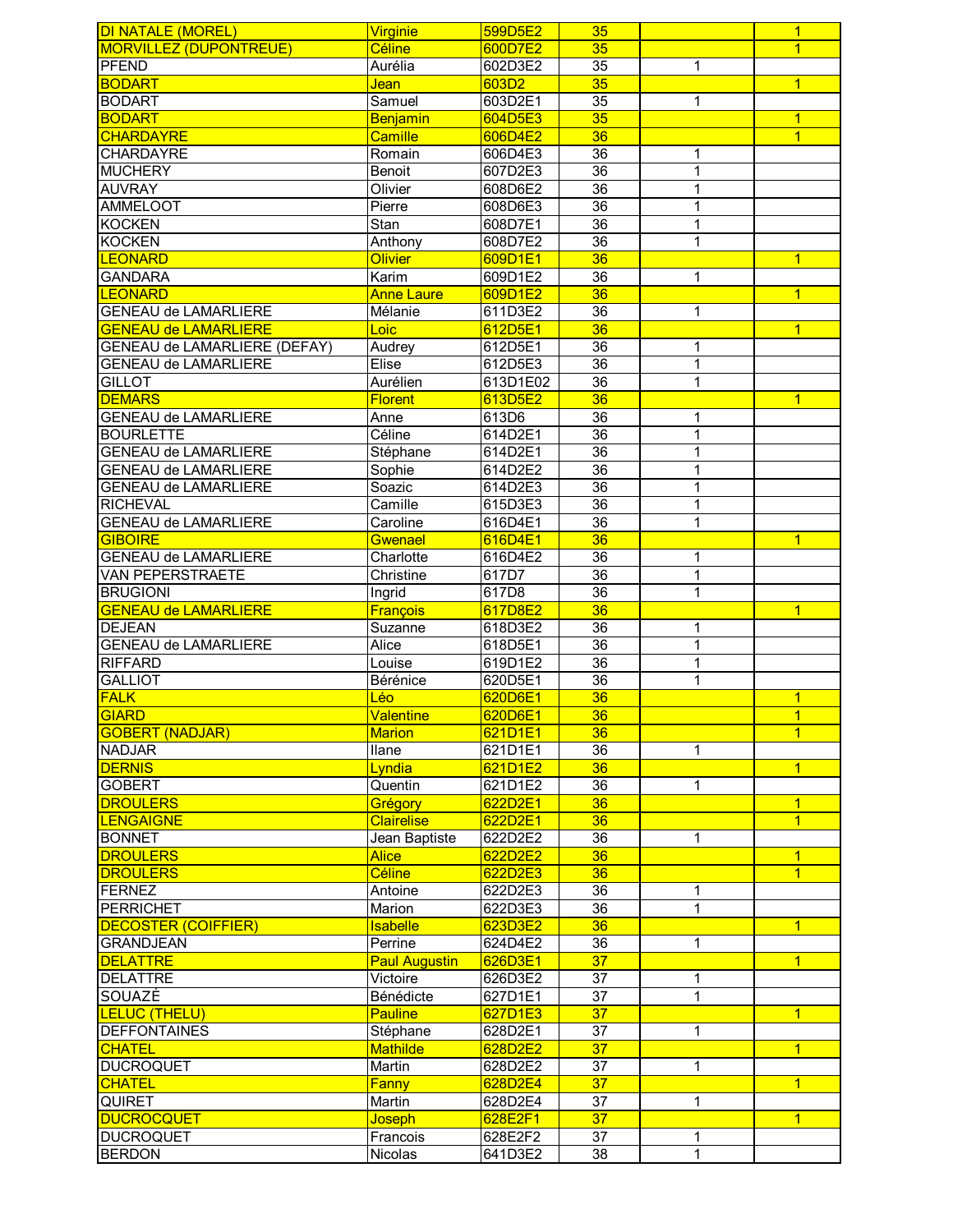| <b>CALAIS</b>                              | Anne                       | 641D3E2            | 38                    | 1            |                |
|--------------------------------------------|----------------------------|--------------------|-----------------------|--------------|----------------|
| <b>CUVELIER</b>                            | Thierry                    | 643D1E1            | $\overline{38}$       | $\mathbf{1}$ |                |
| <b>CUVELIER (DUTEMPLE)</b>                 | <b>Marie Violaine</b>      | 643D1E1            | 38                    |              | $\overline{1}$ |
| <b>DROUIN</b>                              | Benjamin                   | 643E1F1            | $\overline{38}$       | 1            |                |
| <b>DROUIN (CUVELIER)</b>                   | <b>Victoire</b>            | 643E1F1            | 38                    |              | $\overline{1}$ |
| <b>CUVELIER</b>                            | Baudouin                   | 643E1F2            | 38                    | 1            |                |
| <b>GOETGHELUCK</b>                         | Quentin                    | 645D1E1            | $\overline{38}$       | $\mathbf{1}$ |                |
| <b>FINET</b>                               | Océane                     | 646D2E1            | $\overline{38}$       | $\mathbf 1$  |                |
| DE NICOLAY                                 | Aymard                     | 647D3E1            | $\overline{38}$       | 1            |                |
| DE NICOLAY (TISSIER)                       | Julie                      | 647D3E1            | 38                    | 1            |                |
| <b>DE NICOLAY</b>                          | <b>Hubert</b>              | 647D3E2            | $\overline{38}$       | 1            |                |
| <b>CALAIS</b>                              | Stéphane                   | 652D4              | 39                    | 1            |                |
| <b>PIGNON</b>                              | <b>Julie</b>               | 653D3E1            | 39                    |              | $\overline{1}$ |
| <b>BAHIN</b>                               | <b>Didier</b>              | 654D4              | 39                    | 1            |                |
| <b>BAHIN</b>                               | Clémence                   | 654D4E1            | $\overline{39}$       | 1            |                |
| <b>BAHIN</b>                               | Lise                       | 654D4E2            | $\overline{39}$       | $\mathbf 1$  |                |
| <b>COIGNARD</b>                            | Pierre Olivier             | 654D6E1            | $\overline{39}$       | 1            |                |
| <b>COIGNARD</b>                            | <b>Brice</b>               | 655D1E1            | 39                    | 1            |                |
| COIGNARD (PASETTO)                         | Pamela                     | 655D1E1            | 39                    | 1            |                |
| <b>CABROL</b>                              | Antoine                    | 655D1E2            | 39                    | $\mathbf 1$  |                |
| <b>COIGNARD</b>                            | Ludivine                   | 655D1E2            | 39                    | 1            |                |
| <b>DERBES</b>                              | Nicolas                    | 656D2E1            | 39                    | 1            |                |
| <b>DERBES (PORCHIER)</b>                   | Anne                       | 656D2E1            | 39                    |              | $\mathbf{1}$   |
| <b>GREIL</b>                               | Pierre Olivier             | 656D2E2            | $\overline{39}$<br>39 | $\mathbf{1}$ |                |
| <b>GREIL (PORCHIER)</b><br><b>PORCHIER</b> | <b>Alix</b>                | 656D2E2            | $\overline{39}$       |              | $\overline{1}$ |
| <b>CALMELS (COIGNARD)</b>                  | Xavier<br><b>Charlotte</b> | 656D2E3<br>657D3E1 | 39                    | $\mathbf{1}$ | $\overline{1}$ |
| <b>LOURDEL HENAUT</b>                      |                            | 657D3E2            | $\overline{39}$       | 1            |                |
| LOURDEL HENAUT (COIGNARD)                  | Francois<br>Coline         | 657D3E2            | $\overline{39}$       | 1            |                |
| CALAIS                                     | Charlotte                  | 659D1E1            | $\overline{39}$       | $\mathbf 1$  |                |
| <b>MINERBE</b>                             | Thierry                    | 659D2              | 39                    | 1            |                |
| <b>MINERBE</b>                             | Agathe                     | 659D2E1            | 39                    |              | $\overline{1}$ |
| <b>SEJOURNE</b>                            | Arnaud                     | 660D1              | 39                    | $\mathbf 1$  |                |
| <b>SEJOURNE</b>                            | Lucie                      | 660D1E2            | 39                    | $\mathbf{1}$ |                |
| <b>PEBREUIL</b>                            | Erik                       | 666D3E1            | 40                    | 1            |                |
| <b>LORIN</b>                               | <b>Christophe</b>          | 666D3E2            | 40                    |              | $\overline{1}$ |
| <b>LECLERCQ</b>                            | Emilien                    | 666E1F1            | 40                    | 1            |                |
| <b>PEBREUIL</b>                            | Quentin                    | 666E1F2            | 40                    |              | $\mathbf{1}$   |
| <b>PEBREUIL</b>                            | <b>Arthur</b>              | 666E1F3            | 40                    |              | $\overline{1}$ |
| <b>LORIN</b>                               | <b>Antoine</b>             | 666E2F1            | 40                    |              | $\overline{1}$ |
| <b>LORIN</b>                               | <b>Delphine</b>            | 666E2F2            | 40                    |              | $\overline{1}$ |
| <b>DETOURNAY</b>                           | Marion                     | 666E3F1            | 40                    | 1            |                |
| <b>DETOURNAY</b>                           | Mathieu                    | 666E3F2            | 40                    | 1            |                |
| <b>BOUTROY</b>                             | <b>Karine</b>              | 668D2E1            | 41                    |              | $\overline{1}$ |
| <b>BOUTROY</b>                             | Mayuko                     | 668D3E1            | 41                    | $\mathbf 1$  |                |
| <b>DUCREUX</b>                             | Véronique                  | 669D2E2            | 41                    |              | $\overline{1}$ |
| <b>DUCREUX</b>                             | Vincent                    | 669D2E3            | 41                    | $\mathbf{1}$ |                |
| <b>MENE</b>                                | <b>Francis</b>             | 670D1              | 41                    |              | $\overline{1}$ |
| <b>MENE</b>                                | Yann                       | 670D1E1            | 41                    |              | $\overline{1}$ |
| <b>DANGLOT</b>                             | Maxime                     | 671D3E1            | 41                    | 1            |                |
| <b>ADMONT</b>                              | Pascal                     | 675D1E2            | 42                    |              | $\overline{1}$ |
| <b>POLY</b>                                | Mathilde                   | 675D1E4            | $\overline{42}$       | 1            |                |
| <b>ADMONT</b>                              | Jean Philippe              | 676D1              | 42                    | $\mathbf{1}$ |                |
| <b>POULIQUEN</b>                           | Gildas                     | 676D2              | 42                    | $\mathbf{1}$ |                |
| <b>ADMONT</b>                              | Benjamin                   | 676D4E1            | 42                    | $\mathbf{1}$ |                |
| <b>ADMONT</b>                              | Cyril                      | 676D4E2            | $\overline{42}$       |              | $\overline{1}$ |
| <b>ADMONT</b>                              | <b>Tiffaine</b>            | 676D4E3            | 42                    |              | $\overline{1}$ |
| <b>ADMONT</b>                              | Laurence                   | 676D5              | 42                    | 1            |                |
| <b>COGNACQ</b>                             | Pasquier                   | 677D1              | 42                    | $\mathbf{1}$ |                |
| <b>COGNACQ</b>                             | Thibaut                    | 677D1E1            | $\overline{42}$       | $\mathbf{1}$ |                |
| <b>COGNACQ</b>                             | Marie                      | 677D1E2            | $\overline{42}$       | $\mathbf{1}$ |                |
| <b>MESSAGER</b>                            | <b>Benoit</b>              | 677D1E2            | 42                    |              | $\mathbf{1}$   |
| <b>COGNACQ</b>                             | <b>Martin</b>              | 677D1E3            | 42                    |              | $\overline{1}$ |
| <b>SEVEZ</b>                               | Constance                  | 677D1E3            | 42                    | 1            |                |
| <b>TETARD</b>                              | <b>Hubert</b>              | 677D1E4            | 42                    |              | $\overline{1}$ |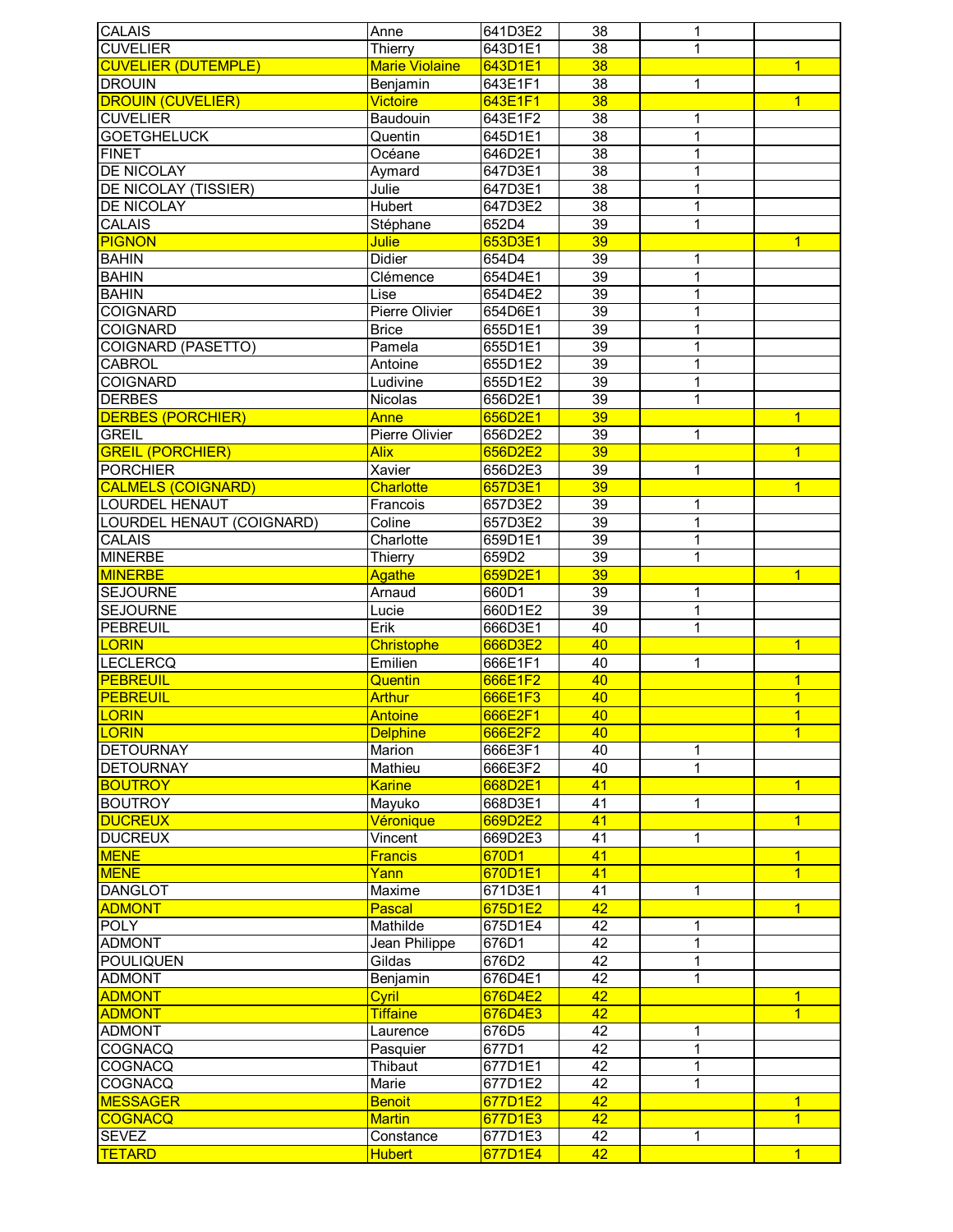| <b>COGNACQ</b>                              | Emmanuelle                     | 677D1E5            | 42              | 1            |                                  |
|---------------------------------------------|--------------------------------|--------------------|-----------------|--------------|----------------------------------|
| <b>NARDINI</b>                              | Nicolas                        | 678D3E2            | $\overline{42}$ | 1            |                                  |
| DOUBLECOURT (MOULART)                       | Amandine                       | 683E1F1            | 43              | 1            |                                  |
| <b>LAVOGEZ</b>                              | Benjamin                       | 683E2F2            | 43              | 1            |                                  |
| <b>CALAIS</b>                               | Guillaume                      | 684D2E3            | 43              | 1            |                                  |
| <b>CALAIS</b>                               | Arnaud                         | 684D2E5            | 43              |              | 1                                |
| <b>CALAIS</b>                               | Jean Baptiste                  | 684E1F2            | 43              |              | $\overline{1}$                   |
| CALAIS (ROQUETTE)                           | Agathe                         | 684E1F2            | 43              | 1            |                                  |
| <b>FLOUR (CALAIS)</b>                       | Constance                      | 684E1F3            | 43              |              | $\overline{1}$                   |
| <b>BOUVELLE (CALAIS)</b>                    | Joséphine                      | 684E1F4            | 43              |              | $\overline{1}$                   |
| <b>CALAIS</b>                               | Amaury                         | 684E3F1            | 43              | 1            |                                  |
| <b>CALAIS</b>                               | <b>Augustin</b>                | 684E3F2            | 43              |              | $\overline{1}$                   |
| <b>PERRIER</b>                              |                                |                    |                 |              |                                  |
|                                             | <b>Margaux</b>                 | 684E4F1            | 43              |              | $\overline{1}$                   |
| <b>CALAIS</b>                               | <b>Vincent</b>                 | 685D3E1            | 43              |              | $\overline{1}$                   |
| <b>MASSY</b>                                | Stéphane                       | 688D1E1            | 43              | 1            |                                  |
| <b>TASSOU</b>                               | Benoit                         | 689D2E1            | 43              | 1            |                                  |
| <b>TASSOU (MASSY)</b>                       | <b>Anne Sophie</b>             | 689D2E1            | 43              |              | $\overline{1}$                   |
| <b>MASSY</b>                                | Emmanuel                       | 689D2E2            | 43              | 1            |                                  |
| de RAINCOURT                                | <b>Charles Philippe</b>        | 689D2E3            | 43              | $\mathbf{1}$ |                                  |
| de RAINCOURT (MASSY)                        | <b>Charlotte</b>               | 689D2E3            | 43              |              | $\overline{1}$                   |
| <b>TASSOU</b>                               | Hugo                           | 689E1F1            | 43              | 1            |                                  |
| <b>TASSOU</b>                               | <b>Elliot</b>                  | 689E1F2            | 43              |              | $\overline{1}$                   |
| <b>BERTHELET</b>                            | <b>Benoit</b>                  | 690D3E2            | 43              |              | $\overline{1}$                   |
| <b>MASSY</b>                                | Jérome                         | 691D4E1            | 43              | 1            |                                  |
| <b>MASSY</b>                                | <b>Baptiste</b>                | 691E1F1            | 43              |              | $\overline{1}$                   |
| <b>MASSY</b>                                | Clément                        | 691E1F2            | 43              | $\mathbf 1$  |                                  |
| <b>MASSY</b>                                | <b>Julien</b>                  | 692D5E1            | 43              |              | $\overline{1}$                   |
| <b>GRISLAIN</b>                             | Quentin                        | 693D6 Allies       | 43              | 1            |                                  |
| <b>GRISLAIN</b>                             | Cedric                         | 693D6E1            | 43              |              | $\overline{1}$                   |
| <b>ROUX (GRISLAIN)</b>                      | <b>Béatrice</b>                | 693D6E1            | 43              |              | $\overline{1}$                   |
| <b>GRISLAIN</b>                             | David                          | 693D6E3            | 43              | 1            |                                  |
|                                             |                                |                    | 43              | $\mathbf 1$  |                                  |
| <b>TURCAUD</b><br><b>TURCAUD (DUFRENOY)</b> | Philippe                       | 695D8E1            | 43              |              | $\overline{1}$                   |
|                                             | <b>Marion</b>                  | 695D8E1            |                 |              |                                  |
| <b>DUFRENOY</b>                             | Pierre                         | 695D8E3            | 43              | 1            |                                  |
| CALAIS                                      | Claire                         | 696D3E2            | 43              | 1            |                                  |
| <b>CALAIS</b>                               | Aude<br><b>Olivier</b>         | 696D3E4            | 43              | 1            |                                  |
|                                             |                                | 697D2E1            | 43              |              | $\overline{1}$                   |
| <b>MIOSSEC</b>                              |                                |                    |                 |              |                                  |
| <b>FOUASSIER</b>                            | Isabelle                       | 698D1E1            | 43              | 1            |                                  |
| <b>GAC</b>                                  | Philippe                       | 698D1E2            | 43              | 1            |                                  |
| <b>CALAIS</b>                               | Sébastien                      | 698D5E1            | 43              |              | $\overline{1}$                   |
| <b>CALAIS</b>                               | Alexandre                      | 698D5E2            | 43              | $\mathbf{1}$ |                                  |
| <b>GAC</b>                                  | <b>Pierre</b>                  | 698E2F1            | 43              |              | $\overline{1}$                   |
| <b>CALAIS</b>                               | <b>Marion</b>                  | 699D2E3            | 43              |              | $\overline{1}$                   |
| <b>CONTÉ</b>                                | <b>Julien</b>                  | 700D4E1            | 43              |              | $\overline{1}$                   |
| <b>PITACH</b>                               | Paul                           | 700D4E2            | 43              | 1            |                                  |
| CALAIS                                      | Bertrand                       | 701D2              | 43              | 1            |                                  |
| <b>COUSIN (CALAIS)</b>                      | <b>Anne-Sophie</b>             | $\overline{701D2}$ | 43              |              | $\overline{1}$                   |
| <b>CALAIS</b>                               | <b>Alix</b>                    | 701D2E1            | 43              |              | $\overline{1}$                   |
| <b>CALAIS</b>                               | <b>Pierre</b>                  | 701D2E3            | 43              |              | $\overline{1}$                   |
|                                             |                                |                    |                 |              |                                  |
| de VRIENDT<br><b>GOUBET</b>                 | <b>Pierre Antoine</b>          | 701D3E1            | 43              | 1            | $\overline{1}$                   |
|                                             | <b>Nicolas</b>                 | 702D2E1            | 43              |              |                                  |
| <b>GOUBET (CAÇOTE)</b>                      | <b>Brigitte</b>                | 702D2E1            | 43              | 1            |                                  |
| <b>CALAIS</b>                               | Coralie                        | 703D1E1            | 43              | 1            |                                  |
| <b>TALBOT</b>                               | Antoine                        | 703D1E1            | 43              |              | $\overline{1}$                   |
| CALAIS                                      | Julien                         | 707E1F1            | 44              | 1            |                                  |
| <b>CALAIS</b>                               | <b>Thomas</b>                  | 712D1E3            | 44              |              | $\overline{1}$                   |
| CALAIS                                      | Raphael                        | 712E1F1            | 44              | 1            |                                  |
| <b>CALAIS</b>                               | Olivia                         | 712E1F3            | 44              |              | $\overline{1}$                   |
| <b>DESSE</b>                                | René Paul                      | 716D1              | 44              | 1            |                                  |
| DESSE (ENGRAND)                             | Claire                         | 716D1              | 44              | $\mathbf{1}$ |                                  |
| <b>DESSE</b>                                | <b>Mael</b>                    | 716D1E1            | 44              |              | $\overline{1}$                   |
| <b>DESSE (MONCZOR)</b>                      | Florencia                      | 716D1E1            | 44              | 1            |                                  |
| <b>DESSE (BIZIEN)</b>                       | <b>Claire</b>                  | 716D1E2            | 44              |              | $\mathbf{1}$                     |
| <b>DESSE-ENGRAND</b><br><b>SERGEANT</b>     | <b>Florent</b><br><b>Hervé</b> | 716D1E2<br>716D2   | 44<br>44        |              | $\overline{1}$<br>$\overline{1}$ |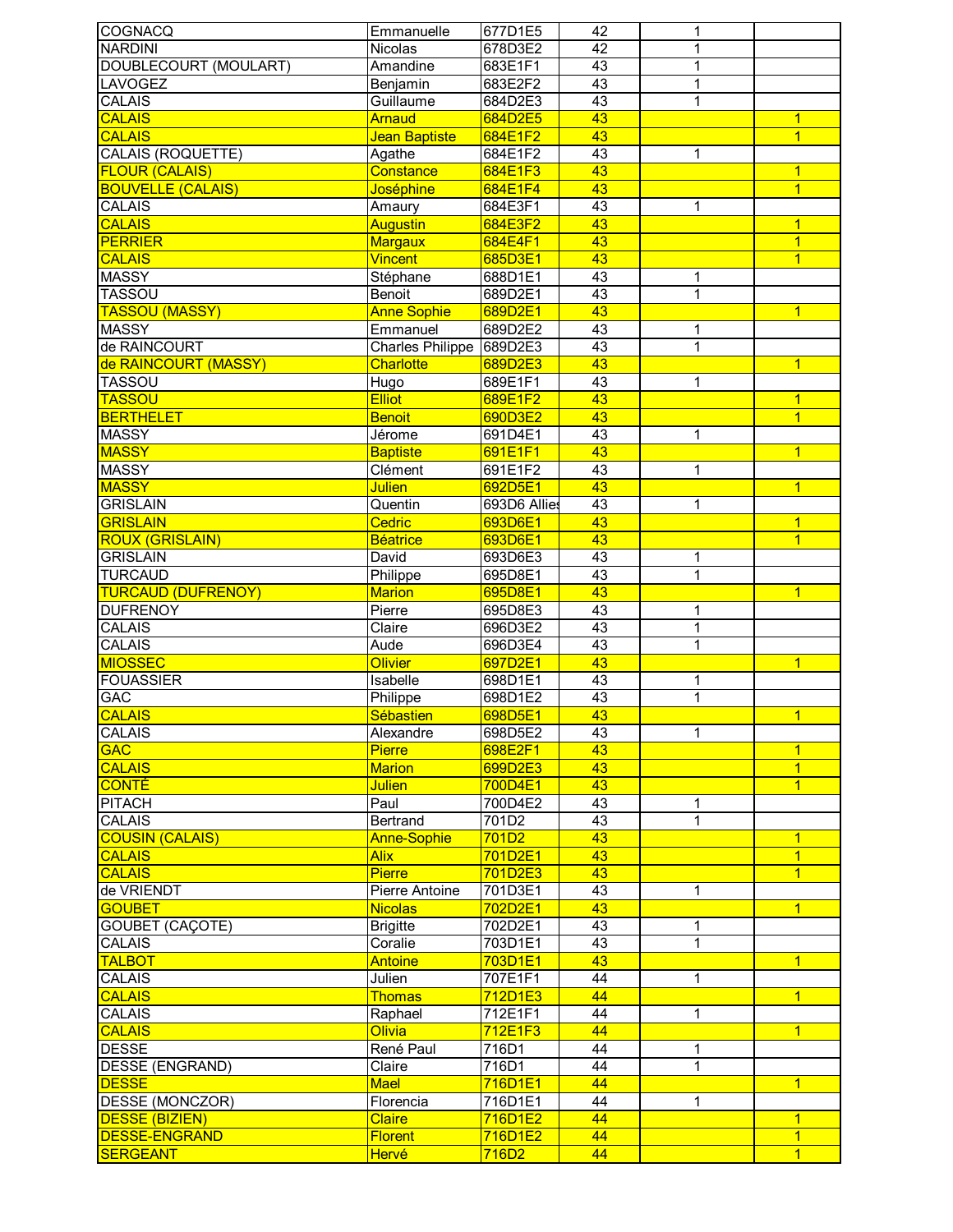| <b>ROSE</b>                    | Guillaume            | 716D2E2 | 44              | 1              |                |
|--------------------------------|----------------------|---------|-----------------|----------------|----------------|
| <b>SERGEANT</b>                | <b>Adrien</b>        | 716D2E3 | 44              |                | $\overline{1}$ |
| <b>SERGEANT (PIRES)</b>        | Gwen                 | 716D2E3 | 44              |                | $\overline{1}$ |
| <b>HENNEQUIN</b>               | <b>Julien</b>        | 717D3E2 | 44              |                | $\overline{1}$ |
| <b>HENNEQUIN</b>               | Thierry              | 718D1   | 44              | 1              |                |
| <b>HENNEQUIN</b>               | <b>Matthieu</b>      | 718D1E1 | 44              |                | $\overline{1}$ |
| HENNEQUIN (CHAMU)              | Berenice             | 718D1E1 | 44              | 1              |                |
| HENNEQUIN (ZABITI)             | Saloua               | 719D2   | 44              | 1              |                |
| <b>HENNEQUIN</b>               | Flore Anne           | 719D2E2 | 44              | 1              |                |
| <b>MONTADOR</b>                | Laurent              | 722D2E1 | 45              | $\mathbf{1}$   |                |
| <b>FAUQUENOIS</b>              | Henri                | 730D3   | 46              | 1              |                |
| <b>FAUQUENOIS</b>              | Guillaume            | 730D3E1 | 46              | 1              |                |
|                                |                      |         |                 |                |                |
| <b>FAUQUENOIS (COURTOIS)</b>   | Elise                | 730D3E1 | 46              | 1              |                |
| <b>REGA</b>                    | <b>Brice</b>         | 730D3E2 | 46              |                | $\overline{1}$ |
| <b>REGA (FAUQUENOIS)</b>       | Anne Sophie          | 730D3E2 | 46              | 1              |                |
| COSTA (FAUQUENOIS)             | Aline                | 730D3E3 | 46              | 1              |                |
| <b>POHER</b>                   | Vincent              | 731D1E2 | 46              | $\overline{1}$ |                |
| POHER (MOTTE)                  | Constance            | 731D1E2 | 46              | $\mathbf{1}$   |                |
| <b>DITTE</b>                   | <b>Céline</b>        | 732D2E1 | 46              |                | $\overline{1}$ |
| <b>JIMENEZ</b>                 | Alejandro            | 732D2E3 | 46              |                | $\overline{1}$ |
| JIMENEZ (DITTE)                | Pauline              | 732D2E3 | 46              | 1              |                |
| PONGY (GHIRARDI)               | Cécile               | 733D1E1 | 46              | $\mathbf 1$    |                |
| <b>HERMETZ</b>                 | Alexandre            | 734D3E1 | 46              | $\mathbf{1}$   |                |
| <b>HERMETZ</b>                 | <b>Marc Antoine</b>  | 734D3E3 | 46              |                | $\overline{1}$ |
| <b>VINCON</b>                  | Camille              | 735D1E3 | 46              | 1              |                |
| <b>PERELLI</b>                 | Pascal               | 735D2   | 46              | 1              |                |
| <b>RIGOBERT</b>                | Vadim                | 735D3E2 | 46              | 1              |                |
| <b>MUCHERY</b>                 | Charlotte            | 738D3E1 | 47              | 1              |                |
| <b>MUCHERY</b>                 | Adrien               | 738D3E2 | 47              |                |                |
| MUCHERY (DEBRUYNE)             | Ségolène             | 738D3E2 | 47              | 1              |                |
| <b>MUCHERY</b>                 | Eric                 | 738D3E3 | 47              | 1              |                |
| <b>MUCHERY</b>                 | Nicolas              | 739D1E1 | 47              | 1              |                |
| MUCHERY (FOURMON)              | Laurence             | 739D1E1 | 47              | 1              |                |
| MUCHERY (CARON)                | Anne Sylvie          | 739D1E2 | 47              | 1              |                |
| <b>MUCHERY</b>                 | Emmanuelle           | 740D2E1 | 47              | 1              |                |
| <b>MUCHERY</b>                 | Marie Laure          | 740D2E2 | 47              | $\mathbf 1$    |                |
| <b>DEPASSIO</b>                | Simon                | 740D2E3 | 47              | 1              |                |
| <b>MUCHERY</b>                 | <b>Marion</b>        | 740D2E3 | 47              |                | $\overline{1}$ |
| <b>BLISEZ</b>                  | Mathieu              | 742D1E1 | 47              | 1              |                |
| <b>BLISEZ</b>                  |                      |         | $\overline{47}$ | 1              |                |
|                                | Pierre               | 742D1E2 |                 |                |                |
| <b>BLISEZ (TROUDE)</b>         | Julie                | 742D1E2 | 47              | $\mathbf{1}$   |                |
| <b>GUILLAUME</b>               | <b>Baptiste</b>      | 742D3E1 | 47              |                | $\overline{1}$ |
| <b>MUCHERY</b>                 | Ludovic              | 743D2E1 | $\overline{47}$ | 1              |                |
| <b>MUCHERY</b>                 | <b>Anne Laure</b>    | 743D2E2 | 47              |                | $\overline{1}$ |
| <b>BEURDELEY</b>               | Xavier               | 744D4   | 47              | 1              |                |
| <b>FEREY</b>                   | Guillaume            | 744D4E1 | 47              | $\mathbf{1}$   |                |
| <b>FEREY (BEURDELEY)</b>       | Lucie                | 744D4E1 | 47              |                | $\overline{1}$ |
| <b>BEURDELEY</b>               | <b>Pauline</b>       | 744D4E2 | 47              |                | $\overline{1}$ |
| <b>BRONVAL</b>                 | Antoine              | 745D1E2 | 47              | 1              |                |
| <b>BOUTROY</b>                 | <b>Arnaud</b>        | 749D1E3 | 48              |                | $\overline{1}$ |
| <b>STEKELOROM</b>              | Julien               | 751D4E1 | 48              | 1              |                |
| <b>LAMBERT</b>                 | Fabrice              | 751D4E2 | 48              | 1              |                |
| <b>GROUT</b>                   | Charlène             | 752D4E1 | 48              | 1              |                |
| <b>GROUT</b>                   | Pierre Antoine       | 752D4E2 | 48              | 1              |                |
| <b>MUCHERY</b>                 | <b>Bertrand</b>      | 752D5   | 48              | 1              |                |
| FAUCHIER DELAVIGNE             | Emmanuel             | 753D1E1 | 48              | 1              |                |
| FAUCHIER DELAVIGNE (DECOUTERE) | Sophie               | 753D1E1 | 48              | 1              |                |
| <b>DECOUTERE</b>               | Olivier              | 753D1E2 | 48              | 1              |                |
| <b>BLANCHET</b>                | Guillaume            | 754D2E1 | 48              | 1              |                |
| <b>BLANCHET (DURAND)</b>       | Pauline              | 754D2E1 | 48              | 1              |                |
| <b>BERNADI</b>                 | Nicolas              | 754D2E2 | 48              | 1              |                |
| <b>BERNADI (BLANCHET)</b>      | <b>Caroline</b>      | 754D2E2 | 48              |                | $\overline{1}$ |
| <b>LEVEQUE</b>                 | <b>Pierre Joseph</b> | 758D1E2 | 48              |                | $\overline{1}$ |
| <b>LEVEQUE</b>                 | <b>Francois</b>      | 758D2   | 48              |                | $\overline{1}$ |
| LEVEQUE (HOUSSET)              | <b>Caroline</b>      | 758D2   | 48              |                | $\overline{1}$ |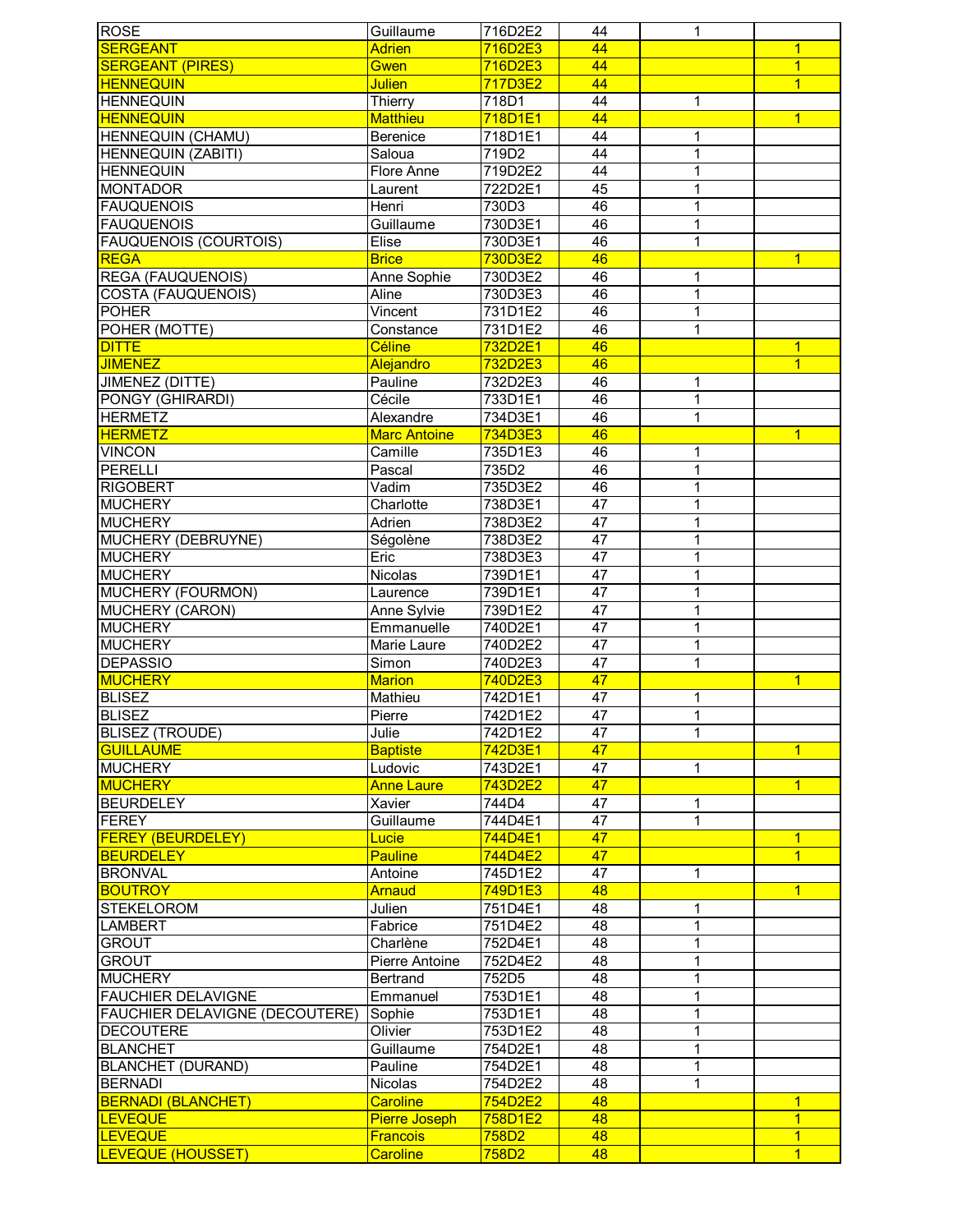| <b>WACHEUX</b>                   | <b>Mickael</b>                     | 758D6              | 48              |              | $\overline{1}$                   |
|----------------------------------|------------------------------------|--------------------|-----------------|--------------|----------------------------------|
| <b>LAULHERE</b>                  | Marine                             | 762D3E3            | 48              | 1            |                                  |
| <b>FOISSEY</b>                   | Antoine                            | 762D4E1            | 49              |              | 1                                |
| <b>FOISSEY</b>                   | <b>Julien</b>                      | 762D5E1            | 49              |              | $\overline{1}$                   |
| <b>FOISSEY</b>                   | Constant                           | 762D5E2            | 49              | 1            |                                  |
| <b>PISTEJ</b>                    | <b>Franck</b>                      | 762D6              | 49              |              | $\overline{1}$                   |
| <b>PISTEJ</b>                    | Edouard                            | 762D6E2            | 49              | 1            |                                  |
| <b>FOISSEY</b>                   | Jean Louis                         | 763D1E1            | 49              |              | $\overline{1}$                   |
| <b>FOISSEY</b>                   | <b>Gilles</b>                      | 763D1E3            | 49              |              | $\overline{1}$                   |
| <b>DUSAUSSOY</b>                 | Gatien                             | 765D3E1            | 49              | 1            |                                  |
| <b>DUSAUSSOY (DUSSOSSOY)</b>     | Anouk                              | 765D3E1            | 49              | 1            |                                  |
| <b>DELBENDE</b>                  | <b>Pierre Etienne</b>              | 765D3E2            | 49              |              | $\overline{1}$                   |
|                                  |                                    |                    |                 |              |                                  |
| <b>DELBENDE (DUSSOSSOY)</b>      | Céline                             | 765D3E2            | 49              |              | $\overline{1}$                   |
| <b>DUSSOSSOY</b>                 | Léopold                            | 765D3E3            | 49              |              | $\overline{1}$                   |
| <b>DUSSOSSOY (FILLIETTE)</b>     | Clémence                           | 765D3E3            | 49              |              | $\overline{1}$                   |
| <b>VASSEUR</b>                   | Jean Luc                           | 765D4E1            | 49              | 1            |                                  |
| <b>DUSSOSSOY</b>                 | Hubert                             | 765D4E2            | 49              | 1            |                                  |
| <b>DUSSOSSOY</b>                 | Justine                            | 765D4E3            | 49              | 1            |                                  |
| <b>ESTILLERO</b>                 | Charlotte                          | 765D5E1            | 49              | 1            |                                  |
| <b>DUSSOSSOY</b>                 | <b>Thomas</b>                      | 765D5E1            | 49              |              | $\overline{1}$                   |
| <b>BOUTILLIER</b>                | <b>Vincent</b>                     | 766D1E1            | 49              |              | $\overline{1}$                   |
| <b>BOUTILLIER (DUSSOSSOY)</b>    | Caroline                           | 766D1E1            | 49              | 1            |                                  |
| <b>COMBERIATI</b>                | Stéphane                           | 766D1E2            | 49              | $\mathbf{1}$ |                                  |
| COMBERIATI (DUSSOSSOY)           | Aurélie                            | 766D1E2            | 49              | $\mathbf 1$  |                                  |
| <b>DUSSOSSOY</b>                 | <b>Gauthier</b>                    | 766D1E3            | 49              |              | $\mathbf{1}$                     |
| <b>POYER</b>                     | Gérard                             | 767D2              | 49              | 1            |                                  |
| <b>POYER</b>                     | Nathalie                           | 767D2E1            | 49              | 1            |                                  |
| <b>POYER</b>                     | Stéphanie                          | 767D2E3            | 49              | 1            |                                  |
| <b>POYER (PORCHER)</b>           | Emilie                             | 767D2E4            | 49              | 1            |                                  |
| de WAZIERES                      | Victor                             | 767E1F1            | 49              | 1            |                                  |
| <b>BOURGOIX</b>                  | Didier                             | 771D2E1            | 50              | 1            |                                  |
| <b>BOURGOIX</b>                  | Marine                             | 771E1F2            | 50              | 1            |                                  |
| <b>VAN ISACKER</b>               | Chloé                              | 783D1E1            | 51              |              | $\overline{1}$                   |
| <b>VAN ISACKER</b>               | <b>Claire</b>                      | 783D1E2            | 51              |              | $\overline{1}$                   |
| <b>VAN ISACKER</b>               | Ophélie                            | 783D1E3            | 51              |              | $\overline{1}$                   |
| <b>GONELLA</b>                   | Maurizio                           | 783D3              | 51              |              | $\overline{1}$                   |
| <b>GONELLA</b>                   | Gianluca                           | 783D3E1            | 51              |              | $\overline{1}$                   |
| <b>GONELLA</b>                   | Gabrielle                          | 783D3E2            | $\overline{51}$ | 1            |                                  |
| <b>WATEL</b>                     | <b>Thomas</b>                      | 785D1E2            | 51              |              | $\overline{1}$                   |
| <b>BOUTROY</b>                   | Aurélie                            | 791D1E1            | $\overline{52}$ | 1            |                                  |
| <b>FRANQUE</b>                   | Juliette                           | 795D4E1            | 52              | 1            |                                  |
| <b>FRANQUE</b>                   | <b>Olivier</b>                     | 795D4E1            | 52              |              | $\overline{1}$                   |
| <b>ADRIANSEN</b>                 | Frédéric                           | 797D4E1            | $\overline{52}$ | $\mathbf{1}$ |                                  |
| <b>ADRIANSEN</b>                 |                                    | 798D1E2            | 52              |              | $\overline{1}$                   |
| <b>PAQUE</b>                     | Louis<br>Johan                     | 799D3E2            | 52              | $\mathbf{1}$ |                                  |
|                                  |                                    |                    |                 |              |                                  |
| <b>CAILLIERET</b>                | Léonie                             | 799D3E4            | 52              |              | $\mathbf{1}$                     |
| <b>LEURENT</b>                   | <b>Clément</b>                     | 799D4E2            | 52              |              | $\overline{1}$                   |
| <b>BILLARD</b>                   | Hélène                             | 799D5E1            | 52              | 1            |                                  |
| <b>MARTEL</b>                    | Ludovic                            | 799D5E3            | $\overline{52}$ | 1            |                                  |
| <b>CAILLIERET</b>                | Thomas                             | 800D1E1            | 52              | 1            |                                  |
| <b>CAILLIERET</b>                | Benjamin                           | 800D1E6            | 52              | 1            |                                  |
| <b>CAILLIERET (RICHAND)</b>      | Johane                             | 800D1E6            | $\overline{52}$ | 1            |                                  |
| <b>BUTLER (FAILLE)</b>           | Flore                              | 801D2E1            | 52              | 1            |                                  |
| <b>DEBOUZ (FAILLE)</b>           | <b>Perrine</b>                     | 801D2E2            | 52              |              | $\overline{1}$                   |
| <b>PILONCHERY</b>                | Thibaut                            | 801D2E3            | 52              | 1            |                                  |
| <b>FRANQUE (LUTUN)</b>           | Véronique                          | 803D2              | 52              | $\mathbf 1$  |                                  |
| <b>FRANQUE</b>                   | Adrien                             | 803D2E2            | 52              | $\mathbf 1$  |                                  |
| <b>FRANQUE</b>                   | Christophe                         | 803D3              | 52              | $\mathbf{1}$ |                                  |
| <b>FRANQUE</b>                   | Louison                            | 803D3E1            | 52              |              | $\overline{1}$                   |
|                                  |                                    |                    |                 |              | $\overline{1}$                   |
| <b>FRANQUE</b>                   | <b>Célestin</b>                    | 803D3E2            | 52              |              |                                  |
| VANDERBEKEN                      | César                              | 805D1E1            | 52              | 1            |                                  |
| VANDERBEKEN (LELEU)              | Alexandra                          | 805D1E1            | 52              | $\mathbf{1}$ |                                  |
| <b>VENDEVILLE</b>                | Jean Baptiste                      | 805D2E2            | 52              |              | $\mathbf{1}$                     |
| <b>FRANQUE</b><br><b>FRANQUE</b> | <b>Gauthier</b><br><b>Alexiane</b> | 805D3E1<br>805D3E2 | 52              |              | $\overline{1}$<br>$\overline{1}$ |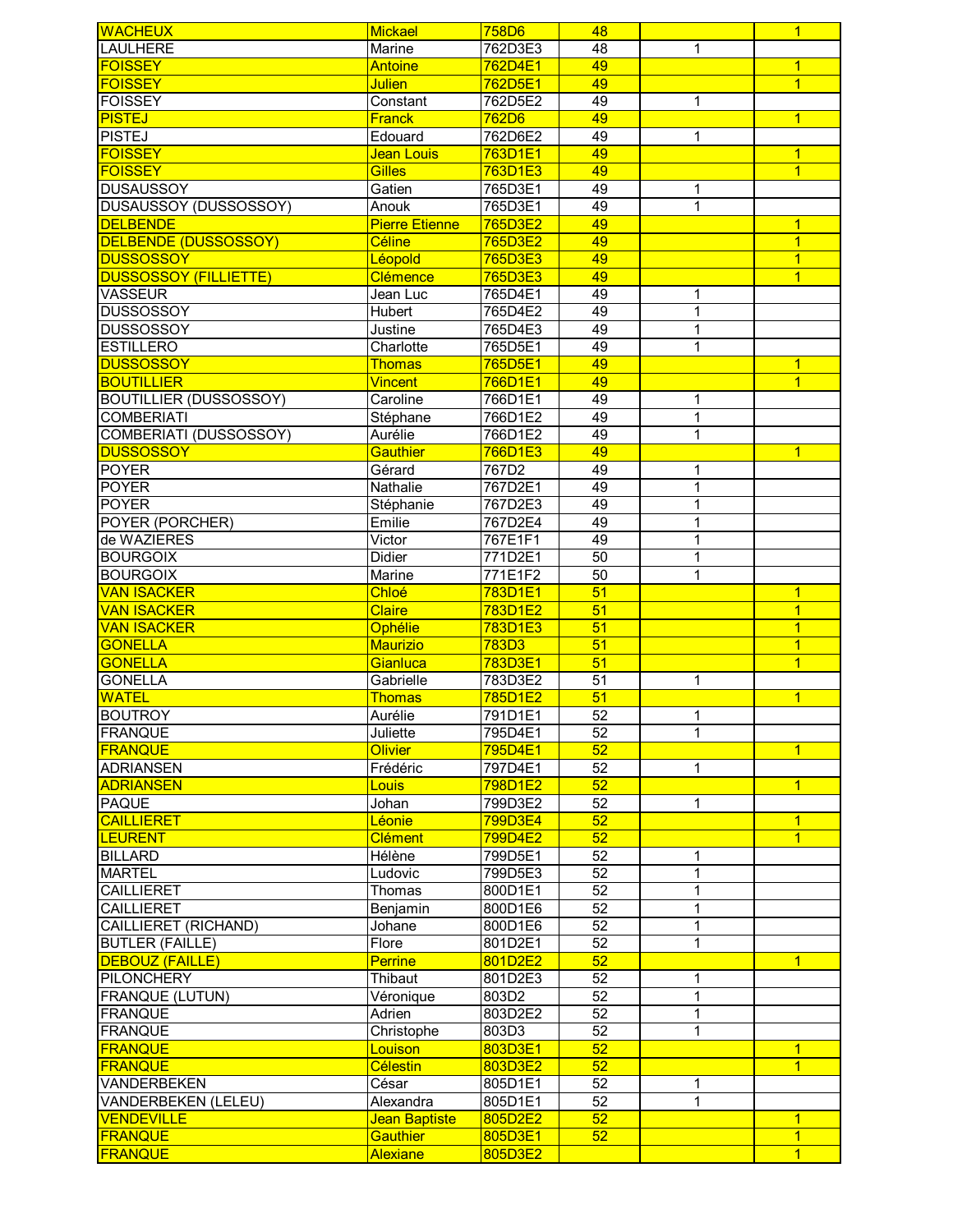| <b>FRANQUE</b>                        | Quentin             | 807D1E1          | 52              |                | $\overline{1}$ |
|---------------------------------------|---------------------|------------------|-----------------|----------------|----------------|
| <b>FRANQUE (GAUDOUX)</b>              | Coralie             | 807D1E1          | 52              | 1              |                |
| <b>FRANQUE</b>                        | <b>Manon</b>        | 807D1E2          | 52              |                | $\overline{1}$ |
| <b>LUTUN</b>                          | <b>Clémentine</b>   | 807D2E1          | 52              |                | $\overline{1}$ |
| <b>BIRCH</b>                          | Ellen               | 811D2E1          | $\overline{53}$ | 1              |                |
| <b>GENEAU de LAMARLIERE</b>           | Quentin             | 812D1E2          | 53              |                | $\mathbf{1}$   |
| <b>CARON</b>                          | <b>Thierry</b>      | 817D3E1          | 53              |                | $\overline{1}$ |
| <b>RUNAVOT</b>                        | <b>Anne Sophie</b>  | 817D3E1          | 53              |                | $\overline{1}$ |
| CARON                                 | Gérraldine          | 817D3E2          | 53              | 1              |                |
| <b>VERMUNT</b>                        | Adèle               | 820D1E1          | 54              |                | $\overline{1}$ |
| <b>VERMUNT</b>                        | <b>Elsa</b>         | 820D1E2          | 54              |                | $\overline{1}$ |
| <b>PASCAL</b>                         | Denis               | 820D2            | 54              | 1              |                |
| <b>GROSSMANN (PASCAL)</b>             | <b>Marie Astrid</b> | 820D2E3          | 54              |                | $\overline{1}$ |
| <b>VERMUNT</b>                        | <b>Bénédicte</b>    | 820D5            | 54              |                | $\overline{1}$ |
| <b>EVRARD</b>                         | Eugénie             | 820D5E1          | 54              |                | $\overline{1}$ |
| <b>EVRARD</b>                         | Jean Baptiste       | 820D5E2          | 54              |                | $\overline{1}$ |
| <b>EVRARD</b>                         |                     |                  | 54              |                | $\overline{1}$ |
|                                       | <b>Caroline</b>     | 820D5E3          |                 |                |                |
| <b>FLICK</b>                          | Denis               | 822D1            | 54              | 1              |                |
| <b>FLICK</b>                          | Louise              | 822D1E1          | 54              |                | $\overline{1}$ |
| <b>PASCAL</b>                         | Corentin            | 822D2E1          | 54              | 1              |                |
| <b>SOTTIAUX</b>                       | <b>Marc Antoine</b> | 822D3E2          | 54              |                | $\overline{1}$ |
| <b>SOTTIAUX</b>                       | <b>Paul Edouard</b> | 822D3E3          | 54              |                | $\overline{1}$ |
| <b>METRAUD</b>                        | Nicolas             | 823D2E1          | 54              | 1              |                |
| <b>GENEAU de LAMARLIERE</b>           | <b>Olivier</b>      | 824D1            | 54              |                | $\overline{1}$ |
| <b>GAUDEFROY DEMONBYNES</b>           | Arthur              | 824D2E1          | $\overline{54}$ | $\mathbf{1}$   |                |
| <b>GENEAU de LAMARLIERE</b>           | Hugues              | 825D1            | $\overline{54}$ | $\mathbf{1}$   |                |
| <b>GENEAU de LAMARLIERE</b>           | Robin               | 825D2            | 54              |                | $\overline{1}$ |
| <b>GENEAU de LAMARLIERE (GROSSET)</b> | Valérie             | 825D2            | 54              | 1              |                |
| <b>CRETON</b>                         | Olivier             | 826D1            | $\overline{54}$ | $\overline{1}$ |                |
| <b>CRETON</b>                         | <b>Noémie</b>       | 826D1E1          | 54              |                | $\overline{1}$ |
| <b>GENEAU de LAMARLIERE</b>           | <b>Camille</b>      | 827D1E1          | 54              |                | 1              |
| <b>TICHIT</b>                         | Virginie            | 827D3            | 54              | 1              |                |
| <b>GENEAU de LAMARLIERE</b>           | Sébastien           | 827D4            | $\overline{54}$ | $\mathbf{1}$   |                |
| <b>GENEAU de LAMARLIERE</b>           | Vincent             | 828D3            | 54              | $\mathbf{1}$   |                |
| <b>CROZET</b>                         | Cécile              | 837D1E1          | $\overline{55}$ | 1              |                |
| <b>RICHE</b>                          | Tancrède            | 837D1E2          | 55              |                | $\overline{1}$ |
| <b>CARLIER</b>                        | Aurélien            | 837D1E3          | 55              | 1              |                |
| <b>GARCONNET</b>                      | Hélène              | 838D2            | 55              | 1              |                |
| <b>DEREN</b>                          | Jeanne              | 838D2E1          | 55              | 1              |                |
| <b>DABROWSKA</b>                      | Kasia               | 838D2E2          | 55              | 1              |                |
| <b>GENEAU de LAMARLIERE</b>           | Louis               | 838D2E2          | 55              | 1              |                |
| <b>LEBOUC</b>                         | Cécile              | 842D4            | 56              | 1              |                |
| <b>ADRIEN</b>                         | <b>Maurine</b>      | 842D4E2          | 56              |                | $\mathbf{1}$   |
| <b>SELLIER</b>                        | Edouard             | 843D1E1          | 56              |                | $\overline{1}$ |
| <b>SELLIER</b>                        | Louis               |                  | 56              | 1              |                |
|                                       |                     | 843D1E2<br>843D2 |                 |                |                |
| <b>DEVERNAY</b>                       | <b>Pierre Yves</b>  |                  | 56              |                | $\overline{1}$ |
| <b>GENEAU de LAMARLIERE</b>           | Paul                | 844D1E1          | 56              | 1              |                |
| <b>GENEAU de LAMARLIERE</b>           | <b>Aude</b>         | 844D2            | 56              |                | $\mathbf{1}$   |
| <b>GENEAU de LAMARLIERE</b>           | <b>Hélène</b>       | 845D1            | 56              |                | $\overline{1}$ |
| <b>GENEAU de LAMARLIERE</b>           | Amaury              | 845D3            | 56              |                | $\overline{1}$ |
| <b>CUVILLIER</b>                      | Lucie               | 848D1E1          | 57              | 1              |                |
| <b>BAL</b>                            | <b>Pauline</b>      | 848D3E1          | 57              |                | 1              |
| <b>BRAURE</b>                         | <b>Etienne</b>      | 849D1E1          | 57              |                | $\overline{1}$ |
| <b>BRUNET</b>                         | Alain               | 853C1            | 58              | 1              |                |
| <b>SIROS</b>                          | Adrien              | 856D1            | 58              | 1              |                |
| SIROS (BEAUGRAND)                     | Anne                | 856D1            | 58              | 1              |                |
| <b>SIROS</b>                          | Casimir             | 856D1E1          | 58              | $\mathbf{1}$   |                |

| Total demande<br><b>Total contact</b><br>non satisfaite | <b>Total</b><br><b>inscrits</b> |
|---------------------------------------------------------|---------------------------------|
|---------------------------------------------------------|---------------------------------|